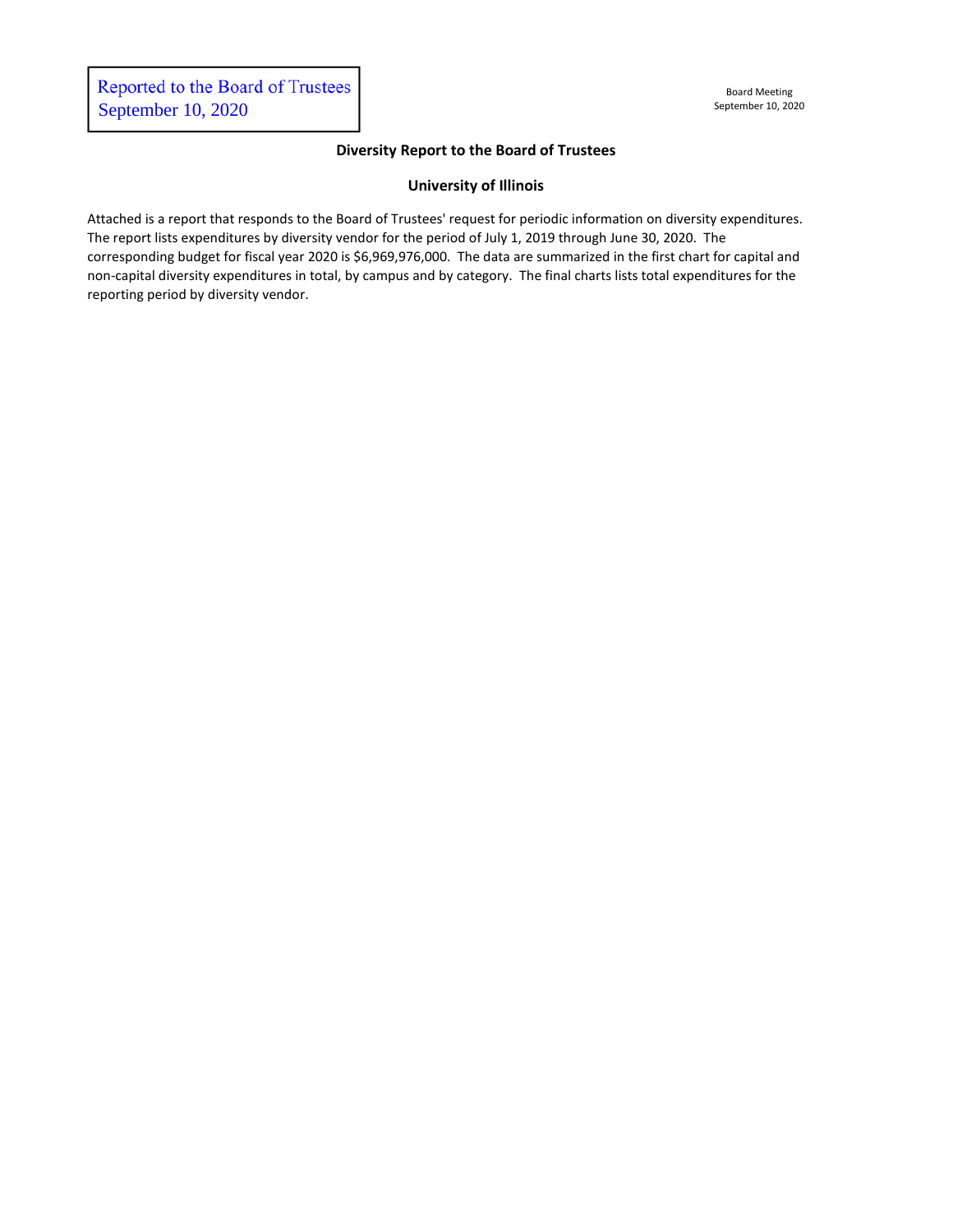

| <b>FY20 BUDGET</b>           | \$6,969,976,000.00 |
|------------------------------|--------------------|
| <b>PAYMENTS ON BEHALF</b>    | \$1,715,598,000.00 |
| OTHER AUTOMATIC EXEMPTIONS   | \$3,656,888,564.18 |
| TOTAL BUDGET SUBJECT TO GOAL | \$1,597,489,435.82 |
|                              |                    |
| <b>FY20Q4 DIVERSE SPEND</b>  | \$113,743,762.14   |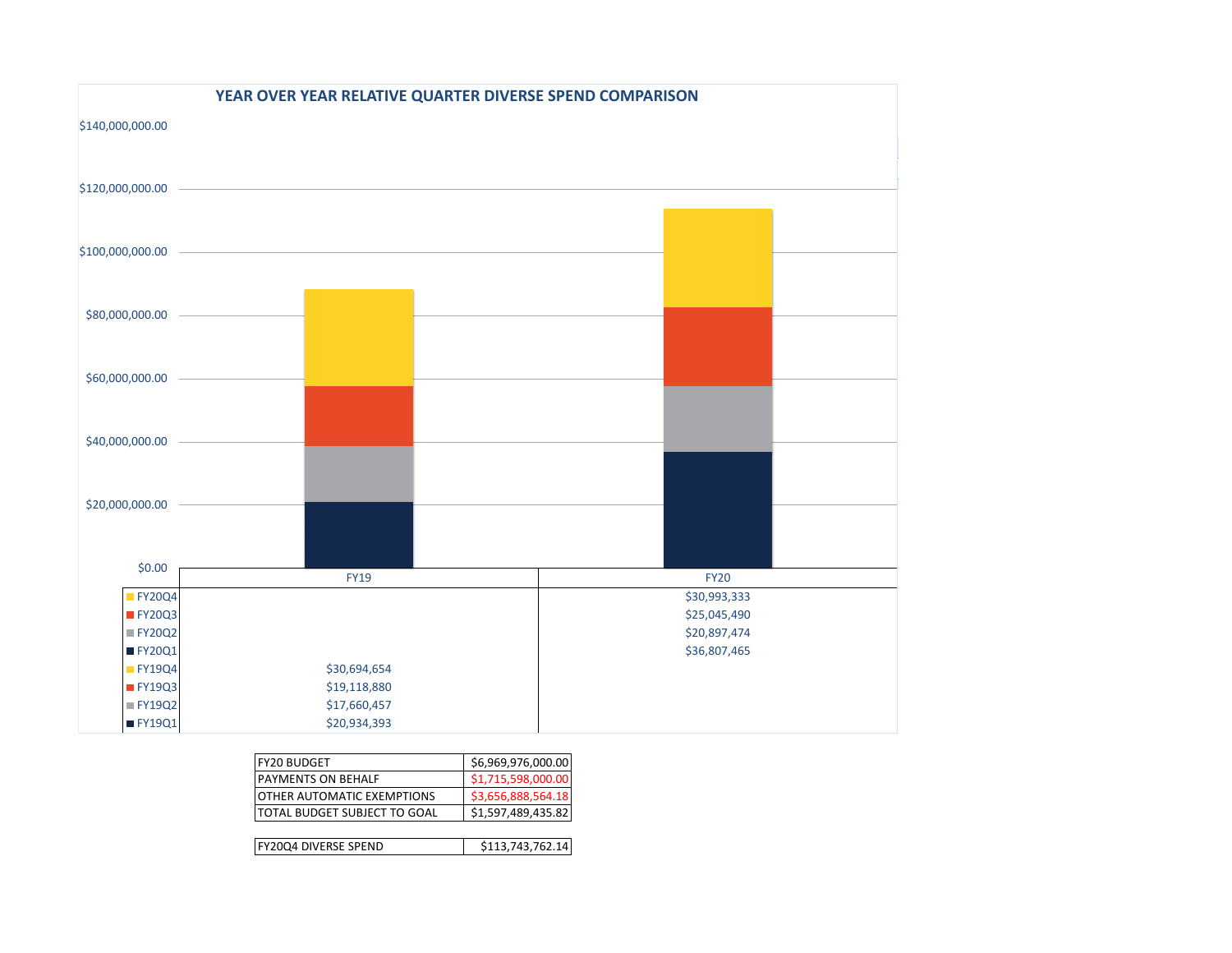

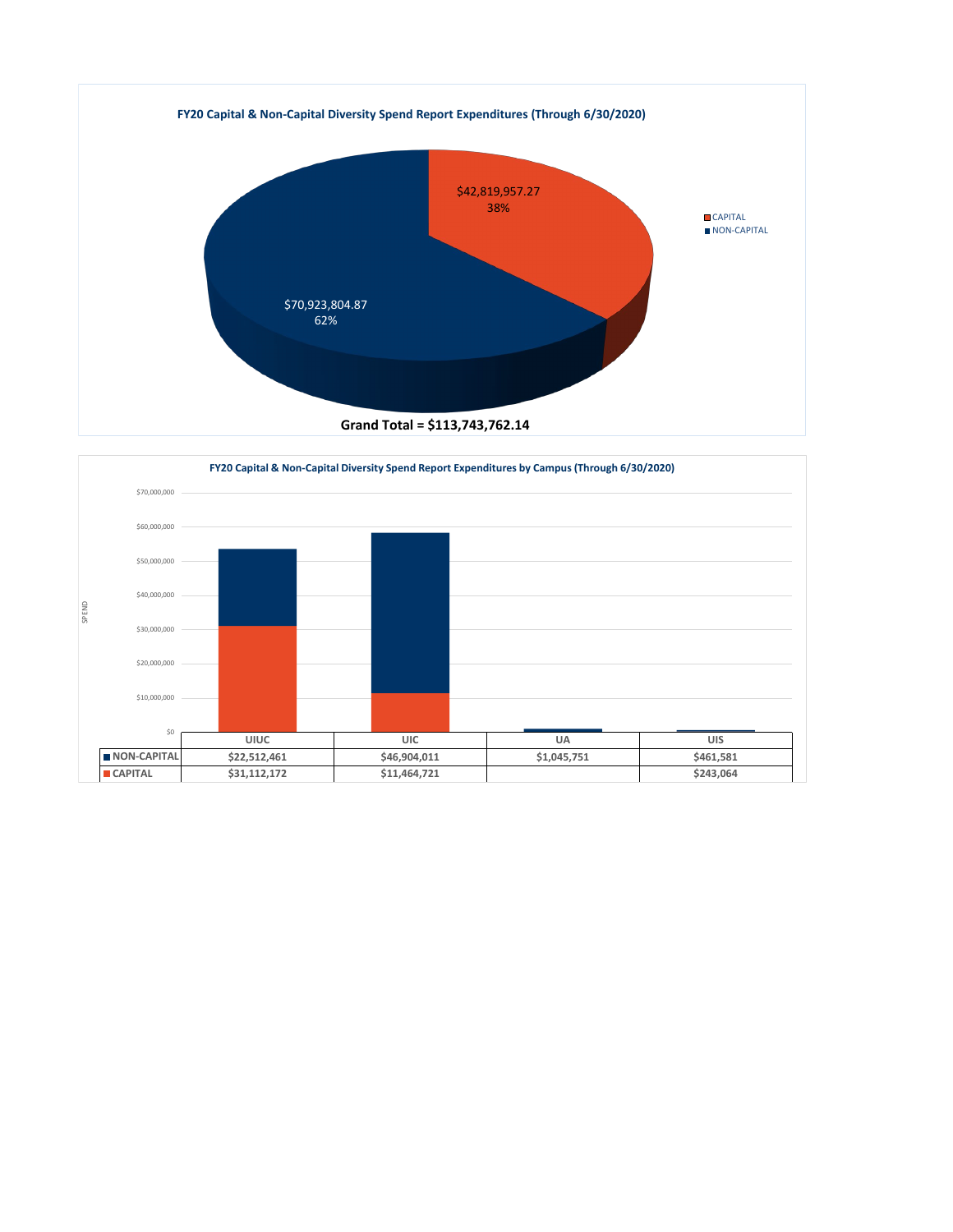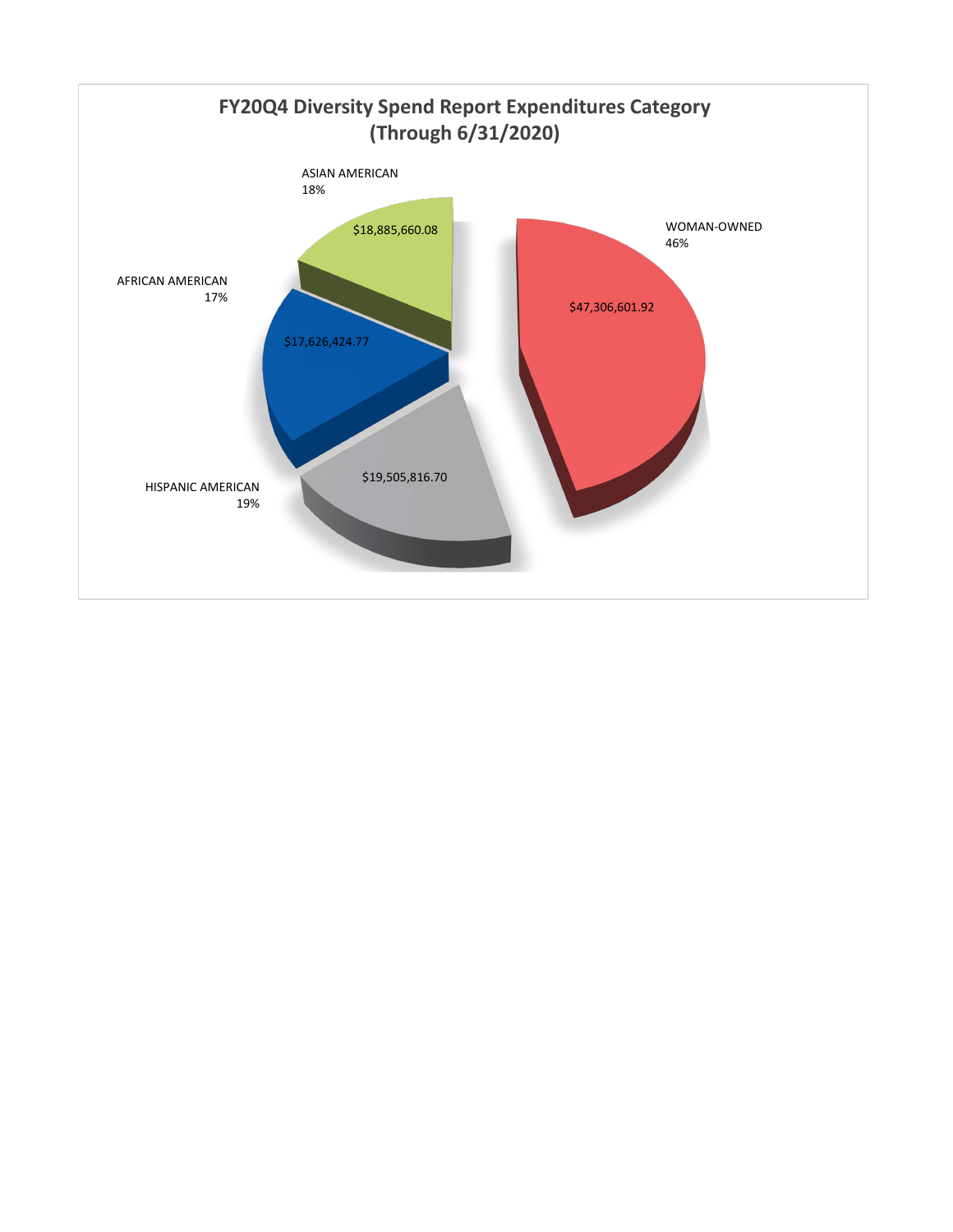| AFRICAN AMERICAN<br>609,656<br>181,729<br>178,644<br>413,537<br>1,383,566<br>IP EXCAVATING AND TRUCKING<br>AFRICAN AMERICAN<br>682,503<br>178,389<br>428,936<br>22,482<br>1,312,310<br>INTERNATIONAL QUALITY CONTRACTING INC<br>AFRICAN AMERICAN<br>721,568<br>1,161,810<br>148.853<br>291,389<br>NEW BEGINNINGS CONTRACTORS INC<br>AFRICAN AMERICAN<br>973,816<br>240,975<br>212,642<br>91,921<br>428,278<br>MOODY NOLAN INC<br><b>AFRICAN AMERICAN</b><br>864,769<br>305,956<br>117,984<br>178,646<br>262,182<br>KAP HOLDINGS LLC<br>AFRICAN AMERICAN<br>777,703<br>136,532<br>641.171<br>F J ROBINSONS CONTRACTING<br>AFRICAN AMERICAN<br>194,307<br>742,125<br>108,755<br>373,454<br>65,609<br>AFRICAN AMERICAN<br>SIERRA GLASS COMPANY<br>126,000<br>442,800<br>105,751<br>674,551<br><b>EXPRESS ELECTRIC SUPPLY</b><br>AFRICAN AMERICAN<br>371,225<br>119,361<br>674,155<br>164,760<br>18,809<br>SUPPLIED INDUSTRIAL SOLUTIONS INC<br>AFRICAN AMERICAN<br>409,996<br>574,100<br>72,915<br>37,329<br>53,859<br>ELETE CONSTRUCTION AND ENVIRONMENTAL INC<br>AFRICAN AMERICAN<br>192,365<br>338,552<br>539,627<br>3,825<br>4,885<br>ANCHOR STAFFING INC<br>AFRICAN AMERICAN<br>510,504<br>69,317<br>176.901<br>264,286<br>PREMIER STAFFING SOURCE INC<br>AFRICAN AMERICAN<br>454,573<br>50,500<br>117,774<br>101.993<br>184,307<br>NATIONAL HVACDBA NATIONAL INSULATION INC<br><b>AFRICAN AMERICAN</b><br>67,617<br>139,557<br>49,738<br>190,847<br>447,760<br>UJAMAA CONSTRUCTION INCORPORATED<br>AFRICAN AMERICAN<br>232,220<br>181,808<br>414,028<br><b>AVIAN INC</b><br>AFRICAN AMERICAN<br>397,800<br>397,800<br>INTER-CITY SUPPLY COMPANY INC.<br>AFRICAN AMERICAN<br>76,779<br>75,452<br>165,135<br>48,269<br>365,634<br>ELECTRONIC KNOWLEDGE INTERCHANGE COMPANY<br>AFRICAN AMERICAN<br>36,390<br>108,290<br>99,635<br>114,140<br>358,455<br>PUGH JONES AND JOHNSON PC<br>AFRICAN AMERICAN<br>324,371<br>214,770<br>85,342<br>24,259<br>MILHOUSE ENGINEERING CONSTRUCTION INC<br>AFRICAN AMERICAN<br>305,907<br>306,240<br>333<br><b>BROOK ARCHITECTURE INC.</b><br>AFRICAN AMERICAN<br>96,586<br>53,404<br>96,667<br>246,657<br>DAVIS DAVIS GENERAL CONSTRUCTION AND CONCRETE INC<br>AFRICAN AMERICAN<br>142,194<br>17.249<br>58,020<br>217,463<br>PRODUCTION DISTRIBUTION COMPANIES<br>AFRICAN AMERICAN<br>25,291<br>54,537<br>82,894<br>39,147<br>201,869<br>INTEGRATING GREEN TECHNOLOGIES INC.<br><b>AFRICAN AMERICAN</b><br>199,183<br>199,183<br>ELECTRICAL RESOURCE MANAGEMENT<br>AFRICAN AMERICAN<br>188,908<br>23,784<br>9,210<br>26.907<br>129,008<br>CALL FLAWLESS INC<br>AFRICAN AMERICAN<br>17,264<br>17,264<br>71,348<br>80,320<br>186,196<br>TANK CONSTRUCTION SUPPLIES LLC<br>AFRICAN AMERICAN<br>142,956<br>537<br>41,681<br>185,174<br>WEBB ENGINEERING SERVICES INC<br>AFRICAN AMERICAN<br>178,688<br>10.976<br>39,026<br>72,161<br>56.525<br>ENVIRONMENTAL DESIGN INTERNATIONAL INC<br>AFRICAN AMERICAN<br>68,534<br>170,882<br>51.810<br>20,631<br>29.908<br><b>SLG INNOVATION INC</b><br><b>AFRICAN AMERICAN</b><br>36,676<br>18,846<br>48,888<br>65,016<br>169,426<br>DAVID MASON ASSOCIATES OF ILLINOIS LTD<br>AFRICAN AMERICAN<br>168,406<br>18,529<br>23,102<br>10.123<br>116,652<br><b>JSR ENTERPRISES INC</b><br>AFRICAN AMERICAN<br>145,092<br>49,749<br>57,614<br>26,709<br>11,020<br><b>DESIGN AIR INC</b><br>AFRICAN AMERICAN<br>133,371<br>133,371<br>TAYLOR MADE DESIGN INCORPORATED<br>AFRICAN AMERICAN<br>125,531<br>125,531<br><b>VEYA INC</b><br>AFRICAN AMERICAN<br>114,667<br>20.035<br>90,207<br>4,426<br>DYNAMIX ENGINEERING LTD<br><b>AFRICAN AMERICAN</b><br>113,546<br>113,546<br>MATRIX SYSTEMS GROUP INC<br>AFRICAN AMERICAN<br>108,000<br>108,000<br>ARDMORE ASSOCIATES LLC<br>AFRICAN AMERICAN<br>101,726<br>364<br>39,025<br>51,363<br>10,975<br>AFRICAN AMERICAN<br><b>BRIDGEPORT STEEL SALES</b><br>49,500<br>99,000<br>49,500<br>CK UNITED SHEET METAL AND MECHANICAL INC<br>AFRICAN AMERICAN<br>90,044<br>90,044<br>JC GROUP ILLINOIS LLC<br>AFRICAN AMERICAN<br>71,374<br>71,374<br>ASHLAUR CONSTRUCTION COMPANY INC<br>AFRICAN AMERICAN<br>14,544<br>3,750<br>8,850<br>37,935<br>65,079<br>THE RODERICK GROUP DBA ARDMORE RODERICK<br>AFRICAN AMERICAN<br>8,974<br>27,718<br>20,965<br>57,657<br>MILLER ENTERPRISE GROUP LLC<br>AFRICAN AMERICAN<br>54,180<br>34,020<br>20,160<br>DUST EM CLEAN MAINTENANCE COMPANY INC<br>AFRICAN AMERICAN<br>10,194<br>40,774<br>50,968<br>BRAILSFORD AND DUNLAVEY INCORPORATED<br>AFRICAN AMERICAN<br>44,328<br>44,328<br>IMC CONNECT INC<br>AFRICAN AMERICAN<br>43,708<br>43.708<br>ZUBER LAWLER AND DEL DUCA LLP<br>AFRICAN AMERICAN<br>42,185<br>42,185<br><b>BURCHELL UPHOLSTERY INC</b><br><b>AFRICAN AMERICAN</b><br>40,000<br>40,000<br>ARCHITECTS ENTERPRISE LTD<br>AFRICAN AMERICAN<br>37,219<br>18,669<br>18,550<br>MONITORING MANAGEMENT INC DBA NETFLOOR USA<br>AFRICAN AMERICAN<br>34,525<br>34,525<br>BEYOND CLEAN CLEANING SERVICES LLC<br>AFRICAN AMERICAN<br>4,288<br>4,288<br>12,864<br>12,864<br>34,304<br>POWER ONE SUPPLY INC<br>AFRICAN AMERICAN<br>33,528<br>33.528<br>URBAN TRANSFORMATION FARMS INC<br>AFRICAN AMERICAN<br>32,061<br>398<br>1,412<br>30,252<br>YATES ENTERPRISES LLC<br><b>AFRICAN AMERICAN</b><br>32,000<br>32,000<br>CROSS RHODES REPROGRAPHICS INC<br>AFRICAN AMERICAN<br>31,112<br>31.112<br>TABITHA VENTURES INC<br>AFRICAN AMERICAN<br>29,669<br>29,669<br>THE BOWA GROUP INC.<br>AFRICAN AMERICAN<br>28,897<br>29,656<br>758<br>THORNTON RAVE CONSTRUCTION LLC<br>AFRICAN AMERICAN<br>29,023<br>29.023<br>NEAL AND LEROY LLC<br>AFRICAN AMERICAN<br>27,744<br>2,538<br>17,944<br>4,725<br>2,538<br>LIVEWIRE ELECTRICAL SYSTEMS INCORPORATED<br>AFRICAN AMERICAN<br>11,708<br>15,998<br>27,705<br>AM BUS COMPANY INCORPORATED<br>AFRICAN AMERICAN<br>27,070<br>25,420<br>295<br>1.050<br>305<br>MOLITE ELECTRIC INCORPORATED<br>AFRICAN AMERICAN<br>25,914<br>24,859<br>1,055<br>SHAWN BROWN ENTERPRISES INC<br><b>AFRICAN AMERICAN</b><br>25,295<br>25.295<br>OMAR MEDICAL SUPPLIES INCORPORATED<br>AFRICAN AMERICAN<br>510<br>1,067<br>1,870<br>21,146<br>24,593<br>MORCOM N V INC<br><b>AFRICAN AMERICAN</b><br>24,500<br>24,500<br>MATRIX ENGINEERING CORPORATION<br><b>AFRICAN AMFRICAN</b><br>23.066<br>23.066<br><b>CUSTOM RED IRON AND SERVICES</b><br>AFRICAN AMERICAN<br>19,262<br>19,262<br>NAMAT CONSTRUCTION CO INC<br>AFRICAN AMERICAN<br>19,252<br>19,252<br><b>ROYE IANITORIAL SERVICE</b><br><b>AFRICAN AMERICAN</b><br>16,938<br>16,938<br><b>B2B STRATEGIC SOLUTIONS INC</b><br>AFRICAN AMERICAN<br>16,092<br>16,092<br>THG FOODS INC/FOUR COURSES CATERING<br>AFRICAN AMERICAN<br>15,569<br>6,864<br>8.044<br>660<br>WE'RE CLEANING INC<br><b>AFRICAN AMERICAN</b><br>1,224<br>4,199<br>5,831<br>1,071<br>12,325<br><b>ASAPRO LLC</b><br>AFRICAN AMERICAN<br>12,044<br>12,044<br>AFRICAN AMERICAN<br>TRIMS TRUCKING INC<br>11,400<br>11,400<br><b>GARTH BUILDING PRODUCTS SERVICES</b><br>AFRICAN AMERICAN<br>10,455<br>10,455<br>EX3 LABS LLC<br>AFRICAN AMERICAN<br>9,700<br>9,700<br>MYLEER CORPORATION<br>AFRICAN AMERICAN<br>9,462<br>6,434<br>3,028<br>CODE ENGINEERING SERVICES<br>AFRICAN AMERICAN<br>9,000<br>9,000<br>MILLER BUILDING GROUP<br>AFRICAN AMERICAN<br>7,520<br>1,800<br>5,720<br>MCKISSACK MCKISSACK MIDWEST INC<br>AFRICAN AMERICAN<br>7,518<br>7,518<br>PRO BIZ PRODUCTS LLC<br>AFRICAN AMERICAN<br>7,023<br>7,023<br>GRIGGS MITCHELL ALMA OF IL LLC DBA GMA CONSTRUCTION GROUP<br>AFRICAN AMERICAN<br>6,000<br>6,000<br>VICTORY PHARMACY OF DECATUR INC/VICTORY MEDICAL EQUIPMENT<br>AFRICAN AMERICAN<br>4,994<br>4.994<br>CG CONSTRUCTION SUPPLY COMPANY INC<br>AFRICAN AMERICAN<br>4,896<br>4,896<br>AFRICAN AMERICAN<br>POWELL III<br>2,500<br>1,500<br>4,000<br>RINGOLD FINANCIAL MANAGEMENT SERVICES INC<br>AFRICAN AMERICAN<br>4,000<br>4,000<br>CONSTRUCTION CAD SOLUTIONS<br>AFRICAN AMERICAN<br>3,705<br>3,705<br>JMC SERV INC/SERVICEMASTER JANITORIAL CLEANING<br>AFRICAN AMERICAN<br>2,090<br>2,090<br>ADAMS PAINTING COMPANY<br>AFRICAN AMERICAN<br>1,998<br>1,998<br>M CANNON ROOFING CO LLC<br>AFRICAN AMERICAN<br>1,935<br>1,935<br>WORLD'S PRINTING<br>AFRICAN AMERICAN<br>1,874<br>1,874<br>AGILE PROCUREMENT AND CONSULTING SERVICES LLC<br>AFRICAN AMERICAN<br>1,768<br>1,768<br><b>GRANT LAW LLC</b><br>AFRICAN AMERICAN<br>1,713<br>1,713<br>STITCH ME LLC<br>AFRICAN AMERICAN<br>415<br>1,265<br>1,680<br>EMED MEDICAL COMPANY<br>AFRICAN AMERICAN<br>1,209<br>1,209<br>BJ'S TRANSPORTATION INC<br>AFRICAN AMERICAN<br>500<br>500<br>HILTON PUBLISHING INC/HPC<br>AFRICAN AMERICAN<br>320<br>320<br><b>TOTAL</b><br>4,877,077 4,603,807<br>17,626,425<br>5,056,500<br>3,089,042 | <b>VENDOR NAME</b>             | <b>Minority-Category</b> | <b>FY20 Q1</b><br>(Through<br>9/30/2019) | <b>FY20 Q2</b><br>(Through<br>12/31/2019) | FY20 Q3<br>(Through<br>3/31/2020) | <b>FY20 Q4</b><br>(Through<br>6/30/2020 | <b>FY20 Q4</b><br>(Through<br>6/30/2020 |
|------------------------------------------------------------------------------------------------------------------------------------------------------------------------------------------------------------------------------------------------------------------------------------------------------------------------------------------------------------------------------------------------------------------------------------------------------------------------------------------------------------------------------------------------------------------------------------------------------------------------------------------------------------------------------------------------------------------------------------------------------------------------------------------------------------------------------------------------------------------------------------------------------------------------------------------------------------------------------------------------------------------------------------------------------------------------------------------------------------------------------------------------------------------------------------------------------------------------------------------------------------------------------------------------------------------------------------------------------------------------------------------------------------------------------------------------------------------------------------------------------------------------------------------------------------------------------------------------------------------------------------------------------------------------------------------------------------------------------------------------------------------------------------------------------------------------------------------------------------------------------------------------------------------------------------------------------------------------------------------------------------------------------------------------------------------------------------------------------------------------------------------------------------------------------------------------------------------------------------------------------------------------------------------------------------------------------------------------------------------------------------------------------------------------------------------------------------------------------------------------------------------------------------------------------------------------------------------------------------------------------------------------------------------------------------------------------------------------------------------------------------------------------------------------------------------------------------------------------------------------------------------------------------------------------------------------------------------------------------------------------------------------------------------------------------------------------------------------------------------------------------------------------------------------------------------------------------------------------------------------------------------------------------------------------------------------------------------------------------------------------------------------------------------------------------------------------------------------------------------------------------------------------------------------------------------------------------------------------------------------------------------------------------------------------------------------------------------------------------------------------------------------------------------------------------------------------------------------------------------------------------------------------------------------------------------------------------------------------------------------------------------------------------------------------------------------------------------------------------------------------------------------------------------------------------------------------------------------------------------------------------------------------------------------------------------------------------------------------------------------------------------------------------------------------------------------------------------------------------------------------------------------------------------------------------------------------------------------------------------------------------------------------------------------------------------------------------------------------------------------------------------------------------------------------------------------------------------------------------------------------------------------------------------------------------------------------------------------------------------------------------------------------------------------------------------------------------------------------------------------------------------------------------------------------------------------------------------------------------------------------------------------------------------------------------------------------------------------------------------------------------------------------------------------------------------------------------------------------------------------------------------------------------------------------------------------------------------------------------------------------------------------------------------------------------------------------------------------------------------------------------------------------------------------------------------------------------------------------------------------------------------------------------------------------------------------------------------------------------------------------------------------------------------------------------------------------------------------------------------------------------------------------------------------------------------------------------------------------------------------------------------------------------------------------------------------------------------------------------------------------------------------------------------------------------------------------------------------------------------------------------------------------------------------------------------------------------------------------------------------------------------------------------------------------------------------------------------------------------------------------------------------------------------------------------------------------------------------------------------------------------------------------------------------------------------------------------------------------------------------------------------------------------------------------------------------------------------------------------------------------------------------------------------------------------------------------------------------------------------------------------------------------------------------------------------------------------------------------------------------------------------------------------------------------------------------------------------------------------------------------------------------------------------------------------------------------------------------------------------------------------------------------------------------------------------------------------------------------------------------------------------------------------------------------------------------------------------------------------------------------------------------------------------------------------------------------------------------------------------------------------------------------------------------------------------------------------------------------------------------------------------------------------------------------------------------------------------------------------------------------------------------------------------------------------------------------------------------------------------------------------------------------------------------------------------------------------------------------------------------------------------------------------------------------------------------------------------------------------------------------------------------------------------------------------------------------------|--------------------------------|--------------------------|------------------------------------------|-------------------------------------------|-----------------------------------|-----------------------------------------|-----------------------------------------|
|                                                                                                                                                                                                                                                                                                                                                                                                                                                                                                                                                                                                                                                                                                                                                                                                                                                                                                                                                                                                                                                                                                                                                                                                                                                                                                                                                                                                                                                                                                                                                                                                                                                                                                                                                                                                                                                                                                                                                                                                                                                                                                                                                                                                                                                                                                                                                                                                                                                                                                                                                                                                                                                                                                                                                                                                                                                                                                                                                                                                                                                                                                                                                                                                                                                                                                                                                                                                                                                                                                                                                                                                                                                                                                                                                                                                                                                                                                                                                                                                                                                                                                                                                                                                                                                                                                                                                                                                                                                                                                                                                                                                                                                                                                                                                                                                                                                                                                                                                                                                                                                                                                                                                                                                                                                                                                                                                                                                                                                                                                                                                                                                                                                                                                                                                                                                                                                                                                                                                                                                                                                                                                                                                                                                                                                                                                                                                                                                                                                                                                                                                                                                                                                                                                                                                                                                                                                                                                                                                                                                                                                                                                                                                                                                                                                                                                                                                                                                                                                                                                                                                                                                                                                                                                                                                                                                                                                                                                                                                                                                                                                                                                                                                                                                                                                                                                                                                                                                                                                                                                                                                                                                                                                                                                            | ROBERT L MILLER ASSOCIATES INC |                          |                                          |                                           |                                   |                                         |                                         |
|                                                                                                                                                                                                                                                                                                                                                                                                                                                                                                                                                                                                                                                                                                                                                                                                                                                                                                                                                                                                                                                                                                                                                                                                                                                                                                                                                                                                                                                                                                                                                                                                                                                                                                                                                                                                                                                                                                                                                                                                                                                                                                                                                                                                                                                                                                                                                                                                                                                                                                                                                                                                                                                                                                                                                                                                                                                                                                                                                                                                                                                                                                                                                                                                                                                                                                                                                                                                                                                                                                                                                                                                                                                                                                                                                                                                                                                                                                                                                                                                                                                                                                                                                                                                                                                                                                                                                                                                                                                                                                                                                                                                                                                                                                                                                                                                                                                                                                                                                                                                                                                                                                                                                                                                                                                                                                                                                                                                                                                                                                                                                                                                                                                                                                                                                                                                                                                                                                                                                                                                                                                                                                                                                                                                                                                                                                                                                                                                                                                                                                                                                                                                                                                                                                                                                                                                                                                                                                                                                                                                                                                                                                                                                                                                                                                                                                                                                                                                                                                                                                                                                                                                                                                                                                                                                                                                                                                                                                                                                                                                                                                                                                                                                                                                                                                                                                                                                                                                                                                                                                                                                                                                                                                                                                            |                                |                          |                                          |                                           |                                   |                                         |                                         |
|                                                                                                                                                                                                                                                                                                                                                                                                                                                                                                                                                                                                                                                                                                                                                                                                                                                                                                                                                                                                                                                                                                                                                                                                                                                                                                                                                                                                                                                                                                                                                                                                                                                                                                                                                                                                                                                                                                                                                                                                                                                                                                                                                                                                                                                                                                                                                                                                                                                                                                                                                                                                                                                                                                                                                                                                                                                                                                                                                                                                                                                                                                                                                                                                                                                                                                                                                                                                                                                                                                                                                                                                                                                                                                                                                                                                                                                                                                                                                                                                                                                                                                                                                                                                                                                                                                                                                                                                                                                                                                                                                                                                                                                                                                                                                                                                                                                                                                                                                                                                                                                                                                                                                                                                                                                                                                                                                                                                                                                                                                                                                                                                                                                                                                                                                                                                                                                                                                                                                                                                                                                                                                                                                                                                                                                                                                                                                                                                                                                                                                                                                                                                                                                                                                                                                                                                                                                                                                                                                                                                                                                                                                                                                                                                                                                                                                                                                                                                                                                                                                                                                                                                                                                                                                                                                                                                                                                                                                                                                                                                                                                                                                                                                                                                                                                                                                                                                                                                                                                                                                                                                                                                                                                                                                            |                                |                          |                                          |                                           |                                   |                                         |                                         |
|                                                                                                                                                                                                                                                                                                                                                                                                                                                                                                                                                                                                                                                                                                                                                                                                                                                                                                                                                                                                                                                                                                                                                                                                                                                                                                                                                                                                                                                                                                                                                                                                                                                                                                                                                                                                                                                                                                                                                                                                                                                                                                                                                                                                                                                                                                                                                                                                                                                                                                                                                                                                                                                                                                                                                                                                                                                                                                                                                                                                                                                                                                                                                                                                                                                                                                                                                                                                                                                                                                                                                                                                                                                                                                                                                                                                                                                                                                                                                                                                                                                                                                                                                                                                                                                                                                                                                                                                                                                                                                                                                                                                                                                                                                                                                                                                                                                                                                                                                                                                                                                                                                                                                                                                                                                                                                                                                                                                                                                                                                                                                                                                                                                                                                                                                                                                                                                                                                                                                                                                                                                                                                                                                                                                                                                                                                                                                                                                                                                                                                                                                                                                                                                                                                                                                                                                                                                                                                                                                                                                                                                                                                                                                                                                                                                                                                                                                                                                                                                                                                                                                                                                                                                                                                                                                                                                                                                                                                                                                                                                                                                                                                                                                                                                                                                                                                                                                                                                                                                                                                                                                                                                                                                                                                            |                                |                          |                                          |                                           |                                   |                                         |                                         |
|                                                                                                                                                                                                                                                                                                                                                                                                                                                                                                                                                                                                                                                                                                                                                                                                                                                                                                                                                                                                                                                                                                                                                                                                                                                                                                                                                                                                                                                                                                                                                                                                                                                                                                                                                                                                                                                                                                                                                                                                                                                                                                                                                                                                                                                                                                                                                                                                                                                                                                                                                                                                                                                                                                                                                                                                                                                                                                                                                                                                                                                                                                                                                                                                                                                                                                                                                                                                                                                                                                                                                                                                                                                                                                                                                                                                                                                                                                                                                                                                                                                                                                                                                                                                                                                                                                                                                                                                                                                                                                                                                                                                                                                                                                                                                                                                                                                                                                                                                                                                                                                                                                                                                                                                                                                                                                                                                                                                                                                                                                                                                                                                                                                                                                                                                                                                                                                                                                                                                                                                                                                                                                                                                                                                                                                                                                                                                                                                                                                                                                                                                                                                                                                                                                                                                                                                                                                                                                                                                                                                                                                                                                                                                                                                                                                                                                                                                                                                                                                                                                                                                                                                                                                                                                                                                                                                                                                                                                                                                                                                                                                                                                                                                                                                                                                                                                                                                                                                                                                                                                                                                                                                                                                                                                            |                                |                          |                                          |                                           |                                   |                                         |                                         |
|                                                                                                                                                                                                                                                                                                                                                                                                                                                                                                                                                                                                                                                                                                                                                                                                                                                                                                                                                                                                                                                                                                                                                                                                                                                                                                                                                                                                                                                                                                                                                                                                                                                                                                                                                                                                                                                                                                                                                                                                                                                                                                                                                                                                                                                                                                                                                                                                                                                                                                                                                                                                                                                                                                                                                                                                                                                                                                                                                                                                                                                                                                                                                                                                                                                                                                                                                                                                                                                                                                                                                                                                                                                                                                                                                                                                                                                                                                                                                                                                                                                                                                                                                                                                                                                                                                                                                                                                                                                                                                                                                                                                                                                                                                                                                                                                                                                                                                                                                                                                                                                                                                                                                                                                                                                                                                                                                                                                                                                                                                                                                                                                                                                                                                                                                                                                                                                                                                                                                                                                                                                                                                                                                                                                                                                                                                                                                                                                                                                                                                                                                                                                                                                                                                                                                                                                                                                                                                                                                                                                                                                                                                                                                                                                                                                                                                                                                                                                                                                                                                                                                                                                                                                                                                                                                                                                                                                                                                                                                                                                                                                                                                                                                                                                                                                                                                                                                                                                                                                                                                                                                                                                                                                                                                            |                                |                          |                                          |                                           |                                   |                                         |                                         |
|                                                                                                                                                                                                                                                                                                                                                                                                                                                                                                                                                                                                                                                                                                                                                                                                                                                                                                                                                                                                                                                                                                                                                                                                                                                                                                                                                                                                                                                                                                                                                                                                                                                                                                                                                                                                                                                                                                                                                                                                                                                                                                                                                                                                                                                                                                                                                                                                                                                                                                                                                                                                                                                                                                                                                                                                                                                                                                                                                                                                                                                                                                                                                                                                                                                                                                                                                                                                                                                                                                                                                                                                                                                                                                                                                                                                                                                                                                                                                                                                                                                                                                                                                                                                                                                                                                                                                                                                                                                                                                                                                                                                                                                                                                                                                                                                                                                                                                                                                                                                                                                                                                                                                                                                                                                                                                                                                                                                                                                                                                                                                                                                                                                                                                                                                                                                                                                                                                                                                                                                                                                                                                                                                                                                                                                                                                                                                                                                                                                                                                                                                                                                                                                                                                                                                                                                                                                                                                                                                                                                                                                                                                                                                                                                                                                                                                                                                                                                                                                                                                                                                                                                                                                                                                                                                                                                                                                                                                                                                                                                                                                                                                                                                                                                                                                                                                                                                                                                                                                                                                                                                                                                                                                                                                            |                                |                          |                                          |                                           |                                   |                                         |                                         |
|                                                                                                                                                                                                                                                                                                                                                                                                                                                                                                                                                                                                                                                                                                                                                                                                                                                                                                                                                                                                                                                                                                                                                                                                                                                                                                                                                                                                                                                                                                                                                                                                                                                                                                                                                                                                                                                                                                                                                                                                                                                                                                                                                                                                                                                                                                                                                                                                                                                                                                                                                                                                                                                                                                                                                                                                                                                                                                                                                                                                                                                                                                                                                                                                                                                                                                                                                                                                                                                                                                                                                                                                                                                                                                                                                                                                                                                                                                                                                                                                                                                                                                                                                                                                                                                                                                                                                                                                                                                                                                                                                                                                                                                                                                                                                                                                                                                                                                                                                                                                                                                                                                                                                                                                                                                                                                                                                                                                                                                                                                                                                                                                                                                                                                                                                                                                                                                                                                                                                                                                                                                                                                                                                                                                                                                                                                                                                                                                                                                                                                                                                                                                                                                                                                                                                                                                                                                                                                                                                                                                                                                                                                                                                                                                                                                                                                                                                                                                                                                                                                                                                                                                                                                                                                                                                                                                                                                                                                                                                                                                                                                                                                                                                                                                                                                                                                                                                                                                                                                                                                                                                                                                                                                                                                            |                                |                          |                                          |                                           |                                   |                                         |                                         |
|                                                                                                                                                                                                                                                                                                                                                                                                                                                                                                                                                                                                                                                                                                                                                                                                                                                                                                                                                                                                                                                                                                                                                                                                                                                                                                                                                                                                                                                                                                                                                                                                                                                                                                                                                                                                                                                                                                                                                                                                                                                                                                                                                                                                                                                                                                                                                                                                                                                                                                                                                                                                                                                                                                                                                                                                                                                                                                                                                                                                                                                                                                                                                                                                                                                                                                                                                                                                                                                                                                                                                                                                                                                                                                                                                                                                                                                                                                                                                                                                                                                                                                                                                                                                                                                                                                                                                                                                                                                                                                                                                                                                                                                                                                                                                                                                                                                                                                                                                                                                                                                                                                                                                                                                                                                                                                                                                                                                                                                                                                                                                                                                                                                                                                                                                                                                                                                                                                                                                                                                                                                                                                                                                                                                                                                                                                                                                                                                                                                                                                                                                                                                                                                                                                                                                                                                                                                                                                                                                                                                                                                                                                                                                                                                                                                                                                                                                                                                                                                                                                                                                                                                                                                                                                                                                                                                                                                                                                                                                                                                                                                                                                                                                                                                                                                                                                                                                                                                                                                                                                                                                                                                                                                                                                            |                                |                          |                                          |                                           |                                   |                                         |                                         |
|                                                                                                                                                                                                                                                                                                                                                                                                                                                                                                                                                                                                                                                                                                                                                                                                                                                                                                                                                                                                                                                                                                                                                                                                                                                                                                                                                                                                                                                                                                                                                                                                                                                                                                                                                                                                                                                                                                                                                                                                                                                                                                                                                                                                                                                                                                                                                                                                                                                                                                                                                                                                                                                                                                                                                                                                                                                                                                                                                                                                                                                                                                                                                                                                                                                                                                                                                                                                                                                                                                                                                                                                                                                                                                                                                                                                                                                                                                                                                                                                                                                                                                                                                                                                                                                                                                                                                                                                                                                                                                                                                                                                                                                                                                                                                                                                                                                                                                                                                                                                                                                                                                                                                                                                                                                                                                                                                                                                                                                                                                                                                                                                                                                                                                                                                                                                                                                                                                                                                                                                                                                                                                                                                                                                                                                                                                                                                                                                                                                                                                                                                                                                                                                                                                                                                                                                                                                                                                                                                                                                                                                                                                                                                                                                                                                                                                                                                                                                                                                                                                                                                                                                                                                                                                                                                                                                                                                                                                                                                                                                                                                                                                                                                                                                                                                                                                                                                                                                                                                                                                                                                                                                                                                                                                            |                                |                          |                                          |                                           |                                   |                                         |                                         |
|                                                                                                                                                                                                                                                                                                                                                                                                                                                                                                                                                                                                                                                                                                                                                                                                                                                                                                                                                                                                                                                                                                                                                                                                                                                                                                                                                                                                                                                                                                                                                                                                                                                                                                                                                                                                                                                                                                                                                                                                                                                                                                                                                                                                                                                                                                                                                                                                                                                                                                                                                                                                                                                                                                                                                                                                                                                                                                                                                                                                                                                                                                                                                                                                                                                                                                                                                                                                                                                                                                                                                                                                                                                                                                                                                                                                                                                                                                                                                                                                                                                                                                                                                                                                                                                                                                                                                                                                                                                                                                                                                                                                                                                                                                                                                                                                                                                                                                                                                                                                                                                                                                                                                                                                                                                                                                                                                                                                                                                                                                                                                                                                                                                                                                                                                                                                                                                                                                                                                                                                                                                                                                                                                                                                                                                                                                                                                                                                                                                                                                                                                                                                                                                                                                                                                                                                                                                                                                                                                                                                                                                                                                                                                                                                                                                                                                                                                                                                                                                                                                                                                                                                                                                                                                                                                                                                                                                                                                                                                                                                                                                                                                                                                                                                                                                                                                                                                                                                                                                                                                                                                                                                                                                                                                            |                                |                          |                                          |                                           |                                   |                                         |                                         |
|                                                                                                                                                                                                                                                                                                                                                                                                                                                                                                                                                                                                                                                                                                                                                                                                                                                                                                                                                                                                                                                                                                                                                                                                                                                                                                                                                                                                                                                                                                                                                                                                                                                                                                                                                                                                                                                                                                                                                                                                                                                                                                                                                                                                                                                                                                                                                                                                                                                                                                                                                                                                                                                                                                                                                                                                                                                                                                                                                                                                                                                                                                                                                                                                                                                                                                                                                                                                                                                                                                                                                                                                                                                                                                                                                                                                                                                                                                                                                                                                                                                                                                                                                                                                                                                                                                                                                                                                                                                                                                                                                                                                                                                                                                                                                                                                                                                                                                                                                                                                                                                                                                                                                                                                                                                                                                                                                                                                                                                                                                                                                                                                                                                                                                                                                                                                                                                                                                                                                                                                                                                                                                                                                                                                                                                                                                                                                                                                                                                                                                                                                                                                                                                                                                                                                                                                                                                                                                                                                                                                                                                                                                                                                                                                                                                                                                                                                                                                                                                                                                                                                                                                                                                                                                                                                                                                                                                                                                                                                                                                                                                                                                                                                                                                                                                                                                                                                                                                                                                                                                                                                                                                                                                                                                            |                                |                          |                                          |                                           |                                   |                                         |                                         |
|                                                                                                                                                                                                                                                                                                                                                                                                                                                                                                                                                                                                                                                                                                                                                                                                                                                                                                                                                                                                                                                                                                                                                                                                                                                                                                                                                                                                                                                                                                                                                                                                                                                                                                                                                                                                                                                                                                                                                                                                                                                                                                                                                                                                                                                                                                                                                                                                                                                                                                                                                                                                                                                                                                                                                                                                                                                                                                                                                                                                                                                                                                                                                                                                                                                                                                                                                                                                                                                                                                                                                                                                                                                                                                                                                                                                                                                                                                                                                                                                                                                                                                                                                                                                                                                                                                                                                                                                                                                                                                                                                                                                                                                                                                                                                                                                                                                                                                                                                                                                                                                                                                                                                                                                                                                                                                                                                                                                                                                                                                                                                                                                                                                                                                                                                                                                                                                                                                                                                                                                                                                                                                                                                                                                                                                                                                                                                                                                                                                                                                                                                                                                                                                                                                                                                                                                                                                                                                                                                                                                                                                                                                                                                                                                                                                                                                                                                                                                                                                                                                                                                                                                                                                                                                                                                                                                                                                                                                                                                                                                                                                                                                                                                                                                                                                                                                                                                                                                                                                                                                                                                                                                                                                                                                            |                                |                          |                                          |                                           |                                   |                                         |                                         |
|                                                                                                                                                                                                                                                                                                                                                                                                                                                                                                                                                                                                                                                                                                                                                                                                                                                                                                                                                                                                                                                                                                                                                                                                                                                                                                                                                                                                                                                                                                                                                                                                                                                                                                                                                                                                                                                                                                                                                                                                                                                                                                                                                                                                                                                                                                                                                                                                                                                                                                                                                                                                                                                                                                                                                                                                                                                                                                                                                                                                                                                                                                                                                                                                                                                                                                                                                                                                                                                                                                                                                                                                                                                                                                                                                                                                                                                                                                                                                                                                                                                                                                                                                                                                                                                                                                                                                                                                                                                                                                                                                                                                                                                                                                                                                                                                                                                                                                                                                                                                                                                                                                                                                                                                                                                                                                                                                                                                                                                                                                                                                                                                                                                                                                                                                                                                                                                                                                                                                                                                                                                                                                                                                                                                                                                                                                                                                                                                                                                                                                                                                                                                                                                                                                                                                                                                                                                                                                                                                                                                                                                                                                                                                                                                                                                                                                                                                                                                                                                                                                                                                                                                                                                                                                                                                                                                                                                                                                                                                                                                                                                                                                                                                                                                                                                                                                                                                                                                                                                                                                                                                                                                                                                                                                            |                                |                          |                                          |                                           |                                   |                                         |                                         |
|                                                                                                                                                                                                                                                                                                                                                                                                                                                                                                                                                                                                                                                                                                                                                                                                                                                                                                                                                                                                                                                                                                                                                                                                                                                                                                                                                                                                                                                                                                                                                                                                                                                                                                                                                                                                                                                                                                                                                                                                                                                                                                                                                                                                                                                                                                                                                                                                                                                                                                                                                                                                                                                                                                                                                                                                                                                                                                                                                                                                                                                                                                                                                                                                                                                                                                                                                                                                                                                                                                                                                                                                                                                                                                                                                                                                                                                                                                                                                                                                                                                                                                                                                                                                                                                                                                                                                                                                                                                                                                                                                                                                                                                                                                                                                                                                                                                                                                                                                                                                                                                                                                                                                                                                                                                                                                                                                                                                                                                                                                                                                                                                                                                                                                                                                                                                                                                                                                                                                                                                                                                                                                                                                                                                                                                                                                                                                                                                                                                                                                                                                                                                                                                                                                                                                                                                                                                                                                                                                                                                                                                                                                                                                                                                                                                                                                                                                                                                                                                                                                                                                                                                                                                                                                                                                                                                                                                                                                                                                                                                                                                                                                                                                                                                                                                                                                                                                                                                                                                                                                                                                                                                                                                                                                            |                                |                          |                                          |                                           |                                   |                                         |                                         |
|                                                                                                                                                                                                                                                                                                                                                                                                                                                                                                                                                                                                                                                                                                                                                                                                                                                                                                                                                                                                                                                                                                                                                                                                                                                                                                                                                                                                                                                                                                                                                                                                                                                                                                                                                                                                                                                                                                                                                                                                                                                                                                                                                                                                                                                                                                                                                                                                                                                                                                                                                                                                                                                                                                                                                                                                                                                                                                                                                                                                                                                                                                                                                                                                                                                                                                                                                                                                                                                                                                                                                                                                                                                                                                                                                                                                                                                                                                                                                                                                                                                                                                                                                                                                                                                                                                                                                                                                                                                                                                                                                                                                                                                                                                                                                                                                                                                                                                                                                                                                                                                                                                                                                                                                                                                                                                                                                                                                                                                                                                                                                                                                                                                                                                                                                                                                                                                                                                                                                                                                                                                                                                                                                                                                                                                                                                                                                                                                                                                                                                                                                                                                                                                                                                                                                                                                                                                                                                                                                                                                                                                                                                                                                                                                                                                                                                                                                                                                                                                                                                                                                                                                                                                                                                                                                                                                                                                                                                                                                                                                                                                                                                                                                                                                                                                                                                                                                                                                                                                                                                                                                                                                                                                                                                            |                                |                          |                                          |                                           |                                   |                                         |                                         |
|                                                                                                                                                                                                                                                                                                                                                                                                                                                                                                                                                                                                                                                                                                                                                                                                                                                                                                                                                                                                                                                                                                                                                                                                                                                                                                                                                                                                                                                                                                                                                                                                                                                                                                                                                                                                                                                                                                                                                                                                                                                                                                                                                                                                                                                                                                                                                                                                                                                                                                                                                                                                                                                                                                                                                                                                                                                                                                                                                                                                                                                                                                                                                                                                                                                                                                                                                                                                                                                                                                                                                                                                                                                                                                                                                                                                                                                                                                                                                                                                                                                                                                                                                                                                                                                                                                                                                                                                                                                                                                                                                                                                                                                                                                                                                                                                                                                                                                                                                                                                                                                                                                                                                                                                                                                                                                                                                                                                                                                                                                                                                                                                                                                                                                                                                                                                                                                                                                                                                                                                                                                                                                                                                                                                                                                                                                                                                                                                                                                                                                                                                                                                                                                                                                                                                                                                                                                                                                                                                                                                                                                                                                                                                                                                                                                                                                                                                                                                                                                                                                                                                                                                                                                                                                                                                                                                                                                                                                                                                                                                                                                                                                                                                                                                                                                                                                                                                                                                                                                                                                                                                                                                                                                                                                            |                                |                          |                                          |                                           |                                   |                                         |                                         |
|                                                                                                                                                                                                                                                                                                                                                                                                                                                                                                                                                                                                                                                                                                                                                                                                                                                                                                                                                                                                                                                                                                                                                                                                                                                                                                                                                                                                                                                                                                                                                                                                                                                                                                                                                                                                                                                                                                                                                                                                                                                                                                                                                                                                                                                                                                                                                                                                                                                                                                                                                                                                                                                                                                                                                                                                                                                                                                                                                                                                                                                                                                                                                                                                                                                                                                                                                                                                                                                                                                                                                                                                                                                                                                                                                                                                                                                                                                                                                                                                                                                                                                                                                                                                                                                                                                                                                                                                                                                                                                                                                                                                                                                                                                                                                                                                                                                                                                                                                                                                                                                                                                                                                                                                                                                                                                                                                                                                                                                                                                                                                                                                                                                                                                                                                                                                                                                                                                                                                                                                                                                                                                                                                                                                                                                                                                                                                                                                                                                                                                                                                                                                                                                                                                                                                                                                                                                                                                                                                                                                                                                                                                                                                                                                                                                                                                                                                                                                                                                                                                                                                                                                                                                                                                                                                                                                                                                                                                                                                                                                                                                                                                                                                                                                                                                                                                                                                                                                                                                                                                                                                                                                                                                                                                            |                                |                          |                                          |                                           |                                   |                                         |                                         |
|                                                                                                                                                                                                                                                                                                                                                                                                                                                                                                                                                                                                                                                                                                                                                                                                                                                                                                                                                                                                                                                                                                                                                                                                                                                                                                                                                                                                                                                                                                                                                                                                                                                                                                                                                                                                                                                                                                                                                                                                                                                                                                                                                                                                                                                                                                                                                                                                                                                                                                                                                                                                                                                                                                                                                                                                                                                                                                                                                                                                                                                                                                                                                                                                                                                                                                                                                                                                                                                                                                                                                                                                                                                                                                                                                                                                                                                                                                                                                                                                                                                                                                                                                                                                                                                                                                                                                                                                                                                                                                                                                                                                                                                                                                                                                                                                                                                                                                                                                                                                                                                                                                                                                                                                                                                                                                                                                                                                                                                                                                                                                                                                                                                                                                                                                                                                                                                                                                                                                                                                                                                                                                                                                                                                                                                                                                                                                                                                                                                                                                                                                                                                                                                                                                                                                                                                                                                                                                                                                                                                                                                                                                                                                                                                                                                                                                                                                                                                                                                                                                                                                                                                                                                                                                                                                                                                                                                                                                                                                                                                                                                                                                                                                                                                                                                                                                                                                                                                                                                                                                                                                                                                                                                                                                            |                                |                          |                                          |                                           |                                   |                                         |                                         |
|                                                                                                                                                                                                                                                                                                                                                                                                                                                                                                                                                                                                                                                                                                                                                                                                                                                                                                                                                                                                                                                                                                                                                                                                                                                                                                                                                                                                                                                                                                                                                                                                                                                                                                                                                                                                                                                                                                                                                                                                                                                                                                                                                                                                                                                                                                                                                                                                                                                                                                                                                                                                                                                                                                                                                                                                                                                                                                                                                                                                                                                                                                                                                                                                                                                                                                                                                                                                                                                                                                                                                                                                                                                                                                                                                                                                                                                                                                                                                                                                                                                                                                                                                                                                                                                                                                                                                                                                                                                                                                                                                                                                                                                                                                                                                                                                                                                                                                                                                                                                                                                                                                                                                                                                                                                                                                                                                                                                                                                                                                                                                                                                                                                                                                                                                                                                                                                                                                                                                                                                                                                                                                                                                                                                                                                                                                                                                                                                                                                                                                                                                                                                                                                                                                                                                                                                                                                                                                                                                                                                                                                                                                                                                                                                                                                                                                                                                                                                                                                                                                                                                                                                                                                                                                                                                                                                                                                                                                                                                                                                                                                                                                                                                                                                                                                                                                                                                                                                                                                                                                                                                                                                                                                                                                            |                                |                          |                                          |                                           |                                   |                                         |                                         |
|                                                                                                                                                                                                                                                                                                                                                                                                                                                                                                                                                                                                                                                                                                                                                                                                                                                                                                                                                                                                                                                                                                                                                                                                                                                                                                                                                                                                                                                                                                                                                                                                                                                                                                                                                                                                                                                                                                                                                                                                                                                                                                                                                                                                                                                                                                                                                                                                                                                                                                                                                                                                                                                                                                                                                                                                                                                                                                                                                                                                                                                                                                                                                                                                                                                                                                                                                                                                                                                                                                                                                                                                                                                                                                                                                                                                                                                                                                                                                                                                                                                                                                                                                                                                                                                                                                                                                                                                                                                                                                                                                                                                                                                                                                                                                                                                                                                                                                                                                                                                                                                                                                                                                                                                                                                                                                                                                                                                                                                                                                                                                                                                                                                                                                                                                                                                                                                                                                                                                                                                                                                                                                                                                                                                                                                                                                                                                                                                                                                                                                                                                                                                                                                                                                                                                                                                                                                                                                                                                                                                                                                                                                                                                                                                                                                                                                                                                                                                                                                                                                                                                                                                                                                                                                                                                                                                                                                                                                                                                                                                                                                                                                                                                                                                                                                                                                                                                                                                                                                                                                                                                                                                                                                                                                            |                                |                          |                                          |                                           |                                   |                                         |                                         |
|                                                                                                                                                                                                                                                                                                                                                                                                                                                                                                                                                                                                                                                                                                                                                                                                                                                                                                                                                                                                                                                                                                                                                                                                                                                                                                                                                                                                                                                                                                                                                                                                                                                                                                                                                                                                                                                                                                                                                                                                                                                                                                                                                                                                                                                                                                                                                                                                                                                                                                                                                                                                                                                                                                                                                                                                                                                                                                                                                                                                                                                                                                                                                                                                                                                                                                                                                                                                                                                                                                                                                                                                                                                                                                                                                                                                                                                                                                                                                                                                                                                                                                                                                                                                                                                                                                                                                                                                                                                                                                                                                                                                                                                                                                                                                                                                                                                                                                                                                                                                                                                                                                                                                                                                                                                                                                                                                                                                                                                                                                                                                                                                                                                                                                                                                                                                                                                                                                                                                                                                                                                                                                                                                                                                                                                                                                                                                                                                                                                                                                                                                                                                                                                                                                                                                                                                                                                                                                                                                                                                                                                                                                                                                                                                                                                                                                                                                                                                                                                                                                                                                                                                                                                                                                                                                                                                                                                                                                                                                                                                                                                                                                                                                                                                                                                                                                                                                                                                                                                                                                                                                                                                                                                                                                            |                                |                          |                                          |                                           |                                   |                                         |                                         |
|                                                                                                                                                                                                                                                                                                                                                                                                                                                                                                                                                                                                                                                                                                                                                                                                                                                                                                                                                                                                                                                                                                                                                                                                                                                                                                                                                                                                                                                                                                                                                                                                                                                                                                                                                                                                                                                                                                                                                                                                                                                                                                                                                                                                                                                                                                                                                                                                                                                                                                                                                                                                                                                                                                                                                                                                                                                                                                                                                                                                                                                                                                                                                                                                                                                                                                                                                                                                                                                                                                                                                                                                                                                                                                                                                                                                                                                                                                                                                                                                                                                                                                                                                                                                                                                                                                                                                                                                                                                                                                                                                                                                                                                                                                                                                                                                                                                                                                                                                                                                                                                                                                                                                                                                                                                                                                                                                                                                                                                                                                                                                                                                                                                                                                                                                                                                                                                                                                                                                                                                                                                                                                                                                                                                                                                                                                                                                                                                                                                                                                                                                                                                                                                                                                                                                                                                                                                                                                                                                                                                                                                                                                                                                                                                                                                                                                                                                                                                                                                                                                                                                                                                                                                                                                                                                                                                                                                                                                                                                                                                                                                                                                                                                                                                                                                                                                                                                                                                                                                                                                                                                                                                                                                                                                            |                                |                          |                                          |                                           |                                   |                                         |                                         |
|                                                                                                                                                                                                                                                                                                                                                                                                                                                                                                                                                                                                                                                                                                                                                                                                                                                                                                                                                                                                                                                                                                                                                                                                                                                                                                                                                                                                                                                                                                                                                                                                                                                                                                                                                                                                                                                                                                                                                                                                                                                                                                                                                                                                                                                                                                                                                                                                                                                                                                                                                                                                                                                                                                                                                                                                                                                                                                                                                                                                                                                                                                                                                                                                                                                                                                                                                                                                                                                                                                                                                                                                                                                                                                                                                                                                                                                                                                                                                                                                                                                                                                                                                                                                                                                                                                                                                                                                                                                                                                                                                                                                                                                                                                                                                                                                                                                                                                                                                                                                                                                                                                                                                                                                                                                                                                                                                                                                                                                                                                                                                                                                                                                                                                                                                                                                                                                                                                                                                                                                                                                                                                                                                                                                                                                                                                                                                                                                                                                                                                                                                                                                                                                                                                                                                                                                                                                                                                                                                                                                                                                                                                                                                                                                                                                                                                                                                                                                                                                                                                                                                                                                                                                                                                                                                                                                                                                                                                                                                                                                                                                                                                                                                                                                                                                                                                                                                                                                                                                                                                                                                                                                                                                                                                            |                                |                          |                                          |                                           |                                   |                                         |                                         |
|                                                                                                                                                                                                                                                                                                                                                                                                                                                                                                                                                                                                                                                                                                                                                                                                                                                                                                                                                                                                                                                                                                                                                                                                                                                                                                                                                                                                                                                                                                                                                                                                                                                                                                                                                                                                                                                                                                                                                                                                                                                                                                                                                                                                                                                                                                                                                                                                                                                                                                                                                                                                                                                                                                                                                                                                                                                                                                                                                                                                                                                                                                                                                                                                                                                                                                                                                                                                                                                                                                                                                                                                                                                                                                                                                                                                                                                                                                                                                                                                                                                                                                                                                                                                                                                                                                                                                                                                                                                                                                                                                                                                                                                                                                                                                                                                                                                                                                                                                                                                                                                                                                                                                                                                                                                                                                                                                                                                                                                                                                                                                                                                                                                                                                                                                                                                                                                                                                                                                                                                                                                                                                                                                                                                                                                                                                                                                                                                                                                                                                                                                                                                                                                                                                                                                                                                                                                                                                                                                                                                                                                                                                                                                                                                                                                                                                                                                                                                                                                                                                                                                                                                                                                                                                                                                                                                                                                                                                                                                                                                                                                                                                                                                                                                                                                                                                                                                                                                                                                                                                                                                                                                                                                                                                            |                                |                          |                                          |                                           |                                   |                                         |                                         |
|                                                                                                                                                                                                                                                                                                                                                                                                                                                                                                                                                                                                                                                                                                                                                                                                                                                                                                                                                                                                                                                                                                                                                                                                                                                                                                                                                                                                                                                                                                                                                                                                                                                                                                                                                                                                                                                                                                                                                                                                                                                                                                                                                                                                                                                                                                                                                                                                                                                                                                                                                                                                                                                                                                                                                                                                                                                                                                                                                                                                                                                                                                                                                                                                                                                                                                                                                                                                                                                                                                                                                                                                                                                                                                                                                                                                                                                                                                                                                                                                                                                                                                                                                                                                                                                                                                                                                                                                                                                                                                                                                                                                                                                                                                                                                                                                                                                                                                                                                                                                                                                                                                                                                                                                                                                                                                                                                                                                                                                                                                                                                                                                                                                                                                                                                                                                                                                                                                                                                                                                                                                                                                                                                                                                                                                                                                                                                                                                                                                                                                                                                                                                                                                                                                                                                                                                                                                                                                                                                                                                                                                                                                                                                                                                                                                                                                                                                                                                                                                                                                                                                                                                                                                                                                                                                                                                                                                                                                                                                                                                                                                                                                                                                                                                                                                                                                                                                                                                                                                                                                                                                                                                                                                                                                            |                                |                          |                                          |                                           |                                   |                                         |                                         |
|                                                                                                                                                                                                                                                                                                                                                                                                                                                                                                                                                                                                                                                                                                                                                                                                                                                                                                                                                                                                                                                                                                                                                                                                                                                                                                                                                                                                                                                                                                                                                                                                                                                                                                                                                                                                                                                                                                                                                                                                                                                                                                                                                                                                                                                                                                                                                                                                                                                                                                                                                                                                                                                                                                                                                                                                                                                                                                                                                                                                                                                                                                                                                                                                                                                                                                                                                                                                                                                                                                                                                                                                                                                                                                                                                                                                                                                                                                                                                                                                                                                                                                                                                                                                                                                                                                                                                                                                                                                                                                                                                                                                                                                                                                                                                                                                                                                                                                                                                                                                                                                                                                                                                                                                                                                                                                                                                                                                                                                                                                                                                                                                                                                                                                                                                                                                                                                                                                                                                                                                                                                                                                                                                                                                                                                                                                                                                                                                                                                                                                                                                                                                                                                                                                                                                                                                                                                                                                                                                                                                                                                                                                                                                                                                                                                                                                                                                                                                                                                                                                                                                                                                                                                                                                                                                                                                                                                                                                                                                                                                                                                                                                                                                                                                                                                                                                                                                                                                                                                                                                                                                                                                                                                                                                            |                                |                          |                                          |                                           |                                   |                                         |                                         |
|                                                                                                                                                                                                                                                                                                                                                                                                                                                                                                                                                                                                                                                                                                                                                                                                                                                                                                                                                                                                                                                                                                                                                                                                                                                                                                                                                                                                                                                                                                                                                                                                                                                                                                                                                                                                                                                                                                                                                                                                                                                                                                                                                                                                                                                                                                                                                                                                                                                                                                                                                                                                                                                                                                                                                                                                                                                                                                                                                                                                                                                                                                                                                                                                                                                                                                                                                                                                                                                                                                                                                                                                                                                                                                                                                                                                                                                                                                                                                                                                                                                                                                                                                                                                                                                                                                                                                                                                                                                                                                                                                                                                                                                                                                                                                                                                                                                                                                                                                                                                                                                                                                                                                                                                                                                                                                                                                                                                                                                                                                                                                                                                                                                                                                                                                                                                                                                                                                                                                                                                                                                                                                                                                                                                                                                                                                                                                                                                                                                                                                                                                                                                                                                                                                                                                                                                                                                                                                                                                                                                                                                                                                                                                                                                                                                                                                                                                                                                                                                                                                                                                                                                                                                                                                                                                                                                                                                                                                                                                                                                                                                                                                                                                                                                                                                                                                                                                                                                                                                                                                                                                                                                                                                                                                            |                                |                          |                                          |                                           |                                   |                                         |                                         |
|                                                                                                                                                                                                                                                                                                                                                                                                                                                                                                                                                                                                                                                                                                                                                                                                                                                                                                                                                                                                                                                                                                                                                                                                                                                                                                                                                                                                                                                                                                                                                                                                                                                                                                                                                                                                                                                                                                                                                                                                                                                                                                                                                                                                                                                                                                                                                                                                                                                                                                                                                                                                                                                                                                                                                                                                                                                                                                                                                                                                                                                                                                                                                                                                                                                                                                                                                                                                                                                                                                                                                                                                                                                                                                                                                                                                                                                                                                                                                                                                                                                                                                                                                                                                                                                                                                                                                                                                                                                                                                                                                                                                                                                                                                                                                                                                                                                                                                                                                                                                                                                                                                                                                                                                                                                                                                                                                                                                                                                                                                                                                                                                                                                                                                                                                                                                                                                                                                                                                                                                                                                                                                                                                                                                                                                                                                                                                                                                                                                                                                                                                                                                                                                                                                                                                                                                                                                                                                                                                                                                                                                                                                                                                                                                                                                                                                                                                                                                                                                                                                                                                                                                                                                                                                                                                                                                                                                                                                                                                                                                                                                                                                                                                                                                                                                                                                                                                                                                                                                                                                                                                                                                                                                                                                            |                                |                          |                                          |                                           |                                   |                                         |                                         |
|                                                                                                                                                                                                                                                                                                                                                                                                                                                                                                                                                                                                                                                                                                                                                                                                                                                                                                                                                                                                                                                                                                                                                                                                                                                                                                                                                                                                                                                                                                                                                                                                                                                                                                                                                                                                                                                                                                                                                                                                                                                                                                                                                                                                                                                                                                                                                                                                                                                                                                                                                                                                                                                                                                                                                                                                                                                                                                                                                                                                                                                                                                                                                                                                                                                                                                                                                                                                                                                                                                                                                                                                                                                                                                                                                                                                                                                                                                                                                                                                                                                                                                                                                                                                                                                                                                                                                                                                                                                                                                                                                                                                                                                                                                                                                                                                                                                                                                                                                                                                                                                                                                                                                                                                                                                                                                                                                                                                                                                                                                                                                                                                                                                                                                                                                                                                                                                                                                                                                                                                                                                                                                                                                                                                                                                                                                                                                                                                                                                                                                                                                                                                                                                                                                                                                                                                                                                                                                                                                                                                                                                                                                                                                                                                                                                                                                                                                                                                                                                                                                                                                                                                                                                                                                                                                                                                                                                                                                                                                                                                                                                                                                                                                                                                                                                                                                                                                                                                                                                                                                                                                                                                                                                                                                            |                                |                          |                                          |                                           |                                   |                                         |                                         |
|                                                                                                                                                                                                                                                                                                                                                                                                                                                                                                                                                                                                                                                                                                                                                                                                                                                                                                                                                                                                                                                                                                                                                                                                                                                                                                                                                                                                                                                                                                                                                                                                                                                                                                                                                                                                                                                                                                                                                                                                                                                                                                                                                                                                                                                                                                                                                                                                                                                                                                                                                                                                                                                                                                                                                                                                                                                                                                                                                                                                                                                                                                                                                                                                                                                                                                                                                                                                                                                                                                                                                                                                                                                                                                                                                                                                                                                                                                                                                                                                                                                                                                                                                                                                                                                                                                                                                                                                                                                                                                                                                                                                                                                                                                                                                                                                                                                                                                                                                                                                                                                                                                                                                                                                                                                                                                                                                                                                                                                                                                                                                                                                                                                                                                                                                                                                                                                                                                                                                                                                                                                                                                                                                                                                                                                                                                                                                                                                                                                                                                                                                                                                                                                                                                                                                                                                                                                                                                                                                                                                                                                                                                                                                                                                                                                                                                                                                                                                                                                                                                                                                                                                                                                                                                                                                                                                                                                                                                                                                                                                                                                                                                                                                                                                                                                                                                                                                                                                                                                                                                                                                                                                                                                                                                            |                                |                          |                                          |                                           |                                   |                                         |                                         |
|                                                                                                                                                                                                                                                                                                                                                                                                                                                                                                                                                                                                                                                                                                                                                                                                                                                                                                                                                                                                                                                                                                                                                                                                                                                                                                                                                                                                                                                                                                                                                                                                                                                                                                                                                                                                                                                                                                                                                                                                                                                                                                                                                                                                                                                                                                                                                                                                                                                                                                                                                                                                                                                                                                                                                                                                                                                                                                                                                                                                                                                                                                                                                                                                                                                                                                                                                                                                                                                                                                                                                                                                                                                                                                                                                                                                                                                                                                                                                                                                                                                                                                                                                                                                                                                                                                                                                                                                                                                                                                                                                                                                                                                                                                                                                                                                                                                                                                                                                                                                                                                                                                                                                                                                                                                                                                                                                                                                                                                                                                                                                                                                                                                                                                                                                                                                                                                                                                                                                                                                                                                                                                                                                                                                                                                                                                                                                                                                                                                                                                                                                                                                                                                                                                                                                                                                                                                                                                                                                                                                                                                                                                                                                                                                                                                                                                                                                                                                                                                                                                                                                                                                                                                                                                                                                                                                                                                                                                                                                                                                                                                                                                                                                                                                                                                                                                                                                                                                                                                                                                                                                                                                                                                                                                            |                                |                          |                                          |                                           |                                   |                                         |                                         |
|                                                                                                                                                                                                                                                                                                                                                                                                                                                                                                                                                                                                                                                                                                                                                                                                                                                                                                                                                                                                                                                                                                                                                                                                                                                                                                                                                                                                                                                                                                                                                                                                                                                                                                                                                                                                                                                                                                                                                                                                                                                                                                                                                                                                                                                                                                                                                                                                                                                                                                                                                                                                                                                                                                                                                                                                                                                                                                                                                                                                                                                                                                                                                                                                                                                                                                                                                                                                                                                                                                                                                                                                                                                                                                                                                                                                                                                                                                                                                                                                                                                                                                                                                                                                                                                                                                                                                                                                                                                                                                                                                                                                                                                                                                                                                                                                                                                                                                                                                                                                                                                                                                                                                                                                                                                                                                                                                                                                                                                                                                                                                                                                                                                                                                                                                                                                                                                                                                                                                                                                                                                                                                                                                                                                                                                                                                                                                                                                                                                                                                                                                                                                                                                                                                                                                                                                                                                                                                                                                                                                                                                                                                                                                                                                                                                                                                                                                                                                                                                                                                                                                                                                                                                                                                                                                                                                                                                                                                                                                                                                                                                                                                                                                                                                                                                                                                                                                                                                                                                                                                                                                                                                                                                                                                            |                                |                          |                                          |                                           |                                   |                                         |                                         |
|                                                                                                                                                                                                                                                                                                                                                                                                                                                                                                                                                                                                                                                                                                                                                                                                                                                                                                                                                                                                                                                                                                                                                                                                                                                                                                                                                                                                                                                                                                                                                                                                                                                                                                                                                                                                                                                                                                                                                                                                                                                                                                                                                                                                                                                                                                                                                                                                                                                                                                                                                                                                                                                                                                                                                                                                                                                                                                                                                                                                                                                                                                                                                                                                                                                                                                                                                                                                                                                                                                                                                                                                                                                                                                                                                                                                                                                                                                                                                                                                                                                                                                                                                                                                                                                                                                                                                                                                                                                                                                                                                                                                                                                                                                                                                                                                                                                                                                                                                                                                                                                                                                                                                                                                                                                                                                                                                                                                                                                                                                                                                                                                                                                                                                                                                                                                                                                                                                                                                                                                                                                                                                                                                                                                                                                                                                                                                                                                                                                                                                                                                                                                                                                                                                                                                                                                                                                                                                                                                                                                                                                                                                                                                                                                                                                                                                                                                                                                                                                                                                                                                                                                                                                                                                                                                                                                                                                                                                                                                                                                                                                                                                                                                                                                                                                                                                                                                                                                                                                                                                                                                                                                                                                                                                            |                                |                          |                                          |                                           |                                   |                                         |                                         |
|                                                                                                                                                                                                                                                                                                                                                                                                                                                                                                                                                                                                                                                                                                                                                                                                                                                                                                                                                                                                                                                                                                                                                                                                                                                                                                                                                                                                                                                                                                                                                                                                                                                                                                                                                                                                                                                                                                                                                                                                                                                                                                                                                                                                                                                                                                                                                                                                                                                                                                                                                                                                                                                                                                                                                                                                                                                                                                                                                                                                                                                                                                                                                                                                                                                                                                                                                                                                                                                                                                                                                                                                                                                                                                                                                                                                                                                                                                                                                                                                                                                                                                                                                                                                                                                                                                                                                                                                                                                                                                                                                                                                                                                                                                                                                                                                                                                                                                                                                                                                                                                                                                                                                                                                                                                                                                                                                                                                                                                                                                                                                                                                                                                                                                                                                                                                                                                                                                                                                                                                                                                                                                                                                                                                                                                                                                                                                                                                                                                                                                                                                                                                                                                                                                                                                                                                                                                                                                                                                                                                                                                                                                                                                                                                                                                                                                                                                                                                                                                                                                                                                                                                                                                                                                                                                                                                                                                                                                                                                                                                                                                                                                                                                                                                                                                                                                                                                                                                                                                                                                                                                                                                                                                                                                            |                                |                          |                                          |                                           |                                   |                                         |                                         |
|                                                                                                                                                                                                                                                                                                                                                                                                                                                                                                                                                                                                                                                                                                                                                                                                                                                                                                                                                                                                                                                                                                                                                                                                                                                                                                                                                                                                                                                                                                                                                                                                                                                                                                                                                                                                                                                                                                                                                                                                                                                                                                                                                                                                                                                                                                                                                                                                                                                                                                                                                                                                                                                                                                                                                                                                                                                                                                                                                                                                                                                                                                                                                                                                                                                                                                                                                                                                                                                                                                                                                                                                                                                                                                                                                                                                                                                                                                                                                                                                                                                                                                                                                                                                                                                                                                                                                                                                                                                                                                                                                                                                                                                                                                                                                                                                                                                                                                                                                                                                                                                                                                                                                                                                                                                                                                                                                                                                                                                                                                                                                                                                                                                                                                                                                                                                                                                                                                                                                                                                                                                                                                                                                                                                                                                                                                                                                                                                                                                                                                                                                                                                                                                                                                                                                                                                                                                                                                                                                                                                                                                                                                                                                                                                                                                                                                                                                                                                                                                                                                                                                                                                                                                                                                                                                                                                                                                                                                                                                                                                                                                                                                                                                                                                                                                                                                                                                                                                                                                                                                                                                                                                                                                                                                            |                                |                          |                                          |                                           |                                   |                                         |                                         |
|                                                                                                                                                                                                                                                                                                                                                                                                                                                                                                                                                                                                                                                                                                                                                                                                                                                                                                                                                                                                                                                                                                                                                                                                                                                                                                                                                                                                                                                                                                                                                                                                                                                                                                                                                                                                                                                                                                                                                                                                                                                                                                                                                                                                                                                                                                                                                                                                                                                                                                                                                                                                                                                                                                                                                                                                                                                                                                                                                                                                                                                                                                                                                                                                                                                                                                                                                                                                                                                                                                                                                                                                                                                                                                                                                                                                                                                                                                                                                                                                                                                                                                                                                                                                                                                                                                                                                                                                                                                                                                                                                                                                                                                                                                                                                                                                                                                                                                                                                                                                                                                                                                                                                                                                                                                                                                                                                                                                                                                                                                                                                                                                                                                                                                                                                                                                                                                                                                                                                                                                                                                                                                                                                                                                                                                                                                                                                                                                                                                                                                                                                                                                                                                                                                                                                                                                                                                                                                                                                                                                                                                                                                                                                                                                                                                                                                                                                                                                                                                                                                                                                                                                                                                                                                                                                                                                                                                                                                                                                                                                                                                                                                                                                                                                                                                                                                                                                                                                                                                                                                                                                                                                                                                                                                            |                                |                          |                                          |                                           |                                   |                                         |                                         |
|                                                                                                                                                                                                                                                                                                                                                                                                                                                                                                                                                                                                                                                                                                                                                                                                                                                                                                                                                                                                                                                                                                                                                                                                                                                                                                                                                                                                                                                                                                                                                                                                                                                                                                                                                                                                                                                                                                                                                                                                                                                                                                                                                                                                                                                                                                                                                                                                                                                                                                                                                                                                                                                                                                                                                                                                                                                                                                                                                                                                                                                                                                                                                                                                                                                                                                                                                                                                                                                                                                                                                                                                                                                                                                                                                                                                                                                                                                                                                                                                                                                                                                                                                                                                                                                                                                                                                                                                                                                                                                                                                                                                                                                                                                                                                                                                                                                                                                                                                                                                                                                                                                                                                                                                                                                                                                                                                                                                                                                                                                                                                                                                                                                                                                                                                                                                                                                                                                                                                                                                                                                                                                                                                                                                                                                                                                                                                                                                                                                                                                                                                                                                                                                                                                                                                                                                                                                                                                                                                                                                                                                                                                                                                                                                                                                                                                                                                                                                                                                                                                                                                                                                                                                                                                                                                                                                                                                                                                                                                                                                                                                                                                                                                                                                                                                                                                                                                                                                                                                                                                                                                                                                                                                                                                            |                                |                          |                                          |                                           |                                   |                                         |                                         |
|                                                                                                                                                                                                                                                                                                                                                                                                                                                                                                                                                                                                                                                                                                                                                                                                                                                                                                                                                                                                                                                                                                                                                                                                                                                                                                                                                                                                                                                                                                                                                                                                                                                                                                                                                                                                                                                                                                                                                                                                                                                                                                                                                                                                                                                                                                                                                                                                                                                                                                                                                                                                                                                                                                                                                                                                                                                                                                                                                                                                                                                                                                                                                                                                                                                                                                                                                                                                                                                                                                                                                                                                                                                                                                                                                                                                                                                                                                                                                                                                                                                                                                                                                                                                                                                                                                                                                                                                                                                                                                                                                                                                                                                                                                                                                                                                                                                                                                                                                                                                                                                                                                                                                                                                                                                                                                                                                                                                                                                                                                                                                                                                                                                                                                                                                                                                                                                                                                                                                                                                                                                                                                                                                                                                                                                                                                                                                                                                                                                                                                                                                                                                                                                                                                                                                                                                                                                                                                                                                                                                                                                                                                                                                                                                                                                                                                                                                                                                                                                                                                                                                                                                                                                                                                                                                                                                                                                                                                                                                                                                                                                                                                                                                                                                                                                                                                                                                                                                                                                                                                                                                                                                                                                                                                            |                                |                          |                                          |                                           |                                   |                                         |                                         |
|                                                                                                                                                                                                                                                                                                                                                                                                                                                                                                                                                                                                                                                                                                                                                                                                                                                                                                                                                                                                                                                                                                                                                                                                                                                                                                                                                                                                                                                                                                                                                                                                                                                                                                                                                                                                                                                                                                                                                                                                                                                                                                                                                                                                                                                                                                                                                                                                                                                                                                                                                                                                                                                                                                                                                                                                                                                                                                                                                                                                                                                                                                                                                                                                                                                                                                                                                                                                                                                                                                                                                                                                                                                                                                                                                                                                                                                                                                                                                                                                                                                                                                                                                                                                                                                                                                                                                                                                                                                                                                                                                                                                                                                                                                                                                                                                                                                                                                                                                                                                                                                                                                                                                                                                                                                                                                                                                                                                                                                                                                                                                                                                                                                                                                                                                                                                                                                                                                                                                                                                                                                                                                                                                                                                                                                                                                                                                                                                                                                                                                                                                                                                                                                                                                                                                                                                                                                                                                                                                                                                                                                                                                                                                                                                                                                                                                                                                                                                                                                                                                                                                                                                                                                                                                                                                                                                                                                                                                                                                                                                                                                                                                                                                                                                                                                                                                                                                                                                                                                                                                                                                                                                                                                                                                            |                                |                          |                                          |                                           |                                   |                                         |                                         |
|                                                                                                                                                                                                                                                                                                                                                                                                                                                                                                                                                                                                                                                                                                                                                                                                                                                                                                                                                                                                                                                                                                                                                                                                                                                                                                                                                                                                                                                                                                                                                                                                                                                                                                                                                                                                                                                                                                                                                                                                                                                                                                                                                                                                                                                                                                                                                                                                                                                                                                                                                                                                                                                                                                                                                                                                                                                                                                                                                                                                                                                                                                                                                                                                                                                                                                                                                                                                                                                                                                                                                                                                                                                                                                                                                                                                                                                                                                                                                                                                                                                                                                                                                                                                                                                                                                                                                                                                                                                                                                                                                                                                                                                                                                                                                                                                                                                                                                                                                                                                                                                                                                                                                                                                                                                                                                                                                                                                                                                                                                                                                                                                                                                                                                                                                                                                                                                                                                                                                                                                                                                                                                                                                                                                                                                                                                                                                                                                                                                                                                                                                                                                                                                                                                                                                                                                                                                                                                                                                                                                                                                                                                                                                                                                                                                                                                                                                                                                                                                                                                                                                                                                                                                                                                                                                                                                                                                                                                                                                                                                                                                                                                                                                                                                                                                                                                                                                                                                                                                                                                                                                                                                                                                                                                            |                                |                          |                                          |                                           |                                   |                                         |                                         |
|                                                                                                                                                                                                                                                                                                                                                                                                                                                                                                                                                                                                                                                                                                                                                                                                                                                                                                                                                                                                                                                                                                                                                                                                                                                                                                                                                                                                                                                                                                                                                                                                                                                                                                                                                                                                                                                                                                                                                                                                                                                                                                                                                                                                                                                                                                                                                                                                                                                                                                                                                                                                                                                                                                                                                                                                                                                                                                                                                                                                                                                                                                                                                                                                                                                                                                                                                                                                                                                                                                                                                                                                                                                                                                                                                                                                                                                                                                                                                                                                                                                                                                                                                                                                                                                                                                                                                                                                                                                                                                                                                                                                                                                                                                                                                                                                                                                                                                                                                                                                                                                                                                                                                                                                                                                                                                                                                                                                                                                                                                                                                                                                                                                                                                                                                                                                                                                                                                                                                                                                                                                                                                                                                                                                                                                                                                                                                                                                                                                                                                                                                                                                                                                                                                                                                                                                                                                                                                                                                                                                                                                                                                                                                                                                                                                                                                                                                                                                                                                                                                                                                                                                                                                                                                                                                                                                                                                                                                                                                                                                                                                                                                                                                                                                                                                                                                                                                                                                                                                                                                                                                                                                                                                                                                            |                                |                          |                                          |                                           |                                   |                                         |                                         |
|                                                                                                                                                                                                                                                                                                                                                                                                                                                                                                                                                                                                                                                                                                                                                                                                                                                                                                                                                                                                                                                                                                                                                                                                                                                                                                                                                                                                                                                                                                                                                                                                                                                                                                                                                                                                                                                                                                                                                                                                                                                                                                                                                                                                                                                                                                                                                                                                                                                                                                                                                                                                                                                                                                                                                                                                                                                                                                                                                                                                                                                                                                                                                                                                                                                                                                                                                                                                                                                                                                                                                                                                                                                                                                                                                                                                                                                                                                                                                                                                                                                                                                                                                                                                                                                                                                                                                                                                                                                                                                                                                                                                                                                                                                                                                                                                                                                                                                                                                                                                                                                                                                                                                                                                                                                                                                                                                                                                                                                                                                                                                                                                                                                                                                                                                                                                                                                                                                                                                                                                                                                                                                                                                                                                                                                                                                                                                                                                                                                                                                                                                                                                                                                                                                                                                                                                                                                                                                                                                                                                                                                                                                                                                                                                                                                                                                                                                                                                                                                                                                                                                                                                                                                                                                                                                                                                                                                                                                                                                                                                                                                                                                                                                                                                                                                                                                                                                                                                                                                                                                                                                                                                                                                                                                            |                                |                          |                                          |                                           |                                   |                                         |                                         |
|                                                                                                                                                                                                                                                                                                                                                                                                                                                                                                                                                                                                                                                                                                                                                                                                                                                                                                                                                                                                                                                                                                                                                                                                                                                                                                                                                                                                                                                                                                                                                                                                                                                                                                                                                                                                                                                                                                                                                                                                                                                                                                                                                                                                                                                                                                                                                                                                                                                                                                                                                                                                                                                                                                                                                                                                                                                                                                                                                                                                                                                                                                                                                                                                                                                                                                                                                                                                                                                                                                                                                                                                                                                                                                                                                                                                                                                                                                                                                                                                                                                                                                                                                                                                                                                                                                                                                                                                                                                                                                                                                                                                                                                                                                                                                                                                                                                                                                                                                                                                                                                                                                                                                                                                                                                                                                                                                                                                                                                                                                                                                                                                                                                                                                                                                                                                                                                                                                                                                                                                                                                                                                                                                                                                                                                                                                                                                                                                                                                                                                                                                                                                                                                                                                                                                                                                                                                                                                                                                                                                                                                                                                                                                                                                                                                                                                                                                                                                                                                                                                                                                                                                                                                                                                                                                                                                                                                                                                                                                                                                                                                                                                                                                                                                                                                                                                                                                                                                                                                                                                                                                                                                                                                                                                            |                                |                          |                                          |                                           |                                   |                                         |                                         |
|                                                                                                                                                                                                                                                                                                                                                                                                                                                                                                                                                                                                                                                                                                                                                                                                                                                                                                                                                                                                                                                                                                                                                                                                                                                                                                                                                                                                                                                                                                                                                                                                                                                                                                                                                                                                                                                                                                                                                                                                                                                                                                                                                                                                                                                                                                                                                                                                                                                                                                                                                                                                                                                                                                                                                                                                                                                                                                                                                                                                                                                                                                                                                                                                                                                                                                                                                                                                                                                                                                                                                                                                                                                                                                                                                                                                                                                                                                                                                                                                                                                                                                                                                                                                                                                                                                                                                                                                                                                                                                                                                                                                                                                                                                                                                                                                                                                                                                                                                                                                                                                                                                                                                                                                                                                                                                                                                                                                                                                                                                                                                                                                                                                                                                                                                                                                                                                                                                                                                                                                                                                                                                                                                                                                                                                                                                                                                                                                                                                                                                                                                                                                                                                                                                                                                                                                                                                                                                                                                                                                                                                                                                                                                                                                                                                                                                                                                                                                                                                                                                                                                                                                                                                                                                                                                                                                                                                                                                                                                                                                                                                                                                                                                                                                                                                                                                                                                                                                                                                                                                                                                                                                                                                                                                            |                                |                          |                                          |                                           |                                   |                                         |                                         |
|                                                                                                                                                                                                                                                                                                                                                                                                                                                                                                                                                                                                                                                                                                                                                                                                                                                                                                                                                                                                                                                                                                                                                                                                                                                                                                                                                                                                                                                                                                                                                                                                                                                                                                                                                                                                                                                                                                                                                                                                                                                                                                                                                                                                                                                                                                                                                                                                                                                                                                                                                                                                                                                                                                                                                                                                                                                                                                                                                                                                                                                                                                                                                                                                                                                                                                                                                                                                                                                                                                                                                                                                                                                                                                                                                                                                                                                                                                                                                                                                                                                                                                                                                                                                                                                                                                                                                                                                                                                                                                                                                                                                                                                                                                                                                                                                                                                                                                                                                                                                                                                                                                                                                                                                                                                                                                                                                                                                                                                                                                                                                                                                                                                                                                                                                                                                                                                                                                                                                                                                                                                                                                                                                                                                                                                                                                                                                                                                                                                                                                                                                                                                                                                                                                                                                                                                                                                                                                                                                                                                                                                                                                                                                                                                                                                                                                                                                                                                                                                                                                                                                                                                                                                                                                                                                                                                                                                                                                                                                                                                                                                                                                                                                                                                                                                                                                                                                                                                                                                                                                                                                                                                                                                                                                            |                                |                          |                                          |                                           |                                   |                                         |                                         |
|                                                                                                                                                                                                                                                                                                                                                                                                                                                                                                                                                                                                                                                                                                                                                                                                                                                                                                                                                                                                                                                                                                                                                                                                                                                                                                                                                                                                                                                                                                                                                                                                                                                                                                                                                                                                                                                                                                                                                                                                                                                                                                                                                                                                                                                                                                                                                                                                                                                                                                                                                                                                                                                                                                                                                                                                                                                                                                                                                                                                                                                                                                                                                                                                                                                                                                                                                                                                                                                                                                                                                                                                                                                                                                                                                                                                                                                                                                                                                                                                                                                                                                                                                                                                                                                                                                                                                                                                                                                                                                                                                                                                                                                                                                                                                                                                                                                                                                                                                                                                                                                                                                                                                                                                                                                                                                                                                                                                                                                                                                                                                                                                                                                                                                                                                                                                                                                                                                                                                                                                                                                                                                                                                                                                                                                                                                                                                                                                                                                                                                                                                                                                                                                                                                                                                                                                                                                                                                                                                                                                                                                                                                                                                                                                                                                                                                                                                                                                                                                                                                                                                                                                                                                                                                                                                                                                                                                                                                                                                                                                                                                                                                                                                                                                                                                                                                                                                                                                                                                                                                                                                                                                                                                                                                            |                                |                          |                                          |                                           |                                   |                                         |                                         |
|                                                                                                                                                                                                                                                                                                                                                                                                                                                                                                                                                                                                                                                                                                                                                                                                                                                                                                                                                                                                                                                                                                                                                                                                                                                                                                                                                                                                                                                                                                                                                                                                                                                                                                                                                                                                                                                                                                                                                                                                                                                                                                                                                                                                                                                                                                                                                                                                                                                                                                                                                                                                                                                                                                                                                                                                                                                                                                                                                                                                                                                                                                                                                                                                                                                                                                                                                                                                                                                                                                                                                                                                                                                                                                                                                                                                                                                                                                                                                                                                                                                                                                                                                                                                                                                                                                                                                                                                                                                                                                                                                                                                                                                                                                                                                                                                                                                                                                                                                                                                                                                                                                                                                                                                                                                                                                                                                                                                                                                                                                                                                                                                                                                                                                                                                                                                                                                                                                                                                                                                                                                                                                                                                                                                                                                                                                                                                                                                                                                                                                                                                                                                                                                                                                                                                                                                                                                                                                                                                                                                                                                                                                                                                                                                                                                                                                                                                                                                                                                                                                                                                                                                                                                                                                                                                                                                                                                                                                                                                                                                                                                                                                                                                                                                                                                                                                                                                                                                                                                                                                                                                                                                                                                                                                            |                                |                          |                                          |                                           |                                   |                                         |                                         |
|                                                                                                                                                                                                                                                                                                                                                                                                                                                                                                                                                                                                                                                                                                                                                                                                                                                                                                                                                                                                                                                                                                                                                                                                                                                                                                                                                                                                                                                                                                                                                                                                                                                                                                                                                                                                                                                                                                                                                                                                                                                                                                                                                                                                                                                                                                                                                                                                                                                                                                                                                                                                                                                                                                                                                                                                                                                                                                                                                                                                                                                                                                                                                                                                                                                                                                                                                                                                                                                                                                                                                                                                                                                                                                                                                                                                                                                                                                                                                                                                                                                                                                                                                                                                                                                                                                                                                                                                                                                                                                                                                                                                                                                                                                                                                                                                                                                                                                                                                                                                                                                                                                                                                                                                                                                                                                                                                                                                                                                                                                                                                                                                                                                                                                                                                                                                                                                                                                                                                                                                                                                                                                                                                                                                                                                                                                                                                                                                                                                                                                                                                                                                                                                                                                                                                                                                                                                                                                                                                                                                                                                                                                                                                                                                                                                                                                                                                                                                                                                                                                                                                                                                                                                                                                                                                                                                                                                                                                                                                                                                                                                                                                                                                                                                                                                                                                                                                                                                                                                                                                                                                                                                                                                                                                            |                                |                          |                                          |                                           |                                   |                                         |                                         |
|                                                                                                                                                                                                                                                                                                                                                                                                                                                                                                                                                                                                                                                                                                                                                                                                                                                                                                                                                                                                                                                                                                                                                                                                                                                                                                                                                                                                                                                                                                                                                                                                                                                                                                                                                                                                                                                                                                                                                                                                                                                                                                                                                                                                                                                                                                                                                                                                                                                                                                                                                                                                                                                                                                                                                                                                                                                                                                                                                                                                                                                                                                                                                                                                                                                                                                                                                                                                                                                                                                                                                                                                                                                                                                                                                                                                                                                                                                                                                                                                                                                                                                                                                                                                                                                                                                                                                                                                                                                                                                                                                                                                                                                                                                                                                                                                                                                                                                                                                                                                                                                                                                                                                                                                                                                                                                                                                                                                                                                                                                                                                                                                                                                                                                                                                                                                                                                                                                                                                                                                                                                                                                                                                                                                                                                                                                                                                                                                                                                                                                                                                                                                                                                                                                                                                                                                                                                                                                                                                                                                                                                                                                                                                                                                                                                                                                                                                                                                                                                                                                                                                                                                                                                                                                                                                                                                                                                                                                                                                                                                                                                                                                                                                                                                                                                                                                                                                                                                                                                                                                                                                                                                                                                                                                            |                                |                          |                                          |                                           |                                   |                                         |                                         |
|                                                                                                                                                                                                                                                                                                                                                                                                                                                                                                                                                                                                                                                                                                                                                                                                                                                                                                                                                                                                                                                                                                                                                                                                                                                                                                                                                                                                                                                                                                                                                                                                                                                                                                                                                                                                                                                                                                                                                                                                                                                                                                                                                                                                                                                                                                                                                                                                                                                                                                                                                                                                                                                                                                                                                                                                                                                                                                                                                                                                                                                                                                                                                                                                                                                                                                                                                                                                                                                                                                                                                                                                                                                                                                                                                                                                                                                                                                                                                                                                                                                                                                                                                                                                                                                                                                                                                                                                                                                                                                                                                                                                                                                                                                                                                                                                                                                                                                                                                                                                                                                                                                                                                                                                                                                                                                                                                                                                                                                                                                                                                                                                                                                                                                                                                                                                                                                                                                                                                                                                                                                                                                                                                                                                                                                                                                                                                                                                                                                                                                                                                                                                                                                                                                                                                                                                                                                                                                                                                                                                                                                                                                                                                                                                                                                                                                                                                                                                                                                                                                                                                                                                                                                                                                                                                                                                                                                                                                                                                                                                                                                                                                                                                                                                                                                                                                                                                                                                                                                                                                                                                                                                                                                                                                            |                                |                          |                                          |                                           |                                   |                                         |                                         |
|                                                                                                                                                                                                                                                                                                                                                                                                                                                                                                                                                                                                                                                                                                                                                                                                                                                                                                                                                                                                                                                                                                                                                                                                                                                                                                                                                                                                                                                                                                                                                                                                                                                                                                                                                                                                                                                                                                                                                                                                                                                                                                                                                                                                                                                                                                                                                                                                                                                                                                                                                                                                                                                                                                                                                                                                                                                                                                                                                                                                                                                                                                                                                                                                                                                                                                                                                                                                                                                                                                                                                                                                                                                                                                                                                                                                                                                                                                                                                                                                                                                                                                                                                                                                                                                                                                                                                                                                                                                                                                                                                                                                                                                                                                                                                                                                                                                                                                                                                                                                                                                                                                                                                                                                                                                                                                                                                                                                                                                                                                                                                                                                                                                                                                                                                                                                                                                                                                                                                                                                                                                                                                                                                                                                                                                                                                                                                                                                                                                                                                                                                                                                                                                                                                                                                                                                                                                                                                                                                                                                                                                                                                                                                                                                                                                                                                                                                                                                                                                                                                                                                                                                                                                                                                                                                                                                                                                                                                                                                                                                                                                                                                                                                                                                                                                                                                                                                                                                                                                                                                                                                                                                                                                                                                            |                                |                          |                                          |                                           |                                   |                                         |                                         |
|                                                                                                                                                                                                                                                                                                                                                                                                                                                                                                                                                                                                                                                                                                                                                                                                                                                                                                                                                                                                                                                                                                                                                                                                                                                                                                                                                                                                                                                                                                                                                                                                                                                                                                                                                                                                                                                                                                                                                                                                                                                                                                                                                                                                                                                                                                                                                                                                                                                                                                                                                                                                                                                                                                                                                                                                                                                                                                                                                                                                                                                                                                                                                                                                                                                                                                                                                                                                                                                                                                                                                                                                                                                                                                                                                                                                                                                                                                                                                                                                                                                                                                                                                                                                                                                                                                                                                                                                                                                                                                                                                                                                                                                                                                                                                                                                                                                                                                                                                                                                                                                                                                                                                                                                                                                                                                                                                                                                                                                                                                                                                                                                                                                                                                                                                                                                                                                                                                                                                                                                                                                                                                                                                                                                                                                                                                                                                                                                                                                                                                                                                                                                                                                                                                                                                                                                                                                                                                                                                                                                                                                                                                                                                                                                                                                                                                                                                                                                                                                                                                                                                                                                                                                                                                                                                                                                                                                                                                                                                                                                                                                                                                                                                                                                                                                                                                                                                                                                                                                                                                                                                                                                                                                                                                            |                                |                          |                                          |                                           |                                   |                                         |                                         |
|                                                                                                                                                                                                                                                                                                                                                                                                                                                                                                                                                                                                                                                                                                                                                                                                                                                                                                                                                                                                                                                                                                                                                                                                                                                                                                                                                                                                                                                                                                                                                                                                                                                                                                                                                                                                                                                                                                                                                                                                                                                                                                                                                                                                                                                                                                                                                                                                                                                                                                                                                                                                                                                                                                                                                                                                                                                                                                                                                                                                                                                                                                                                                                                                                                                                                                                                                                                                                                                                                                                                                                                                                                                                                                                                                                                                                                                                                                                                                                                                                                                                                                                                                                                                                                                                                                                                                                                                                                                                                                                                                                                                                                                                                                                                                                                                                                                                                                                                                                                                                                                                                                                                                                                                                                                                                                                                                                                                                                                                                                                                                                                                                                                                                                                                                                                                                                                                                                                                                                                                                                                                                                                                                                                                                                                                                                                                                                                                                                                                                                                                                                                                                                                                                                                                                                                                                                                                                                                                                                                                                                                                                                                                                                                                                                                                                                                                                                                                                                                                                                                                                                                                                                                                                                                                                                                                                                                                                                                                                                                                                                                                                                                                                                                                                                                                                                                                                                                                                                                                                                                                                                                                                                                                                                            |                                |                          |                                          |                                           |                                   |                                         |                                         |
|                                                                                                                                                                                                                                                                                                                                                                                                                                                                                                                                                                                                                                                                                                                                                                                                                                                                                                                                                                                                                                                                                                                                                                                                                                                                                                                                                                                                                                                                                                                                                                                                                                                                                                                                                                                                                                                                                                                                                                                                                                                                                                                                                                                                                                                                                                                                                                                                                                                                                                                                                                                                                                                                                                                                                                                                                                                                                                                                                                                                                                                                                                                                                                                                                                                                                                                                                                                                                                                                                                                                                                                                                                                                                                                                                                                                                                                                                                                                                                                                                                                                                                                                                                                                                                                                                                                                                                                                                                                                                                                                                                                                                                                                                                                                                                                                                                                                                                                                                                                                                                                                                                                                                                                                                                                                                                                                                                                                                                                                                                                                                                                                                                                                                                                                                                                                                                                                                                                                                                                                                                                                                                                                                                                                                                                                                                                                                                                                                                                                                                                                                                                                                                                                                                                                                                                                                                                                                                                                                                                                                                                                                                                                                                                                                                                                                                                                                                                                                                                                                                                                                                                                                                                                                                                                                                                                                                                                                                                                                                                                                                                                                                                                                                                                                                                                                                                                                                                                                                                                                                                                                                                                                                                                                                            |                                |                          |                                          |                                           |                                   |                                         |                                         |
|                                                                                                                                                                                                                                                                                                                                                                                                                                                                                                                                                                                                                                                                                                                                                                                                                                                                                                                                                                                                                                                                                                                                                                                                                                                                                                                                                                                                                                                                                                                                                                                                                                                                                                                                                                                                                                                                                                                                                                                                                                                                                                                                                                                                                                                                                                                                                                                                                                                                                                                                                                                                                                                                                                                                                                                                                                                                                                                                                                                                                                                                                                                                                                                                                                                                                                                                                                                                                                                                                                                                                                                                                                                                                                                                                                                                                                                                                                                                                                                                                                                                                                                                                                                                                                                                                                                                                                                                                                                                                                                                                                                                                                                                                                                                                                                                                                                                                                                                                                                                                                                                                                                                                                                                                                                                                                                                                                                                                                                                                                                                                                                                                                                                                                                                                                                                                                                                                                                                                                                                                                                                                                                                                                                                                                                                                                                                                                                                                                                                                                                                                                                                                                                                                                                                                                                                                                                                                                                                                                                                                                                                                                                                                                                                                                                                                                                                                                                                                                                                                                                                                                                                                                                                                                                                                                                                                                                                                                                                                                                                                                                                                                                                                                                                                                                                                                                                                                                                                                                                                                                                                                                                                                                                                                            |                                |                          |                                          |                                           |                                   |                                         |                                         |
|                                                                                                                                                                                                                                                                                                                                                                                                                                                                                                                                                                                                                                                                                                                                                                                                                                                                                                                                                                                                                                                                                                                                                                                                                                                                                                                                                                                                                                                                                                                                                                                                                                                                                                                                                                                                                                                                                                                                                                                                                                                                                                                                                                                                                                                                                                                                                                                                                                                                                                                                                                                                                                                                                                                                                                                                                                                                                                                                                                                                                                                                                                                                                                                                                                                                                                                                                                                                                                                                                                                                                                                                                                                                                                                                                                                                                                                                                                                                                                                                                                                                                                                                                                                                                                                                                                                                                                                                                                                                                                                                                                                                                                                                                                                                                                                                                                                                                                                                                                                                                                                                                                                                                                                                                                                                                                                                                                                                                                                                                                                                                                                                                                                                                                                                                                                                                                                                                                                                                                                                                                                                                                                                                                                                                                                                                                                                                                                                                                                                                                                                                                                                                                                                                                                                                                                                                                                                                                                                                                                                                                                                                                                                                                                                                                                                                                                                                                                                                                                                                                                                                                                                                                                                                                                                                                                                                                                                                                                                                                                                                                                                                                                                                                                                                                                                                                                                                                                                                                                                                                                                                                                                                                                                                                            |                                |                          |                                          |                                           |                                   |                                         |                                         |
|                                                                                                                                                                                                                                                                                                                                                                                                                                                                                                                                                                                                                                                                                                                                                                                                                                                                                                                                                                                                                                                                                                                                                                                                                                                                                                                                                                                                                                                                                                                                                                                                                                                                                                                                                                                                                                                                                                                                                                                                                                                                                                                                                                                                                                                                                                                                                                                                                                                                                                                                                                                                                                                                                                                                                                                                                                                                                                                                                                                                                                                                                                                                                                                                                                                                                                                                                                                                                                                                                                                                                                                                                                                                                                                                                                                                                                                                                                                                                                                                                                                                                                                                                                                                                                                                                                                                                                                                                                                                                                                                                                                                                                                                                                                                                                                                                                                                                                                                                                                                                                                                                                                                                                                                                                                                                                                                                                                                                                                                                                                                                                                                                                                                                                                                                                                                                                                                                                                                                                                                                                                                                                                                                                                                                                                                                                                                                                                                                                                                                                                                                                                                                                                                                                                                                                                                                                                                                                                                                                                                                                                                                                                                                                                                                                                                                                                                                                                                                                                                                                                                                                                                                                                                                                                                                                                                                                                                                                                                                                                                                                                                                                                                                                                                                                                                                                                                                                                                                                                                                                                                                                                                                                                                                                            |                                |                          |                                          |                                           |                                   |                                         |                                         |
|                                                                                                                                                                                                                                                                                                                                                                                                                                                                                                                                                                                                                                                                                                                                                                                                                                                                                                                                                                                                                                                                                                                                                                                                                                                                                                                                                                                                                                                                                                                                                                                                                                                                                                                                                                                                                                                                                                                                                                                                                                                                                                                                                                                                                                                                                                                                                                                                                                                                                                                                                                                                                                                                                                                                                                                                                                                                                                                                                                                                                                                                                                                                                                                                                                                                                                                                                                                                                                                                                                                                                                                                                                                                                                                                                                                                                                                                                                                                                                                                                                                                                                                                                                                                                                                                                                                                                                                                                                                                                                                                                                                                                                                                                                                                                                                                                                                                                                                                                                                                                                                                                                                                                                                                                                                                                                                                                                                                                                                                                                                                                                                                                                                                                                                                                                                                                                                                                                                                                                                                                                                                                                                                                                                                                                                                                                                                                                                                                                                                                                                                                                                                                                                                                                                                                                                                                                                                                                                                                                                                                                                                                                                                                                                                                                                                                                                                                                                                                                                                                                                                                                                                                                                                                                                                                                                                                                                                                                                                                                                                                                                                                                                                                                                                                                                                                                                                                                                                                                                                                                                                                                                                                                                                                                            |                                |                          |                                          |                                           |                                   |                                         |                                         |
|                                                                                                                                                                                                                                                                                                                                                                                                                                                                                                                                                                                                                                                                                                                                                                                                                                                                                                                                                                                                                                                                                                                                                                                                                                                                                                                                                                                                                                                                                                                                                                                                                                                                                                                                                                                                                                                                                                                                                                                                                                                                                                                                                                                                                                                                                                                                                                                                                                                                                                                                                                                                                                                                                                                                                                                                                                                                                                                                                                                                                                                                                                                                                                                                                                                                                                                                                                                                                                                                                                                                                                                                                                                                                                                                                                                                                                                                                                                                                                                                                                                                                                                                                                                                                                                                                                                                                                                                                                                                                                                                                                                                                                                                                                                                                                                                                                                                                                                                                                                                                                                                                                                                                                                                                                                                                                                                                                                                                                                                                                                                                                                                                                                                                                                                                                                                                                                                                                                                                                                                                                                                                                                                                                                                                                                                                                                                                                                                                                                                                                                                                                                                                                                                                                                                                                                                                                                                                                                                                                                                                                                                                                                                                                                                                                                                                                                                                                                                                                                                                                                                                                                                                                                                                                                                                                                                                                                                                                                                                                                                                                                                                                                                                                                                                                                                                                                                                                                                                                                                                                                                                                                                                                                                                                            |                                |                          |                                          |                                           |                                   |                                         |                                         |
|                                                                                                                                                                                                                                                                                                                                                                                                                                                                                                                                                                                                                                                                                                                                                                                                                                                                                                                                                                                                                                                                                                                                                                                                                                                                                                                                                                                                                                                                                                                                                                                                                                                                                                                                                                                                                                                                                                                                                                                                                                                                                                                                                                                                                                                                                                                                                                                                                                                                                                                                                                                                                                                                                                                                                                                                                                                                                                                                                                                                                                                                                                                                                                                                                                                                                                                                                                                                                                                                                                                                                                                                                                                                                                                                                                                                                                                                                                                                                                                                                                                                                                                                                                                                                                                                                                                                                                                                                                                                                                                                                                                                                                                                                                                                                                                                                                                                                                                                                                                                                                                                                                                                                                                                                                                                                                                                                                                                                                                                                                                                                                                                                                                                                                                                                                                                                                                                                                                                                                                                                                                                                                                                                                                                                                                                                                                                                                                                                                                                                                                                                                                                                                                                                                                                                                                                                                                                                                                                                                                                                                                                                                                                                                                                                                                                                                                                                                                                                                                                                                                                                                                                                                                                                                                                                                                                                                                                                                                                                                                                                                                                                                                                                                                                                                                                                                                                                                                                                                                                                                                                                                                                                                                                                                            |                                |                          |                                          |                                           |                                   |                                         |                                         |
|                                                                                                                                                                                                                                                                                                                                                                                                                                                                                                                                                                                                                                                                                                                                                                                                                                                                                                                                                                                                                                                                                                                                                                                                                                                                                                                                                                                                                                                                                                                                                                                                                                                                                                                                                                                                                                                                                                                                                                                                                                                                                                                                                                                                                                                                                                                                                                                                                                                                                                                                                                                                                                                                                                                                                                                                                                                                                                                                                                                                                                                                                                                                                                                                                                                                                                                                                                                                                                                                                                                                                                                                                                                                                                                                                                                                                                                                                                                                                                                                                                                                                                                                                                                                                                                                                                                                                                                                                                                                                                                                                                                                                                                                                                                                                                                                                                                                                                                                                                                                                                                                                                                                                                                                                                                                                                                                                                                                                                                                                                                                                                                                                                                                                                                                                                                                                                                                                                                                                                                                                                                                                                                                                                                                                                                                                                                                                                                                                                                                                                                                                                                                                                                                                                                                                                                                                                                                                                                                                                                                                                                                                                                                                                                                                                                                                                                                                                                                                                                                                                                                                                                                                                                                                                                                                                                                                                                                                                                                                                                                                                                                                                                                                                                                                                                                                                                                                                                                                                                                                                                                                                                                                                                                                                            |                                |                          |                                          |                                           |                                   |                                         |                                         |
|                                                                                                                                                                                                                                                                                                                                                                                                                                                                                                                                                                                                                                                                                                                                                                                                                                                                                                                                                                                                                                                                                                                                                                                                                                                                                                                                                                                                                                                                                                                                                                                                                                                                                                                                                                                                                                                                                                                                                                                                                                                                                                                                                                                                                                                                                                                                                                                                                                                                                                                                                                                                                                                                                                                                                                                                                                                                                                                                                                                                                                                                                                                                                                                                                                                                                                                                                                                                                                                                                                                                                                                                                                                                                                                                                                                                                                                                                                                                                                                                                                                                                                                                                                                                                                                                                                                                                                                                                                                                                                                                                                                                                                                                                                                                                                                                                                                                                                                                                                                                                                                                                                                                                                                                                                                                                                                                                                                                                                                                                                                                                                                                                                                                                                                                                                                                                                                                                                                                                                                                                                                                                                                                                                                                                                                                                                                                                                                                                                                                                                                                                                                                                                                                                                                                                                                                                                                                                                                                                                                                                                                                                                                                                                                                                                                                                                                                                                                                                                                                                                                                                                                                                                                                                                                                                                                                                                                                                                                                                                                                                                                                                                                                                                                                                                                                                                                                                                                                                                                                                                                                                                                                                                                                                                            |                                |                          |                                          |                                           |                                   |                                         |                                         |
|                                                                                                                                                                                                                                                                                                                                                                                                                                                                                                                                                                                                                                                                                                                                                                                                                                                                                                                                                                                                                                                                                                                                                                                                                                                                                                                                                                                                                                                                                                                                                                                                                                                                                                                                                                                                                                                                                                                                                                                                                                                                                                                                                                                                                                                                                                                                                                                                                                                                                                                                                                                                                                                                                                                                                                                                                                                                                                                                                                                                                                                                                                                                                                                                                                                                                                                                                                                                                                                                                                                                                                                                                                                                                                                                                                                                                                                                                                                                                                                                                                                                                                                                                                                                                                                                                                                                                                                                                                                                                                                                                                                                                                                                                                                                                                                                                                                                                                                                                                                                                                                                                                                                                                                                                                                                                                                                                                                                                                                                                                                                                                                                                                                                                                                                                                                                                                                                                                                                                                                                                                                                                                                                                                                                                                                                                                                                                                                                                                                                                                                                                                                                                                                                                                                                                                                                                                                                                                                                                                                                                                                                                                                                                                                                                                                                                                                                                                                                                                                                                                                                                                                                                                                                                                                                                                                                                                                                                                                                                                                                                                                                                                                                                                                                                                                                                                                                                                                                                                                                                                                                                                                                                                                                                                            |                                |                          |                                          |                                           |                                   |                                         |                                         |
|                                                                                                                                                                                                                                                                                                                                                                                                                                                                                                                                                                                                                                                                                                                                                                                                                                                                                                                                                                                                                                                                                                                                                                                                                                                                                                                                                                                                                                                                                                                                                                                                                                                                                                                                                                                                                                                                                                                                                                                                                                                                                                                                                                                                                                                                                                                                                                                                                                                                                                                                                                                                                                                                                                                                                                                                                                                                                                                                                                                                                                                                                                                                                                                                                                                                                                                                                                                                                                                                                                                                                                                                                                                                                                                                                                                                                                                                                                                                                                                                                                                                                                                                                                                                                                                                                                                                                                                                                                                                                                                                                                                                                                                                                                                                                                                                                                                                                                                                                                                                                                                                                                                                                                                                                                                                                                                                                                                                                                                                                                                                                                                                                                                                                                                                                                                                                                                                                                                                                                                                                                                                                                                                                                                                                                                                                                                                                                                                                                                                                                                                                                                                                                                                                                                                                                                                                                                                                                                                                                                                                                                                                                                                                                                                                                                                                                                                                                                                                                                                                                                                                                                                                                                                                                                                                                                                                                                                                                                                                                                                                                                                                                                                                                                                                                                                                                                                                                                                                                                                                                                                                                                                                                                                                                            |                                |                          |                                          |                                           |                                   |                                         |                                         |
|                                                                                                                                                                                                                                                                                                                                                                                                                                                                                                                                                                                                                                                                                                                                                                                                                                                                                                                                                                                                                                                                                                                                                                                                                                                                                                                                                                                                                                                                                                                                                                                                                                                                                                                                                                                                                                                                                                                                                                                                                                                                                                                                                                                                                                                                                                                                                                                                                                                                                                                                                                                                                                                                                                                                                                                                                                                                                                                                                                                                                                                                                                                                                                                                                                                                                                                                                                                                                                                                                                                                                                                                                                                                                                                                                                                                                                                                                                                                                                                                                                                                                                                                                                                                                                                                                                                                                                                                                                                                                                                                                                                                                                                                                                                                                                                                                                                                                                                                                                                                                                                                                                                                                                                                                                                                                                                                                                                                                                                                                                                                                                                                                                                                                                                                                                                                                                                                                                                                                                                                                                                                                                                                                                                                                                                                                                                                                                                                                                                                                                                                                                                                                                                                                                                                                                                                                                                                                                                                                                                                                                                                                                                                                                                                                                                                                                                                                                                                                                                                                                                                                                                                                                                                                                                                                                                                                                                                                                                                                                                                                                                                                                                                                                                                                                                                                                                                                                                                                                                                                                                                                                                                                                                                                                            |                                |                          |                                          |                                           |                                   |                                         |                                         |
|                                                                                                                                                                                                                                                                                                                                                                                                                                                                                                                                                                                                                                                                                                                                                                                                                                                                                                                                                                                                                                                                                                                                                                                                                                                                                                                                                                                                                                                                                                                                                                                                                                                                                                                                                                                                                                                                                                                                                                                                                                                                                                                                                                                                                                                                                                                                                                                                                                                                                                                                                                                                                                                                                                                                                                                                                                                                                                                                                                                                                                                                                                                                                                                                                                                                                                                                                                                                                                                                                                                                                                                                                                                                                                                                                                                                                                                                                                                                                                                                                                                                                                                                                                                                                                                                                                                                                                                                                                                                                                                                                                                                                                                                                                                                                                                                                                                                                                                                                                                                                                                                                                                                                                                                                                                                                                                                                                                                                                                                                                                                                                                                                                                                                                                                                                                                                                                                                                                                                                                                                                                                                                                                                                                                                                                                                                                                                                                                                                                                                                                                                                                                                                                                                                                                                                                                                                                                                                                                                                                                                                                                                                                                                                                                                                                                                                                                                                                                                                                                                                                                                                                                                                                                                                                                                                                                                                                                                                                                                                                                                                                                                                                                                                                                                                                                                                                                                                                                                                                                                                                                                                                                                                                                                                            |                                |                          |                                          |                                           |                                   |                                         |                                         |
|                                                                                                                                                                                                                                                                                                                                                                                                                                                                                                                                                                                                                                                                                                                                                                                                                                                                                                                                                                                                                                                                                                                                                                                                                                                                                                                                                                                                                                                                                                                                                                                                                                                                                                                                                                                                                                                                                                                                                                                                                                                                                                                                                                                                                                                                                                                                                                                                                                                                                                                                                                                                                                                                                                                                                                                                                                                                                                                                                                                                                                                                                                                                                                                                                                                                                                                                                                                                                                                                                                                                                                                                                                                                                                                                                                                                                                                                                                                                                                                                                                                                                                                                                                                                                                                                                                                                                                                                                                                                                                                                                                                                                                                                                                                                                                                                                                                                                                                                                                                                                                                                                                                                                                                                                                                                                                                                                                                                                                                                                                                                                                                                                                                                                                                                                                                                                                                                                                                                                                                                                                                                                                                                                                                                                                                                                                                                                                                                                                                                                                                                                                                                                                                                                                                                                                                                                                                                                                                                                                                                                                                                                                                                                                                                                                                                                                                                                                                                                                                                                                                                                                                                                                                                                                                                                                                                                                                                                                                                                                                                                                                                                                                                                                                                                                                                                                                                                                                                                                                                                                                                                                                                                                                                                                            |                                |                          |                                          |                                           |                                   |                                         |                                         |
|                                                                                                                                                                                                                                                                                                                                                                                                                                                                                                                                                                                                                                                                                                                                                                                                                                                                                                                                                                                                                                                                                                                                                                                                                                                                                                                                                                                                                                                                                                                                                                                                                                                                                                                                                                                                                                                                                                                                                                                                                                                                                                                                                                                                                                                                                                                                                                                                                                                                                                                                                                                                                                                                                                                                                                                                                                                                                                                                                                                                                                                                                                                                                                                                                                                                                                                                                                                                                                                                                                                                                                                                                                                                                                                                                                                                                                                                                                                                                                                                                                                                                                                                                                                                                                                                                                                                                                                                                                                                                                                                                                                                                                                                                                                                                                                                                                                                                                                                                                                                                                                                                                                                                                                                                                                                                                                                                                                                                                                                                                                                                                                                                                                                                                                                                                                                                                                                                                                                                                                                                                                                                                                                                                                                                                                                                                                                                                                                                                                                                                                                                                                                                                                                                                                                                                                                                                                                                                                                                                                                                                                                                                                                                                                                                                                                                                                                                                                                                                                                                                                                                                                                                                                                                                                                                                                                                                                                                                                                                                                                                                                                                                                                                                                                                                                                                                                                                                                                                                                                                                                                                                                                                                                                                                            |                                |                          |                                          |                                           |                                   |                                         |                                         |
|                                                                                                                                                                                                                                                                                                                                                                                                                                                                                                                                                                                                                                                                                                                                                                                                                                                                                                                                                                                                                                                                                                                                                                                                                                                                                                                                                                                                                                                                                                                                                                                                                                                                                                                                                                                                                                                                                                                                                                                                                                                                                                                                                                                                                                                                                                                                                                                                                                                                                                                                                                                                                                                                                                                                                                                                                                                                                                                                                                                                                                                                                                                                                                                                                                                                                                                                                                                                                                                                                                                                                                                                                                                                                                                                                                                                                                                                                                                                                                                                                                                                                                                                                                                                                                                                                                                                                                                                                                                                                                                                                                                                                                                                                                                                                                                                                                                                                                                                                                                                                                                                                                                                                                                                                                                                                                                                                                                                                                                                                                                                                                                                                                                                                                                                                                                                                                                                                                                                                                                                                                                                                                                                                                                                                                                                                                                                                                                                                                                                                                                                                                                                                                                                                                                                                                                                                                                                                                                                                                                                                                                                                                                                                                                                                                                                                                                                                                                                                                                                                                                                                                                                                                                                                                                                                                                                                                                                                                                                                                                                                                                                                                                                                                                                                                                                                                                                                                                                                                                                                                                                                                                                                                                                                                            |                                |                          |                                          |                                           |                                   |                                         |                                         |
|                                                                                                                                                                                                                                                                                                                                                                                                                                                                                                                                                                                                                                                                                                                                                                                                                                                                                                                                                                                                                                                                                                                                                                                                                                                                                                                                                                                                                                                                                                                                                                                                                                                                                                                                                                                                                                                                                                                                                                                                                                                                                                                                                                                                                                                                                                                                                                                                                                                                                                                                                                                                                                                                                                                                                                                                                                                                                                                                                                                                                                                                                                                                                                                                                                                                                                                                                                                                                                                                                                                                                                                                                                                                                                                                                                                                                                                                                                                                                                                                                                                                                                                                                                                                                                                                                                                                                                                                                                                                                                                                                                                                                                                                                                                                                                                                                                                                                                                                                                                                                                                                                                                                                                                                                                                                                                                                                                                                                                                                                                                                                                                                                                                                                                                                                                                                                                                                                                                                                                                                                                                                                                                                                                                                                                                                                                                                                                                                                                                                                                                                                                                                                                                                                                                                                                                                                                                                                                                                                                                                                                                                                                                                                                                                                                                                                                                                                                                                                                                                                                                                                                                                                                                                                                                                                                                                                                                                                                                                                                                                                                                                                                                                                                                                                                                                                                                                                                                                                                                                                                                                                                                                                                                                                                            |                                |                          |                                          |                                           |                                   |                                         |                                         |
|                                                                                                                                                                                                                                                                                                                                                                                                                                                                                                                                                                                                                                                                                                                                                                                                                                                                                                                                                                                                                                                                                                                                                                                                                                                                                                                                                                                                                                                                                                                                                                                                                                                                                                                                                                                                                                                                                                                                                                                                                                                                                                                                                                                                                                                                                                                                                                                                                                                                                                                                                                                                                                                                                                                                                                                                                                                                                                                                                                                                                                                                                                                                                                                                                                                                                                                                                                                                                                                                                                                                                                                                                                                                                                                                                                                                                                                                                                                                                                                                                                                                                                                                                                                                                                                                                                                                                                                                                                                                                                                                                                                                                                                                                                                                                                                                                                                                                                                                                                                                                                                                                                                                                                                                                                                                                                                                                                                                                                                                                                                                                                                                                                                                                                                                                                                                                                                                                                                                                                                                                                                                                                                                                                                                                                                                                                                                                                                                                                                                                                                                                                                                                                                                                                                                                                                                                                                                                                                                                                                                                                                                                                                                                                                                                                                                                                                                                                                                                                                                                                                                                                                                                                                                                                                                                                                                                                                                                                                                                                                                                                                                                                                                                                                                                                                                                                                                                                                                                                                                                                                                                                                                                                                                                                            |                                |                          |                                          |                                           |                                   |                                         |                                         |
|                                                                                                                                                                                                                                                                                                                                                                                                                                                                                                                                                                                                                                                                                                                                                                                                                                                                                                                                                                                                                                                                                                                                                                                                                                                                                                                                                                                                                                                                                                                                                                                                                                                                                                                                                                                                                                                                                                                                                                                                                                                                                                                                                                                                                                                                                                                                                                                                                                                                                                                                                                                                                                                                                                                                                                                                                                                                                                                                                                                                                                                                                                                                                                                                                                                                                                                                                                                                                                                                                                                                                                                                                                                                                                                                                                                                                                                                                                                                                                                                                                                                                                                                                                                                                                                                                                                                                                                                                                                                                                                                                                                                                                                                                                                                                                                                                                                                                                                                                                                                                                                                                                                                                                                                                                                                                                                                                                                                                                                                                                                                                                                                                                                                                                                                                                                                                                                                                                                                                                                                                                                                                                                                                                                                                                                                                                                                                                                                                                                                                                                                                                                                                                                                                                                                                                                                                                                                                                                                                                                                                                                                                                                                                                                                                                                                                                                                                                                                                                                                                                                                                                                                                                                                                                                                                                                                                                                                                                                                                                                                                                                                                                                                                                                                                                                                                                                                                                                                                                                                                                                                                                                                                                                                                                            |                                |                          |                                          |                                           |                                   |                                         |                                         |
|                                                                                                                                                                                                                                                                                                                                                                                                                                                                                                                                                                                                                                                                                                                                                                                                                                                                                                                                                                                                                                                                                                                                                                                                                                                                                                                                                                                                                                                                                                                                                                                                                                                                                                                                                                                                                                                                                                                                                                                                                                                                                                                                                                                                                                                                                                                                                                                                                                                                                                                                                                                                                                                                                                                                                                                                                                                                                                                                                                                                                                                                                                                                                                                                                                                                                                                                                                                                                                                                                                                                                                                                                                                                                                                                                                                                                                                                                                                                                                                                                                                                                                                                                                                                                                                                                                                                                                                                                                                                                                                                                                                                                                                                                                                                                                                                                                                                                                                                                                                                                                                                                                                                                                                                                                                                                                                                                                                                                                                                                                                                                                                                                                                                                                                                                                                                                                                                                                                                                                                                                                                                                                                                                                                                                                                                                                                                                                                                                                                                                                                                                                                                                                                                                                                                                                                                                                                                                                                                                                                                                                                                                                                                                                                                                                                                                                                                                                                                                                                                                                                                                                                                                                                                                                                                                                                                                                                                                                                                                                                                                                                                                                                                                                                                                                                                                                                                                                                                                                                                                                                                                                                                                                                                                                            |                                |                          |                                          |                                           |                                   |                                         |                                         |
|                                                                                                                                                                                                                                                                                                                                                                                                                                                                                                                                                                                                                                                                                                                                                                                                                                                                                                                                                                                                                                                                                                                                                                                                                                                                                                                                                                                                                                                                                                                                                                                                                                                                                                                                                                                                                                                                                                                                                                                                                                                                                                                                                                                                                                                                                                                                                                                                                                                                                                                                                                                                                                                                                                                                                                                                                                                                                                                                                                                                                                                                                                                                                                                                                                                                                                                                                                                                                                                                                                                                                                                                                                                                                                                                                                                                                                                                                                                                                                                                                                                                                                                                                                                                                                                                                                                                                                                                                                                                                                                                                                                                                                                                                                                                                                                                                                                                                                                                                                                                                                                                                                                                                                                                                                                                                                                                                                                                                                                                                                                                                                                                                                                                                                                                                                                                                                                                                                                                                                                                                                                                                                                                                                                                                                                                                                                                                                                                                                                                                                                                                                                                                                                                                                                                                                                                                                                                                                                                                                                                                                                                                                                                                                                                                                                                                                                                                                                                                                                                                                                                                                                                                                                                                                                                                                                                                                                                                                                                                                                                                                                                                                                                                                                                                                                                                                                                                                                                                                                                                                                                                                                                                                                                                                            |                                |                          |                                          |                                           |                                   |                                         |                                         |
|                                                                                                                                                                                                                                                                                                                                                                                                                                                                                                                                                                                                                                                                                                                                                                                                                                                                                                                                                                                                                                                                                                                                                                                                                                                                                                                                                                                                                                                                                                                                                                                                                                                                                                                                                                                                                                                                                                                                                                                                                                                                                                                                                                                                                                                                                                                                                                                                                                                                                                                                                                                                                                                                                                                                                                                                                                                                                                                                                                                                                                                                                                                                                                                                                                                                                                                                                                                                                                                                                                                                                                                                                                                                                                                                                                                                                                                                                                                                                                                                                                                                                                                                                                                                                                                                                                                                                                                                                                                                                                                                                                                                                                                                                                                                                                                                                                                                                                                                                                                                                                                                                                                                                                                                                                                                                                                                                                                                                                                                                                                                                                                                                                                                                                                                                                                                                                                                                                                                                                                                                                                                                                                                                                                                                                                                                                                                                                                                                                                                                                                                                                                                                                                                                                                                                                                                                                                                                                                                                                                                                                                                                                                                                                                                                                                                                                                                                                                                                                                                                                                                                                                                                                                                                                                                                                                                                                                                                                                                                                                                                                                                                                                                                                                                                                                                                                                                                                                                                                                                                                                                                                                                                                                                                                            |                                |                          |                                          |                                           |                                   |                                         |                                         |
|                                                                                                                                                                                                                                                                                                                                                                                                                                                                                                                                                                                                                                                                                                                                                                                                                                                                                                                                                                                                                                                                                                                                                                                                                                                                                                                                                                                                                                                                                                                                                                                                                                                                                                                                                                                                                                                                                                                                                                                                                                                                                                                                                                                                                                                                                                                                                                                                                                                                                                                                                                                                                                                                                                                                                                                                                                                                                                                                                                                                                                                                                                                                                                                                                                                                                                                                                                                                                                                                                                                                                                                                                                                                                                                                                                                                                                                                                                                                                                                                                                                                                                                                                                                                                                                                                                                                                                                                                                                                                                                                                                                                                                                                                                                                                                                                                                                                                                                                                                                                                                                                                                                                                                                                                                                                                                                                                                                                                                                                                                                                                                                                                                                                                                                                                                                                                                                                                                                                                                                                                                                                                                                                                                                                                                                                                                                                                                                                                                                                                                                                                                                                                                                                                                                                                                                                                                                                                                                                                                                                                                                                                                                                                                                                                                                                                                                                                                                                                                                                                                                                                                                                                                                                                                                                                                                                                                                                                                                                                                                                                                                                                                                                                                                                                                                                                                                                                                                                                                                                                                                                                                                                                                                                                                            |                                |                          |                                          |                                           |                                   |                                         |                                         |
|                                                                                                                                                                                                                                                                                                                                                                                                                                                                                                                                                                                                                                                                                                                                                                                                                                                                                                                                                                                                                                                                                                                                                                                                                                                                                                                                                                                                                                                                                                                                                                                                                                                                                                                                                                                                                                                                                                                                                                                                                                                                                                                                                                                                                                                                                                                                                                                                                                                                                                                                                                                                                                                                                                                                                                                                                                                                                                                                                                                                                                                                                                                                                                                                                                                                                                                                                                                                                                                                                                                                                                                                                                                                                                                                                                                                                                                                                                                                                                                                                                                                                                                                                                                                                                                                                                                                                                                                                                                                                                                                                                                                                                                                                                                                                                                                                                                                                                                                                                                                                                                                                                                                                                                                                                                                                                                                                                                                                                                                                                                                                                                                                                                                                                                                                                                                                                                                                                                                                                                                                                                                                                                                                                                                                                                                                                                                                                                                                                                                                                                                                                                                                                                                                                                                                                                                                                                                                                                                                                                                                                                                                                                                                                                                                                                                                                                                                                                                                                                                                                                                                                                                                                                                                                                                                                                                                                                                                                                                                                                                                                                                                                                                                                                                                                                                                                                                                                                                                                                                                                                                                                                                                                                                                                            |                                |                          |                                          |                                           |                                   |                                         |                                         |
|                                                                                                                                                                                                                                                                                                                                                                                                                                                                                                                                                                                                                                                                                                                                                                                                                                                                                                                                                                                                                                                                                                                                                                                                                                                                                                                                                                                                                                                                                                                                                                                                                                                                                                                                                                                                                                                                                                                                                                                                                                                                                                                                                                                                                                                                                                                                                                                                                                                                                                                                                                                                                                                                                                                                                                                                                                                                                                                                                                                                                                                                                                                                                                                                                                                                                                                                                                                                                                                                                                                                                                                                                                                                                                                                                                                                                                                                                                                                                                                                                                                                                                                                                                                                                                                                                                                                                                                                                                                                                                                                                                                                                                                                                                                                                                                                                                                                                                                                                                                                                                                                                                                                                                                                                                                                                                                                                                                                                                                                                                                                                                                                                                                                                                                                                                                                                                                                                                                                                                                                                                                                                                                                                                                                                                                                                                                                                                                                                                                                                                                                                                                                                                                                                                                                                                                                                                                                                                                                                                                                                                                                                                                                                                                                                                                                                                                                                                                                                                                                                                                                                                                                                                                                                                                                                                                                                                                                                                                                                                                                                                                                                                                                                                                                                                                                                                                                                                                                                                                                                                                                                                                                                                                                                                            |                                |                          |                                          |                                           |                                   |                                         |                                         |
|                                                                                                                                                                                                                                                                                                                                                                                                                                                                                                                                                                                                                                                                                                                                                                                                                                                                                                                                                                                                                                                                                                                                                                                                                                                                                                                                                                                                                                                                                                                                                                                                                                                                                                                                                                                                                                                                                                                                                                                                                                                                                                                                                                                                                                                                                                                                                                                                                                                                                                                                                                                                                                                                                                                                                                                                                                                                                                                                                                                                                                                                                                                                                                                                                                                                                                                                                                                                                                                                                                                                                                                                                                                                                                                                                                                                                                                                                                                                                                                                                                                                                                                                                                                                                                                                                                                                                                                                                                                                                                                                                                                                                                                                                                                                                                                                                                                                                                                                                                                                                                                                                                                                                                                                                                                                                                                                                                                                                                                                                                                                                                                                                                                                                                                                                                                                                                                                                                                                                                                                                                                                                                                                                                                                                                                                                                                                                                                                                                                                                                                                                                                                                                                                                                                                                                                                                                                                                                                                                                                                                                                                                                                                                                                                                                                                                                                                                                                                                                                                                                                                                                                                                                                                                                                                                                                                                                                                                                                                                                                                                                                                                                                                                                                                                                                                                                                                                                                                                                                                                                                                                                                                                                                                                                            |                                |                          |                                          |                                           |                                   |                                         |                                         |
|                                                                                                                                                                                                                                                                                                                                                                                                                                                                                                                                                                                                                                                                                                                                                                                                                                                                                                                                                                                                                                                                                                                                                                                                                                                                                                                                                                                                                                                                                                                                                                                                                                                                                                                                                                                                                                                                                                                                                                                                                                                                                                                                                                                                                                                                                                                                                                                                                                                                                                                                                                                                                                                                                                                                                                                                                                                                                                                                                                                                                                                                                                                                                                                                                                                                                                                                                                                                                                                                                                                                                                                                                                                                                                                                                                                                                                                                                                                                                                                                                                                                                                                                                                                                                                                                                                                                                                                                                                                                                                                                                                                                                                                                                                                                                                                                                                                                                                                                                                                                                                                                                                                                                                                                                                                                                                                                                                                                                                                                                                                                                                                                                                                                                                                                                                                                                                                                                                                                                                                                                                                                                                                                                                                                                                                                                                                                                                                                                                                                                                                                                                                                                                                                                                                                                                                                                                                                                                                                                                                                                                                                                                                                                                                                                                                                                                                                                                                                                                                                                                                                                                                                                                                                                                                                                                                                                                                                                                                                                                                                                                                                                                                                                                                                                                                                                                                                                                                                                                                                                                                                                                                                                                                                                                            |                                |                          |                                          |                                           |                                   |                                         |                                         |
|                                                                                                                                                                                                                                                                                                                                                                                                                                                                                                                                                                                                                                                                                                                                                                                                                                                                                                                                                                                                                                                                                                                                                                                                                                                                                                                                                                                                                                                                                                                                                                                                                                                                                                                                                                                                                                                                                                                                                                                                                                                                                                                                                                                                                                                                                                                                                                                                                                                                                                                                                                                                                                                                                                                                                                                                                                                                                                                                                                                                                                                                                                                                                                                                                                                                                                                                                                                                                                                                                                                                                                                                                                                                                                                                                                                                                                                                                                                                                                                                                                                                                                                                                                                                                                                                                                                                                                                                                                                                                                                                                                                                                                                                                                                                                                                                                                                                                                                                                                                                                                                                                                                                                                                                                                                                                                                                                                                                                                                                                                                                                                                                                                                                                                                                                                                                                                                                                                                                                                                                                                                                                                                                                                                                                                                                                                                                                                                                                                                                                                                                                                                                                                                                                                                                                                                                                                                                                                                                                                                                                                                                                                                                                                                                                                                                                                                                                                                                                                                                                                                                                                                                                                                                                                                                                                                                                                                                                                                                                                                                                                                                                                                                                                                                                                                                                                                                                                                                                                                                                                                                                                                                                                                                                                            |                                |                          |                                          |                                           |                                   |                                         |                                         |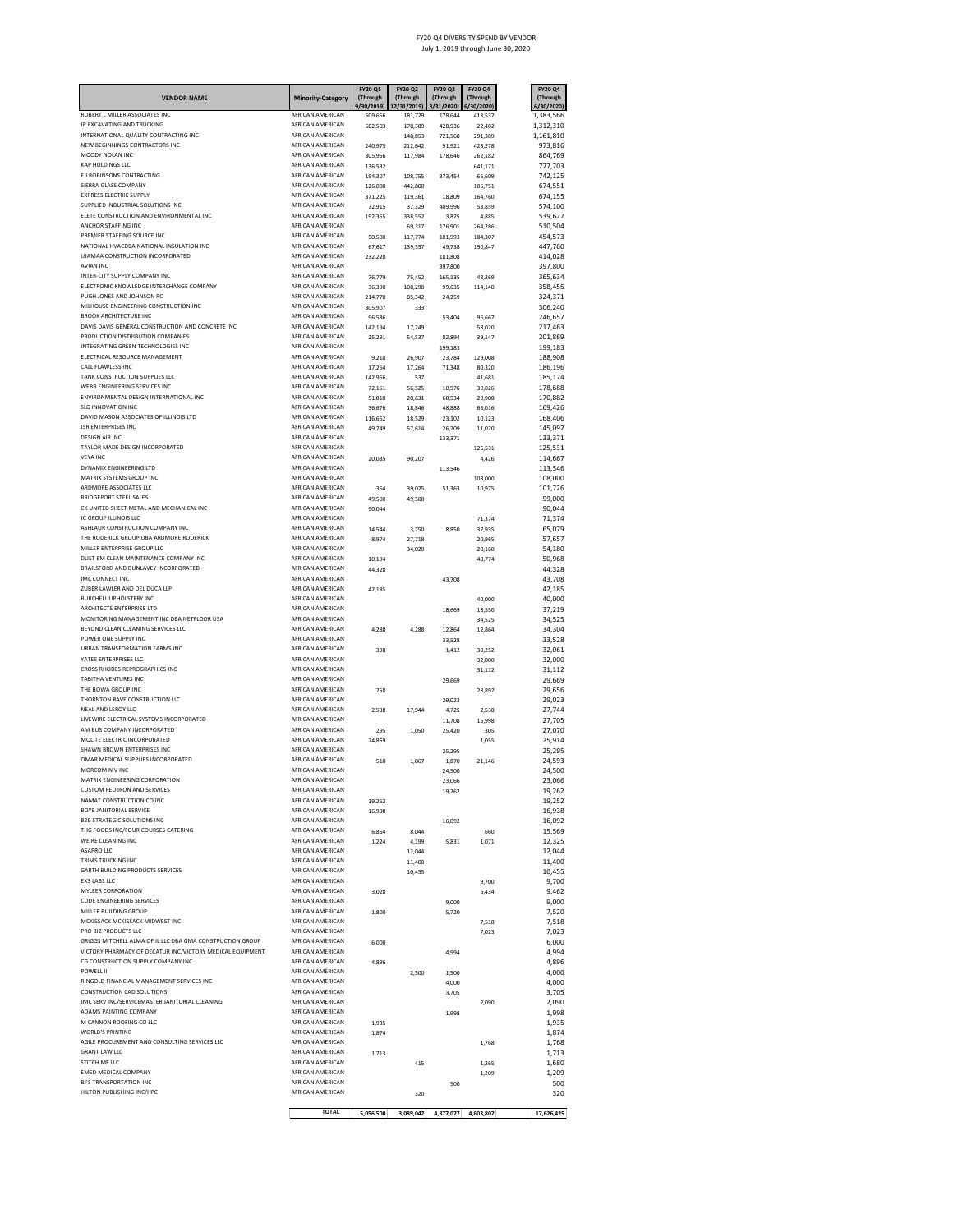| <b>VENDOR NAME</b>                          | Minority-<br>Category | <b>FY20 Q1</b><br>(Through<br>9/30/2019) | <b>FY20 Q2</b><br>(Through | <b>FY20 Q3</b><br>(Through | <b>FY20 Q4</b><br>(Through | <b>FY20 Q4</b><br>(Through |
|---------------------------------------------|-----------------------|------------------------------------------|----------------------------|----------------------------|----------------------------|----------------------------|
| <b>INDUSTRIA INC</b>                        | <b>ASIAN AMERICAN</b> | 2,494,276                                | 12/31/2019)<br>1,890,323   | 3/31/2020<br>1,070,962     | 6/30/2020)<br>2,706,614    | 6/30/2020)<br>8,162,175    |
| MECCOR INDUSTRIES LTD                       | ASIAN AMERICAN        | 762,250                                  | 707,701                    | 1,839,513                  | 1,125,146                  | 4,434,610                  |
| PACE SYSTEMS INC                            | ASIAN AMERICAN        | 1,055,331                                | 149,228                    | 1,456,023                  | 747,976                    | 3,408,558                  |
| LEAD IT CORPORATION                         | ASIAN AMERICAN        |                                          |                            | 24,083                     | 266,048                    | 290,131                    |
| CCS INTERNATIONAL INC                       | ASIAN AMERICAN        | 84,534                                   | 18,410                     | 69,813                     | 80,444                     | 253,201                    |
| RUBINOS MESIA ENGINEERS INC                 | ASIAN AMERICAN        |                                          |                            | 98,824                     |                            | 238,900                    |
| ENVIRONMENTAL SYSTEMS DESIGN INC            | ASIAN AMERICAN        | 45,861                                   | 31,859                     |                            | 62,356                     | 221,813                    |
| RELIABLE CONTRACTING AND EQUIPMENT CO       | ASIAN AMERICAN        |                                          |                            | 221,813                    |                            | 215,630                    |
| VISIONPOINT MARKETING LLC                   | ASIAN AMERICAN        | 215,630                                  |                            |                            |                            |                            |
| SHEN MILSOM WILKE LLC                       | ASIAN AMERICAN        |                                          | 24,985                     | 136,119                    | 54,448                     | 215,552                    |
| SNTIAL TECHNOLOGIES INCORPORATED            | ASIAN AMERICAN        | 28,456                                   | 31,805                     | 6,558                      | 98,352                     | 165,171                    |
| SITE DESIGN GROUP LTD                       | ASIAN AMERICAN        | 18,170                                   |                            |                            | 117,455                    | 135,625                    |
| S AND F SOFTWARE SOLUTIONS INC              | <b>ASIAN AMERICAN</b> |                                          | 46,509                     | 4,099                      | 65,655                     | 116,262                    |
|                                             |                       | 100,201                                  |                            |                            |                            | 100,201                    |
| STEARNJOGLEKAR LTD                          | ASIAN AMERICAN        | 14,366                                   | 25,051                     | 16,504                     | 36,532                     | 92,454                     |
| <b>EKLA CORPORATION</b>                     | <b>ASIAN AMERICAN</b> | 22,265                                   | 16,753                     | 28,994                     | 20,848                     | 88,860                     |
| <b>NOVAMED INC</b>                          | <b>ASIAN AMERICAN</b> | 19,967                                   | 19,736                     | 23,520                     | 3,801                      | 67,024                     |
| MODE ARCHITECTS PC                          | ASIAN AMERICAN        | 19,057                                   | 28,160                     |                            | 17,155                     | 64,372                     |
| ARTISAN CONSULTING ENGINEERS LLC            | ASIAN AMERICAN        | 62,304                                   |                            |                            |                            | 62,304                     |
| SUNRISE HITEK GROUP LLC/SUNRISE DIGITAL     | <b>ASIAN AMERICAN</b> | 1,406                                    | 4,944                      | 23,241                     | 22,688                     | 52,279                     |
| KOO LLC                                     | ASIAN AMERICAN        | 50,000                                   |                            |                            | 1,948                      | 51,948                     |
| RTM ASSOCIATES INC                          | <b>ASIAN AMERICAN</b> | 9,279                                    | 3,150                      | 8,486                      | 28,000                     | 48,915                     |
| CONSTRUCTION SPECIALTIES SERVICES CSSCO     | <b>ASIAN AMERICAN</b> |                                          | 37,281                     |                            | 6,532                      | 43,813                     |
| VIVA USA INCORPORATED                       | ASIAN AMERICAN        |                                          | 6,345                      | 12,946                     | 21,571                     | 40,861                     |
| NET SOURCE INC                              | ASIAN AMERICAN        |                                          |                            |                            | 39,784                     | 39,784                     |
| DAS CONSULTING SERVICES LLC                 | <b>ASIAN AMERICAN</b> | 8,379                                    | 17,119                     | 4,341                      |                            | 29,839                     |
| TERRY GUEN DESIGN ASSOCIATES INC            | <b>ASIAN AMERICAN</b> | 4,362                                    | 2,181                      |                            | 17,711                     | 24,253                     |
| KOI COMPUTERS INCORPORATED                  | <b>ASIAN AMERICAN</b> | 6,000                                    | 14,400                     |                            |                            | 20,400                     |
| AC GENTROL INCORPORATED                     | ASIAN AMERICAN        |                                          | 8,255                      | 8,503                      |                            | 16,757                     |
| <b>KRICK ENTERPRISES INC</b>                | <b>ASIAN AMERICAN</b> | 15,701                                   |                            |                            | 855                        | 16,556                     |
| SPAAN TECH INC                              | ASIAN AMERICAN        |                                          |                            | 15,300                     |                            | 15,300                     |
| DYNASTY GROUP INC                           | ASIAN AMERICAN        |                                          |                            |                            | 15,120                     | 15,120                     |
| CHEMCO INDUSTRIES INC                       | <b>ASIAN AMERICAN</b> | 3,023                                    | 4,663                      | 4,821                      | 2,261                      | 14,768                     |
| V3IT CONSULTING INC                         | <b>ASIAN AMERICAN</b> |                                          |                            |                            | 13,212                     | 13,212                     |
| VISTARA CONSTRUCTION SERVICES INC           | <b>ASIAN AMERICAN</b> | 10,450                                   | 1,375                      |                            |                            | 11,825                     |
| TRC WORLDWIDE ENGINEERING INC               | ASIAN AMERICAN        |                                          |                            | 128                        | 11,204                     | 11,332                     |
| INTERRA INCORPORATED                        | <b>ASIAN AMERICAN</b> | 10,812                                   |                            |                            |                            | 10,812                     |
| <b>CCJM ENGINEERS LTD</b>                   | <b>ASIAN AMERICAN</b> |                                          | 10,750                     |                            |                            | 10,750                     |
| HANSON INFORMATION SYSTEMS INCORPORATED     | ASIAN AMERICAN        | 438                                      | 2,677                      | 5,460                      | 1,546                      | 10,122                     |
| EVA DESIGN AND ENGINEERING LLC              | ASIAN AMERICAN        | 5,850                                    | 3,150                      |                            |                            | 9,000                      |
| CRYSTAL CHEM INCORPORATED                   | ASIAN AMERICAN        |                                          | 1,750                      | 4,280                      | 1,970                      | 8,000                      |
| LIN ENGINEERING LTD                         | <b>ASIAN AMERICAN</b> |                                          |                            |                            | 7,800                      | 7,800                      |
| <b>NAK-MAN CORP</b>                         | ASIAN AMERICAN        | 7,575                                    |                            |                            |                            | 7,575                      |
| <b>KAPUR INC</b>                            | ASIAN AMERICAN        | 6,750                                    |                            |                            |                            | 6,750                      |
| SHAW LEGAL SERVICES LTD                     | ASIAN AMERICAN        | 5,000                                    |                            |                            |                            | 5,000                      |
| HI-TEK ENVIRONMENTAL INC/STAT ANALYSIS CORP | ASIAN AMERICAN        | 299                                      | 612                        | 45                         | 2,453                      | 3,409                      |
| NAYYAR NAYYAR INTERNATIONAL INC             | ASIAN AMERICAN        | 2,150                                    |                            | 300                        |                            | 2,450                      |
| HUGH LIGHTING DESIGN LLC                    | ASIAN AMERICAN        | 1,568                                    |                            | 597                        |                            | 2,165                      |
| PROBE CONSULTING SERVICES INC               | ASIAN AMERICAN        |                                          |                            | 1,286                      |                            | 1,286                      |
| CTG INC OF ILLINOIS/NOVANIS                 | ASIAN AMERICAN        |                                          | 737                        | 0                          |                            | 737                        |
|                                             | <b>TOTAL</b>          | 5,091,708                                | 3,109,909                  | 5,086,558                  | 5,597,485                  | 18,885,660                 |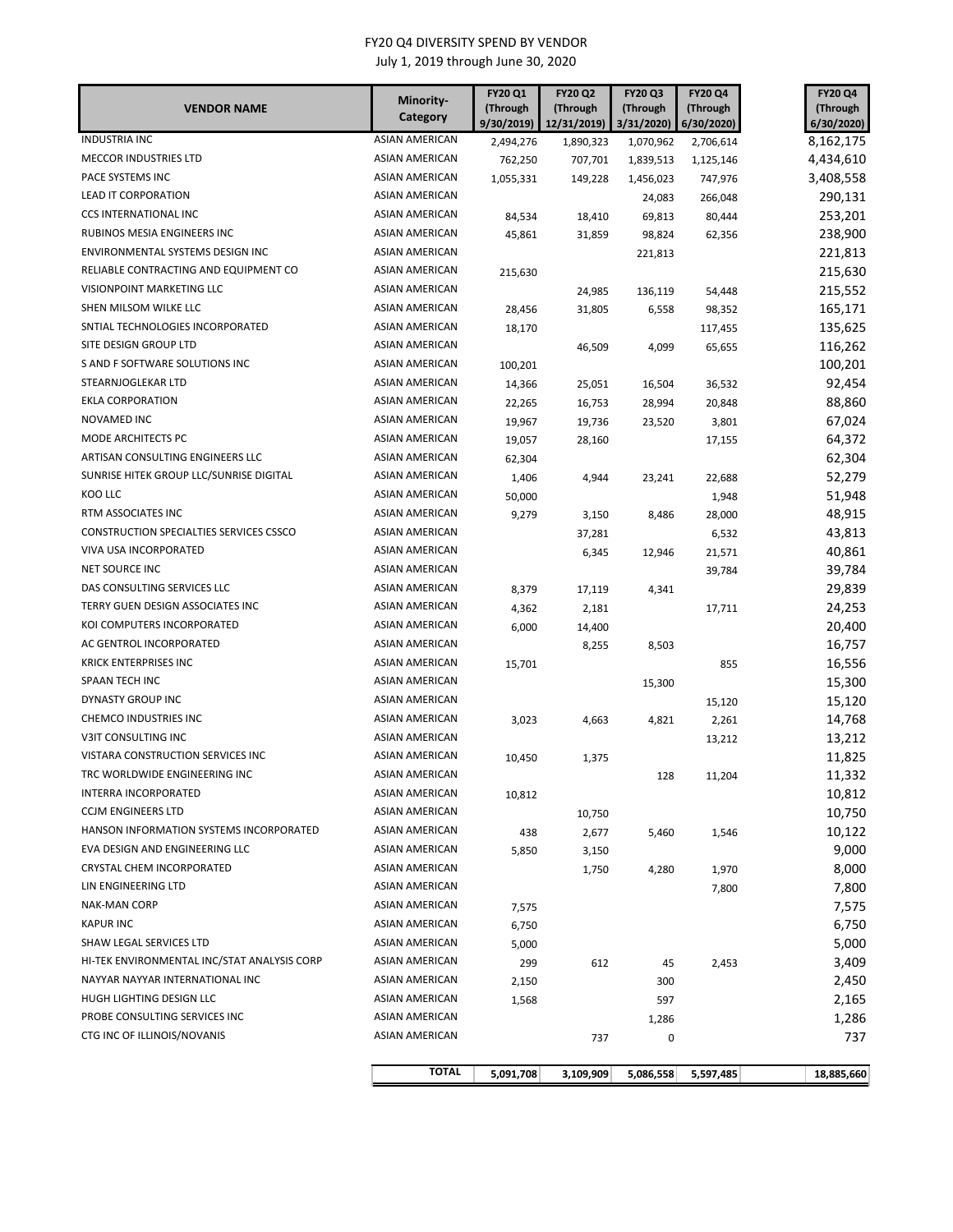| <b>VENDOR NAME</b>                                                       | <b>Minority-Category</b>                      | FY20 Q1<br>(Through<br>9/30/2019) | <b>FY20 Q2</b><br>(Through<br>12/31/2019) | <b>FY20 Q3</b><br>(Through<br>3/31/2020) | <b>FY20 Q4</b><br>(Through<br>6/30/2020) | FY20 Q4 (Through<br>6/30/2020) |
|--------------------------------------------------------------------------|-----------------------------------------------|-----------------------------------|-------------------------------------------|------------------------------------------|------------------------------------------|--------------------------------|
| ACCEL CONSTRUCTION SERVICES GROUP LLC                                    | HISPANIC AMERICAN                             | 974,594                           | 1,222,969                                 | 830,629                                  | 1,125,011                                | 4,153,203                      |
| MONTERREY SECURITY CONSULTANTS INC                                       | HISPANIC AMERICAN                             | 243,851                           | 410,738                                   | 1,107,118                                | 952,405                                  | 2,714,113                      |
| MIDWAY CONTRACTING GROUP LLC                                             | HISPANIC AMERICAN                             | 1,231,989                         | 124,454                                   | 148,244                                  | 491,026                                  | 1,995,714                      |
| OLD VETERAN CONSTRUCTION INC<br>VALOR TECHNOLOGIES INC                   | HISPANIC AMERICAN<br>HISPANIC AMERICAN        |                                   | 186,715                                   | 495,665                                  | 1,137,396                                | 1,819,775                      |
| BAUTISTA ELECTRIC ENTERPRISES INC                                        | HISPANIC AMERICAN                             | 478,957<br>813,237                | 282,114<br>22,744                         | 145,165<br>8,626                         | 44,456                                   | 950,692<br>894,120             |
| <b>CSI 3000 INC</b>                                                      | HISPANIC AMERICAN                             | 274,815                           |                                           |                                          | 49,513<br>244,243                        | 519,058                        |
| BRANDENBURGER PLUMBING INC                                               | HISPANIC AMERICAN                             | 13,269                            | 209,301                                   | 159,412                                  | 103,359                                  | 485,341                        |
| MEP INFRASTRUCTURE SOLUTIONS INC                                         | HISPANIC AMERICAN                             | 129,266                           | 68,252                                    | 95,238                                   | 125,114                                  | 417,870                        |
| BAUER LATOZA STUDIO LIMITED                                              | HISPANIC AMERICAN                             | 337,222                           | 14,686                                    |                                          |                                          | 351,908                        |
| <b>ESCARPITA CONSTRUCTION COMPANY INC</b>                                | HISPANIC AMERICAN                             | 255,217                           | 454                                       |                                          | 90,597                                   | 346,268                        |
| TORO CONSTRUCTION CORP                                                   | HISPANIC AMERICAN                             | 85,500                            | 121,519                                   |                                          | 98,864                                   | 305,882                        |
| <b>CERVANTES GROUP</b><br>DEKAYO CORPORATION DBA ORTIZ CONTRACTING GROUP | HISPANIC AMERICAN<br><b>HISPANIC AMERICAN</b> | 276,889                           |                                           |                                          |                                          | 276,889                        |
| M W POWELL COMPANY                                                       | HISPANIC AMERICAN                             | 73,790                            | 91,350                                    | 102,363                                  |                                          | 267,503<br>238,822             |
| <b>TERRA DEMOLITION</b>                                                  | HISPANIC AMERICAN                             | 3,150<br>157,212                  | 235,672<br>6,198                          | 14,391                                   | 53,774                                   | 231,576                        |
| <b>BIENALI PROMOTIONS LLC</b>                                            | HISPANIC AMERICAN                             |                                   | 44,230                                    | 114,752                                  | 43,396                                   | 202,378                        |
| DYNAMIC HEATING AND PIPING COMPANY                                       | HISPANIC AMERICAN                             | 49,737                            | 122,413                                   | 19,029                                   | 2,653                                    | 193,831                        |
| <b>NES INC</b>                                                           | HISPANIC AMERICAN                             | 106,234                           | 77,569                                    |                                          | 8,910                                    | 192,713                        |
| NESTBUILDERS INC DBA DBHMS                                               | HISPANIC AMERICAN                             | 53,921                            | 23,435                                    | 108,921                                  | 6,075                                    | 192,353                        |
| RAMIREZ GROUP LLC                                                        | HISPANIC AMERICAN                             |                                   |                                           |                                          | 187,523                                  | 187,523                        |
| VIRTUAL ENERGY SOLUTIONS INC                                             | HISPANIC AMERICAN                             | 110,402                           | 30,242                                    |                                          | 42,121                                   | 182,766                        |
| PINTO CONSTRUCTION GROUP INC<br>INFINITY TRANSPORTATION MANAGEMENT LLC   | HISPANIC AMERICAN<br>HISPANIC AMERICAN        | 140,400                           | 25,862                                    |                                          | 2,408                                    | 168,669                        |
| <b>ARCHITRAVE LTD</b>                                                    | HISPANIC AMERICAN                             | 10,281<br>16,831                  | 51,999<br>130,635                         | 100,841<br>11,177                        | 1,243                                    | 164,363<br>158,643             |
| CONECTA GROUP INCORPORATED                                               | HISPANIC AMERICAN                             | 135,307                           |                                           |                                          |                                          | 135,307                        |
| M AND M MANAGERIAL SERVICE INC                                           | HISPANIC AMERICAN                             | 122,328                           | 2,565                                     |                                          | 4,496                                    | 129,389                        |
| SPEEDY GONZALEZ LANDSCAPING INC                                          | HISPANIC AMERICAN                             |                                   |                                           |                                          | 108,945                                  | 108,945                        |
| SANCHEZ PAVING COMPANY INC                                               | HISPANIC AMERICAN                             |                                   |                                           |                                          | 105,197                                  | 105,197                        |
| TOLTECH PLUMBING CONTRACTORS LLC                                         | HISPANIC AMERICAN                             |                                   |                                           | 102,194                                  |                                          | 102,194                        |
| MIDWEST MOVING AND STORAGE INC                                           | HISPANIC AMERICAN                             | 69,676                            |                                           |                                          | 11,096                                   | 80,772                         |
| MARKET CONTRACTING SERVICE INC                                           | HISPANIC AMERICAN                             | 61,127                            | 5,471                                     | 13,738                                   |                                          | 80,335                         |
| GLOBAL WATER TECHNOLOGY INC<br>MZI BUILDING SERVICES INC/MZI GROUP INC   | HISPANIC AMERICAN<br>HISPANIC AMERICAN        | 25,430                            | 13,987                                    | 18,589                                   | 22,295                                   | 80,301                         |
| AMAZING EDIBLES LTD                                                      | HISPANIC AMERICAN                             | 7,522                             | 17,107<br>45,318                          |                                          | 57,439<br>17,999                         | 74,546<br>70,839               |
| PANIAGUA GROUP INC                                                       | HISPANIC AMERICAN                             | 60,080                            | 7,967                                     | 1,228                                    |                                          | 69,275                         |
| AMERICAN SURVEYING AND ENGINEERING PC                                    | HISPANIC AMERICAN                             | 50,100                            | 13,086                                    |                                          |                                          | 63,186                         |
| COMMAND MECHANICAL GROUP                                                 | HISPANIC AMERICAN                             |                                   | 50,899                                    |                                          |                                          | 50,899                         |
| DRIVE CONSTRUCTION INC                                                   | HISPANIC AMERICAN                             |                                   | 14,283                                    |                                          | 36,048                                   | 50,331                         |
| STL ARCHITECTS INC                                                       | HISPANIC AMERICAN                             | 50,000                            |                                           |                                          |                                          | 50,000                         |
| SANCHEZ AND DANIELS AND HOFFMAN LLP                                      | HISPANIC AMERICAN                             | 8,044                             | 9,856                                     | 20,231                                   | 1,830                                    | 39,960                         |
| WOLF ELECTRIC SUPPLY COMPANY INC<br>DUMEX CONSTRUCTION COMPANY           | HISPANIC AMERICAN                             | 693                               | 5,568                                     | 1,470                                    | 31,938                                   | 39,669                         |
| GALAXY ENVIRONMENTAL INC                                                 | HISPANIC AMERICAN<br>HISPANIC AMERICAN        | 38,700<br>38,034                  |                                           |                                          |                                          | 38,700<br>38,034               |
| <b>GSG CONSULTANTS INC</b>                                               | HISPANIC AMERICAN                             |                                   |                                           | 31,579                                   | 5,950                                    | 37,529                         |
| ARIAS INFORMATION SOLUTIONS                                              | HISPANIC AMERICAN                             | 37,240                            |                                           |                                          |                                          | 37,240                         |
| PMJ ENTERPRISES INC                                                      | <b>HISPANIC AMERICAN</b>                      | 22,416                            | 14,162                                    |                                          |                                          | 36,578                         |
| MS SEBASTIAN PAINTING INCS                                               | HISPANIC AMERICAN                             | 31,635                            | 1,758                                     |                                          |                                          | 33,393                         |
| UNIVERSAL INSULATION INC                                                 | HISPANIC AMERICAN                             |                                   | 30,713                                    |                                          |                                          | 30,713                         |
| ROYAL SHEET METAL CORPORATION                                            | <b>HISPANIC AMERICAN</b>                      |                                   |                                           |                                          | 30,133                                   | 30,133                         |
| METAPHRASIS LANGUAGE AND CULTURAL SOLUTIONS LLC                          | <b>HISPANIC AMERICAN</b>                      | 9,960                             | 8,080                                     | 5,945                                    | 6,133                                    | 30,118                         |
| URBAN WORKS LTD                                                          | HISPANIC AMERICAN                             | 26,662                            |                                           | 3,126                                    |                                          | 29,788                         |
| UPTOWN DECORATING CORP<br>CPMH CONSTRUCTION INC                          | HISPANIC AMERICAN<br>HISPANIC AMERICAN        |                                   | 29,250                                    |                                          |                                          | 29,250                         |
| <b>NEW ERA PAINITNG</b>                                                  | HISPANIC AMERICAN                             | 6,679<br>20,470                   | 22,426<br>890                             | 1,640                                    |                                          | 29,105<br>23,000               |
| JF CARPENTRY SERVICES INC                                                | <b>HISPANIC AMERICAN</b>                      | 20,621                            |                                           |                                          |                                          | 20,621                         |
| DURANGO PAINTING INC                                                     | HISPANIC AMERICAN                             | 3,482                             | 10,018                                    |                                          | 1,782                                    | 15,282                         |
| <b>CRISTINA FOODS</b>                                                    | HISPANIC AMERICAN                             | 14,049                            |                                           |                                          |                                          | 14,049                         |
| MORENO ARCHITECTS LTD/JGMA                                               | <b>HISPANIC AMERICAN</b>                      | 1,515                             |                                           |                                          | 12,500                                   | 14,015                         |
| TECNICA ENVIRONMENTAL SERVICES INC                                       | HISPANIC AMERICAN                             |                                   | 12,700                                    |                                          |                                          | 12,700                         |
| CHICAGO FIRE DETECTION SYSTEMS LLC                                       | HISPANIC AMERICAN                             |                                   |                                           |                                          | 11,041                                   | 11,041                         |
| NAVARETTE INDUSTRIES<br>AMASONRYGROUP INC                                | HISPANIC AMERICAN                             |                                   |                                           | 10,583                                   |                                          | 10,583                         |
| DEN CONSTRUCTION MANAGEMENT LLC DBA DENCO                                | HISPANIC AMERICAN<br><b>HISPANIC AMERICAN</b> |                                   | 9,405                                     |                                          |                                          | 9,405<br>7,565                 |
| APRIL BUILDING SERVICES INC                                              | <b>HISPANIC AMERICAN</b>                      | 477                               |                                           | 7,565                                    | 4,532                                    | 5,009                          |
| US MESSENGER AND LOGISTICS INC/USM LOGISTICS US MESSENGER                | <b>HISPANIC AMERICAN</b>                      | 1,532                             | 340                                       | 1,915                                    |                                          | 3,787                          |
| CHICAGO BIOMEDICAL SERVICES COMPANY                                      | HISPANIC AMERICAN                             |                                   |                                           |                                          | 3,550                                    | 3,550                          |
| HANNO WEBER ASSOCIATES ARCHITECTUREURBAN DESIGN                          | HISPANIC AMERICAN                             | 1,674                             | 966                                       |                                          | 483                                      | 3,123                          |
| TORRES CONSTRUCTION INC                                                  | HISPANIC AMERICAN                             |                                   |                                           | 2,888                                    |                                          | 2,888                          |
| H P CONTRACTOR INC                                                       | HISPANIC AMERICAN                             |                                   |                                           | 2,455                                    |                                          | 2,455                          |
| HUNTER DRYWALL AND TAPING INC                                            | HISPANIC AMERICAN                             |                                   |                                           | 1,976                                    |                                          | 1,976                          |
| ORDAZ CONSTRUCTION AND SUPPLY INC                                        | <b>HISPANIC AMERICAN</b>                      |                                   |                                           | 308                                      |                                          | 308                            |
| A MAESTRANZI SONS KNIFE SERVICES LLC                                     | HISPANIC AMERICAN                             | 30                                | 30                                        | 210                                      | 30                                       | 300                            |
| FI DISTRIBUTORS INC DBA FT FIRE PROTECTION                               | HISPANIC AMERICAN                             |                                   |                                           | 187                                      |                                          | 187                            |
| ARCOS ENVIRONMENTAL SERVICES INC                                         | HISPANIC AMERICAN                             | 180                               |                                           |                                          |                                          | 180                            |
| U.S. MESSENGER                                                           | HISPANIC AMERICAN                             |                                   |                                           |                                          | 98                                       | 98                             |
|                                                                          | <b>TOTAL</b>                                  | 6,702,427                         | 3,830,393                                 | 3,689,396                                | 5,283,600                                | 19,505,817                     |
|                                                                          |                                               |                                   |                                           |                                          |                                          |                                |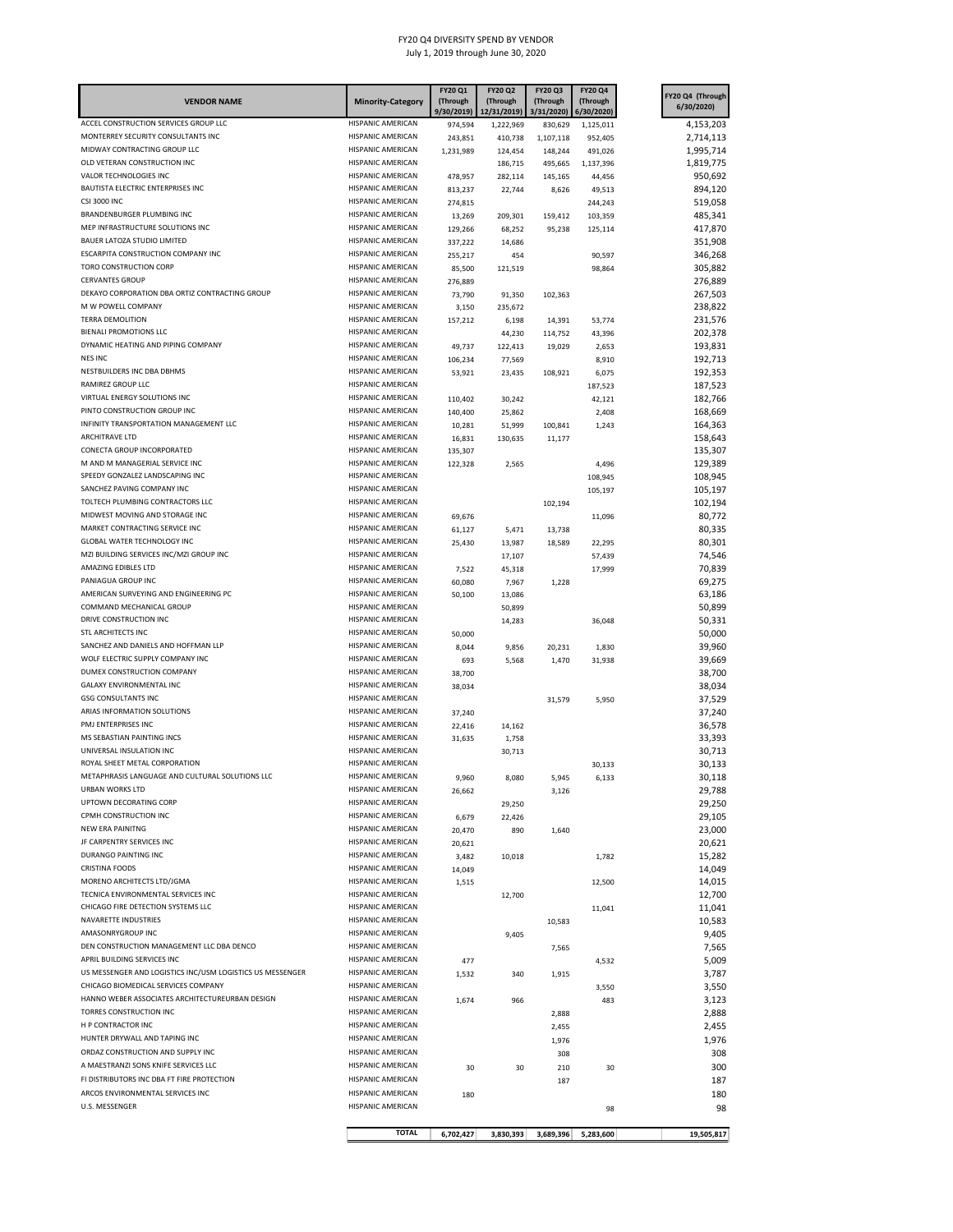| <b>VENDOR NAME</b>                                                | Minority-                  | FY20 Q1<br>(Through    | FY20 Q2<br>(Through | FY20 Q3<br>(Through | <b>FY20 Q4</b><br>(Through | FY20 Q4<br>(Through    |
|-------------------------------------------------------------------|----------------------------|------------------------|---------------------|---------------------|----------------------------|------------------------|
|                                                                   | Category                   | 9/30/2019)             | 12/31/2019)         | 3/31/2020)          | 6/30/2020)                 | 6/30/2020)             |
| PRECISION BUILDERS ASSOCIATES INC<br><b>GLESCO ELECTRIC INC</b>   | WOMAN-OWNED<br>WOMAN-OWNED | 1,070,540              | 342,580             | 1,366,883           | 546,766                    | 3,326,770              |
| PIER GROUP LLC                                                    | WOMAN-OWNED                | 1,095,361<br>1,050,392 | 329,349<br>352,807  | 744,800<br>419,948  | 1,052,113<br>1,139,378     | 3,221,623<br>2,962,526 |
| MARSHA L NORRIS DBA MLN ENTERPRISE                                | WOMAN-OWNED                | 800,567                | 836,153             | 110,208             | 880,418                    | 2,627,346              |
| TITAN INDUSTRIES INC                                              | WOMAN-OWNED                | 1,147,634              | 627,937             |                     | 463,065                    | 2,238,635              |
| AUTUMN CONSTRUCTION SERVICES INC                                  | WOMAN-OWNED                | 997,943                | 478,092             | 88,969              | 444,272                    | 2,009,275              |
| FICEK ELECTRIC COMMUNICATION SYSTEMS INC                          | WOMAN-OWNED                | 227,045                | 116,992             | 368,720             | 1,258,996                  | 1,971,754              |
| COMMERCIAL FLOOR COVERING INC DBA TSI COMMERCIAL FLOOR COVERING   | WOMAN-OWNED                | 788,338                | 226,895             | 479,117             | 392,084                    | 1,886,434              |
| <b>GREEN HOME EXPERTS LLC</b><br>KRUTS ELECTRIC INC               | WOMAN-OWNED<br>WOMAN-OWNED | 1,821,566<br>488,839   |                     |                     | 196,168                    | 1,821,566<br>1,366,790 |
| CORPORATE TRAVEL PLANNERS INCORPORATED                            | WOMAN-OWNED                | 340,983                | 384,869<br>179,135  | 296,915<br>722,536  | 78,060                     | 1,320,713              |
| <b>ILLINI SUPPLY</b>                                              | WOMAN-OWNED                | 668,807                | 281,722             | 100,804             | 20,450                     | 1,071,783              |
| ON THE JOB CONSULTING INC/PIXO                                    | WOMAN-OWNED                | 122,103                | 140,366             | 312,955             | 416,739                    | 992,163                |
| OLYMPIC CONSTRUCTION COMPANY LLC                                  | WOMAN-OWNED                | 114,860                | 77,541              | 429,524             | 369,443                    | 991,367                |
| <b>KAVE INC</b>                                                   | WOMAN-OWNED                | 104,649                | 315,795             | 202,048             | 292,845                    | 915,337                |
| TILTON KELLY AND BELL LLC                                         | WOMAN-OWNED                | 257,460                | 297,473             | 116,220             | 114,949                    | 786,103                |
| VON ALST OPERATING LLC<br>G COOPER OIL COMPANY INC                | WOMAN-OWNED<br>WOMAN-OWNED | 657,960                | 91,175              |                     | 6,663                      | 755,798                |
| AIR DESIGN SYSTEMS INC                                            | WOMAN-OWNED                | 180,943<br>135,855     | 192,455<br>377,280  | 229,859<br>8,634    | 78,692<br>154,566          | 681,949<br>676,335     |
| JOHNSON LASKY KINDELIN ARCHITECTS INC                             | WOMAN-OWNED                | 138,958                | 169,965             | 73,964              | 265,478                    | 648,364                |
| PRAIRIE RESTORATIONS INC                                          | WOMAN-OWNED                | 337,464                | 194,820             | 29,242              | 15,838                     | 577,363                |
| VIXEN CONSTRUCTION INC                                            | WOMAN-OWNED                | 573,870                |                     |                     |                            | 573,870                |
| SUPERIOR FLOOR COVERING INC                                       | WOMAN-OWNED                | 318,075                | 191,466             | 11,989              | 1,917                      | 523,447                |
| PHOENIX BUSINESS SOLUTIONS LLC                                    | WOMAN-OWNED                |                        |                     |                     | 516,654                    | 516,654                |
| <b>GORDON ELECTRIC SUPPLY</b>                                     | WOMAN-OWNED                | 185,269                | 42,895              | 122,245             | 164,803                    | 515,212                |
| SELECT CONTRACTING LLC<br>HILLCO DISTRIBUTING                     | WOMAN-OWNED<br>WOMAN-OWNED | 480,270                | 22,342              |                     |                            | 502,612                |
| ONEILL CONTRACTORS INCORPORATED                                   | WOMAN-OWNED                | 7,074                  | 240,882             | 368,355             | 132,591                    | 380,546<br>368,355     |
| ANDERSON LOCK COMPANY LTD                                         | WOMAN-OWNED                | 68,305                 | 77,792              | 107,788             | 104,363                    | 358,248                |
| FRANKLYNN INC/CHEMICAL MAINTENANCE INC CMI                        | WOMAN-OWNED                | 55,117                 | 48,708              | 87,564              | 133,882                    | 325,271                |
| ALTUSWORKS INC                                                    | WOMAN-OWNED                | 23,283                 | 41,003              | 5,058               | 252,435                    | 321,779                |
| PRIMERA ENGINEERS LTD                                             | WOMAN-OWNED                | 147,668                | 57,673              | 47,527              | 54,263                     | 307,130                |
| KELLEY ORNAMENTAL IRON LLC                                        | WOMAN-OWNED                | 264,725                |                     |                     | 21,390                     | 286,115                |
| JAMESON SHEET METAL INC                                           | WOMAN-OWNED                | 219,496                | 51,732              |                     | 13,534                     | 284,763                |
| RADA ARCHITECTS LTD<br>CMMS EXCELERATION INCORPORATED             | WOMAN-OWNED<br>WOMAN-OWNED | 91,680                 | 127,111             | 37,124              | 28,489                     | 284,404                |
| RESOURCE ONE OF ILLINOIS LLC                                      | WOMAN-OWNED                | 107,932<br>122,627     | 47,166<br>7,842     | 47,166<br>1,320     | 81,993<br>139,526          | 284,257<br>271,314     |
| PEDIATRIC INTERACTIONS INCORPORATED                               | WOMAN-OWNED                | 48,516                 | 52,464              | 83,799              | 85,352                     | 270,130                |
| <b>CONROY MEDIA LTD</b>                                           | WOMAN-OWNED                |                        |                     | 107,285             | 131,285                    | 238,571                |
| STOCKS BUSINESS FURNITURE INC/STOCKS OFFICE FURNITURE             | WOMAN-OWNED                | 126,752                | 6,001               | 5,962               | 97,832                     | 236,548                |
| A LUCAS SONS STEEL                                                | WOMAN-OWNED                | 234,763                |                     |                     |                            | 234,763                |
| CAD CONSTRUCTION INCORPORATED                                     | WOMAN-OWNED                | 104,600                | 104,600             | 400                 |                            | 209,600                |
| <b>MARTIN FENCE LLC</b>                                           | WOMAN-OWNED                | 172,729                | 33,847              |                     | 2,678                      | 209,254                |
| J-MAC ASSOCIATES LIMITED<br>EVERY BLOOMIN INDUSTRIAL SUPPLYINC    | WOMAN-OWNED<br>WOMAN-OWNED | 20,492                 | 80,179              | 39,395              | 46,345                     | 186,411<br>183,933     |
| WOLF ELECTRIC INC                                                 | WOMAN-OWNED                | 84,470<br>14,124       | 44,696<br>3,087     | 41,604<br>81,919    | 13,163<br>81,919           | 181,049                |
| JRH ENTERPRISES INC                                               | WOMAN-OWNED                | 3,218                  | 148,429             | 21,368              | 6,975                      | 179,990                |
| MIDCO ELECTRIC SUPPLY INC                                         | WOMAN-OWNED                | 17,617                 | 11,290              | 141,956             | 5,830                      | 176,694                |
| AMERICAN PRECISION SUPPLY INC                                     | WOMAN-OWNED                | 4,031                  | 78,036              |                     | 86,432                     | 168,499                |
| COOK FASSER ASSOCIATES INC                                        | WOMAN-OWNED                |                        | 32,894              | 11,556              | 122,097                    | 166,547                |
| PHD SERVICES LLC                                                  | WOMAN-OWNED                | 21,270                 | 18,802              | 51,867              | 74,492                     | 166,431                |
| EMM ELECTRIC INC/MORAN ELECTRICAL CONTRACTING                     | WOMAN-OWNED                | 15,439                 | 95,628              |                     | 49,013                     | 160,080                |
| BELLA BAGNO INC<br>SOUTHLAND CUSTOM DECORATING INC                | WOMAN-OWNED<br>WOMAN-OWNED | 17,652                 | 35,648              | 45,992              | 57,763                     | 157,055<br>148,144     |
| <b>KA REBAR</b>                                                   | WOMAN-OWNED                | 85,478<br>148,087      | 17,412              | 27,962              | 17,292                     | 148,087                |
| NICKA AND ASSOCIATES INC                                          | WOMAN-OWNED                | 12,482                 | 54,456              | 40,354              | 30,998                     | 138,289                |
| COTTER CONSULTING INC                                             | WOMAN-OWNED                | 39,984                 | 42,312              | 15,189              | 38,144                     | 135,629                |
| DILLON REPORTING SERVICE                                          | WOMAN-OWNED                |                        |                     |                     | 120,523                    | 120,523                |
| CENTRAL ILLINOIS HSSINC                                           | WOMAN-OWNED                |                        |                     | 118,361             |                            | 118,361                |
| POOL ADMINISTRATORS INCORPORATED                                  | WOMAN-OWNED                | 30,959                 | 12,509              | 28,817              | 46,018                     | 118,304                |
| COLMAN BROHAN AND DAVIS INC/CBD MARKETING                         | WOMAN-OWNED                | 37,500                 | 9,846               | 16,420              | 52,817                     | 116,583                |
| HYGIENEERING INC<br>RD MCMILLEN ENTERPRISES INCORPORATED          | WOMAN-OWNED<br>WOMAN-OWNED | 44,970                 | 4,300               | 58,597              | 5,460                      | 113,327                |
| LIMBAUGH CONSTRUCTION CO INC                                      | WOMAN-OWNED                | 34,616                 | 18,350              | 48,426<br>87,063    | 11,228<br>23,735           | 112,620<br>110,798     |
| TERRA ENGINEERING LTD                                             | WOMAN-OWNED                | 12,867                 | 12,479              | 28,809              | 54,984                     | 109,139                |
| WATTS COPY SYSTEMS INC                                            | WOMAN-OWNED                | 26,736                 | 27,185              | 31,652              | 21,366                     | 106,938                |
| BAILEY EDWARD DESIGN INC                                          | WOMAN-OWNED                | 46,469                 | 8,288               | 28,257              | 23,750                     | 106,764                |
| CENTRAL STATES MEDIA                                              | WOMAN-OWNED                | 10,740                 | 8,600               | 39,525              | 47,115                     | 105,980                |
| SIEBERT CONSTRUCTION MILLWORK INC                                 | WOMAN-OWNED                |                        |                     | 100,698             |                            | 100,698                |
| ILLINI FIRE EQUIPMENT CO INC<br>LOESCHER HEATING AIR CONDITIONING | WOMAN-OWNED<br>WOMAN-OWNED | 12,464                 | 20,458              | 27,260              | 38,823                     | 99,005                 |
|                                                                   |                            |                        |                     |                     | 98,267                     | 98,267                 |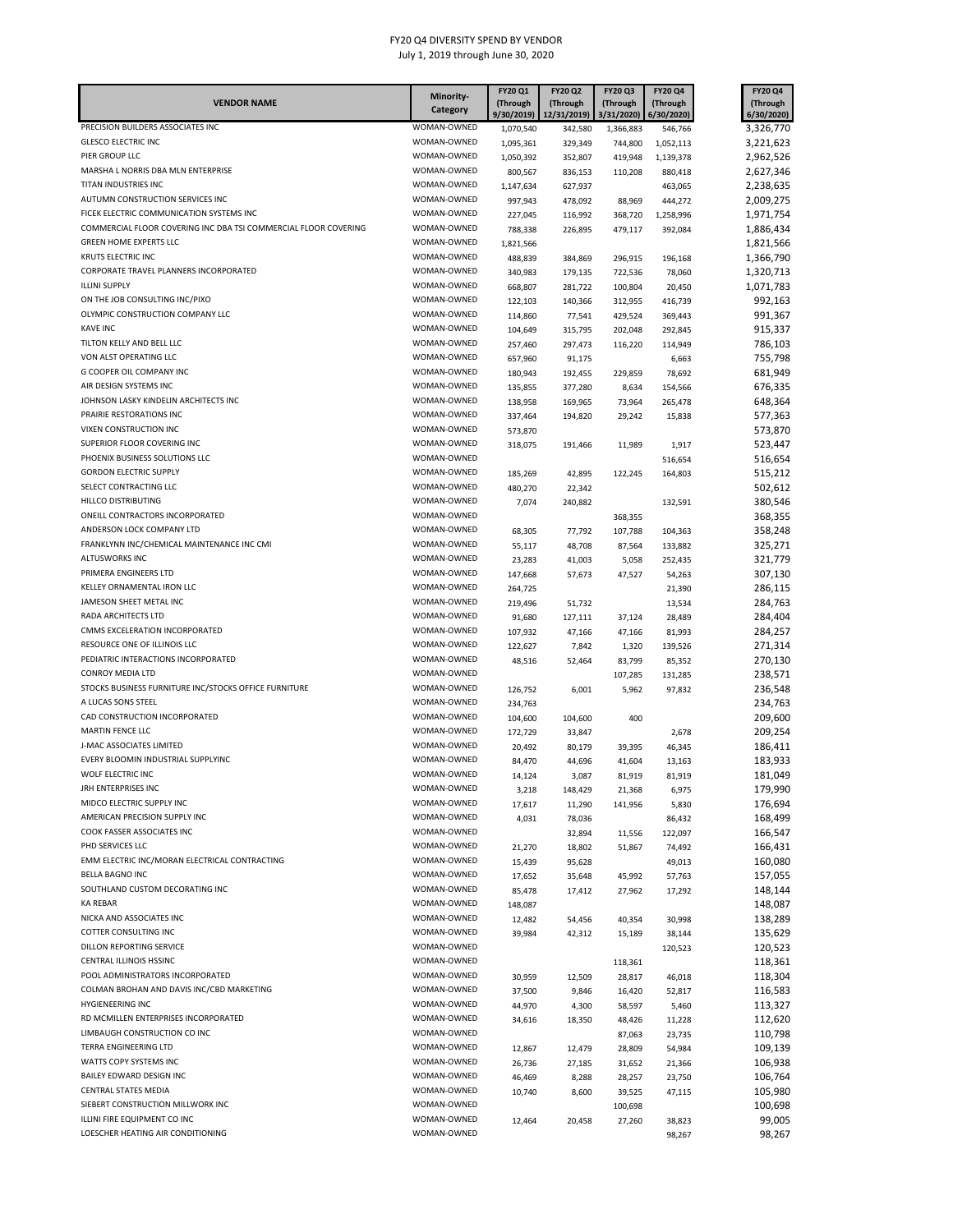| UNDERLAND ARCHITECTURAL SYSTEMS INC                        | WOMAN-OWNED |        | 14,977 | 9,729  | 71,154 | 95,860 |
|------------------------------------------------------------|-------------|--------|--------|--------|--------|--------|
| HORTON LEES BROGDEN LIGHTING DESIGN INC                    | WOMAN-OWNED |        |        |        | 94,150 | 94,150 |
| DCC MARKETING LLC                                          | WOMAN-OWNED |        |        |        | 86,373 | 86,373 |
| CHICAGO COMMUNICATIONS LLC                                 | WOMAN-OWNED | 41,365 | 16,153 | 12,148 | 14,505 | 84,170 |
| CARMINATI CONSULTING INC                                   | WOMAN-OWNED |        |        |        | 82,950 | 82,950 |
| DOETSCH CONTRACTORS INC                                    | WOMAN-OWNED |        | 79,332 |        |        | 79,332 |
| CIVIL DESIGN INC                                           | WOMAN-OWNED |        |        |        |        |        |
|                                                            |             | 4,592  | 15,998 |        | 51,277 | 71,867 |
| M HARRIS AND CO                                            | WOMAN-OWNED |        |        | 30,000 | 40,800 | 70,800 |
| <b>CUSHING AND COMPANY</b>                                 | WOMAN-OWNED | 16,313 | 370    | 38,851 | 12,845 | 68,379 |
| FITZGERALD ARCHITECTURE PLANNING DESIGN                    | WOMAN-OWNED |        |        | 2,482  | 63,647 | 66,129 |
| ACTIVE ELECTRICAL SUPPLY COMPANY                           | WOMAN-OWNED |        | 23,056 | 41,316 |        | 64,371 |
| DRUCKER ZAJDEL STRUCTURAL ENGINEERS INC                    | WOMAN-OWNED |        |        |        | 61,000 | 61,000 |
| TAC CONSTRUCTION COMPANY                                   | WOMAN-OWNED | 57,600 |        | 2,783  |        | 60,383 |
| PROTYPE PRINTING INCORPORATED                              | WOMAN-OWNED | 400    | 9,105  | 4,193  | 45,374 | 59,072 |
| <b>TAYLOR STUDIOS INC</b>                                  | WOMAN-OWNED |        |        |        |        |        |
|                                                            |             |        |        | 14,724 | 43,956 | 58,680 |
| CARNOW CONIBEAR AND ASSOC LTD                              | WOMAN-OWNED | 31,951 | 3,660  | 11,419 | 9,129  | 56,160 |
| UPLAND DESIGN LTD                                          | WOMAN-OWNED |        | 7,808  | 2,462  | 45,135 | 55,404 |
| OTTSIE LLC                                                 | WOMAN-OWNED | 24,940 | 2,592  |        | 24,379 | 51,912 |
| FUHRMANN ENGINEERING INCORPORATED                          | WOMAN-OWNED | 16,928 | 13,340 | 6,565  | 14,800 | 51,633 |
| SPECIAL PROJECT STAFFING BY SALEM INCORPORATED/SALEM GROUP | WOMAN-OWNED |        | 51,441 |        |        | 51,441 |
| KAIZEN HEALTH                                              | WOMAN-OWNED | 13,685 | 14,220 | 10,824 | 11,784 | 50,514 |
| CAREIT HEALTH LLC/NOWPOW                                   | WOMAN-OWNED | 5,600  | 11,270 | 24,065 | 5,810  | 46,745 |
| OCCUPATIONAL TRAINING AND SUPPLY INC                       | WOMAN-OWNED |        |        |        |        |        |
|                                                            |             | 19,421 | 4,420  | 15,745 | 6,028  | 45,615 |
| ALPHA PRIME WIRELESS COMMUNICATIONS INC                    | WOMAN-OWNED |        |        |        | 44,800 | 44,800 |
| ANZY SUPPLY INC                                            | WOMAN-OWNED | 3,066  | 30,247 | 10,271 |        | 43,583 |
| DASHCOINC                                                  | WOMAN-OWNED | 30,822 | 11,988 |        |        | 42,811 |
| <b>BIOFOAM INC</b>                                         | WOMAN-OWNED | 42,311 |        |        |        | 42,311 |
| CALUMET DECORATING SERVICE INC                             | WOMAN-OWNED | 21,151 | 11,094 | 9,467  |        | 41,712 |
| RELIABLE ENVIRONMENTAL SOLUTIONS INC                       | WOMAN-OWNED | 13,247 | 13,231 | 14,120 | 329    | 40,927 |
| <b>EVERGREEN SUPPLY</b>                                    | WOMAN-OWNED | 1,259  |        |        | 37,219 | 38,478 |
| ELIZABETH A BLANKENSHIP DBA BPI TESTING LLC                | WOMAN-OWNED |        |        |        |        |        |
|                                                            |             |        | 10,776 | 24,616 | 2,000  | 37,392 |
| ABBOTT INDUSTRIES INC                                      | WOMAN-OWNED | 34,713 |        |        | 731    | 35,444 |
| AMS ELITE SOLUTIONS INC                                    | WOMAN-OWNED | 9,075  | 13,853 | 3,095  | 8,895  | 34,918 |
| HJKESSLER ASSOCIATES INC                                   | WOMAN-OWNED | 13,584 | 17,713 | 1,460  |        | 32,756 |
| YOUR PARTNER PROMOTIONS INC                                | WOMAN-OWNED | 8,973  |        | 2,625  | 21,074 | 32,672 |
| MORRISSEY CONTRACTING                                      | WOMAN-OWNED |        |        | 32,625 |        | 32,625 |
| <b>CT MECHANICAL</b>                                       | WOMAN-OWNED | 12,910 |        | 1,390  | 18,315 | 32,615 |
| ABATOR INFORMATION SERVICES INC                            | WOMAN-OWNED |        |        |        |        | 29,901 |
|                                                            |             |        |        |        | 29,901 |        |
| JEET INCORPORATED                                          | WOMAN-OWNED | 1,945  | 7,055  | 15,927 | 4,635  | 29,562 |
| NATIONAL PAINTING INC                                      | WOMAN-OWNED | 10,684 | 12,485 |        | 3,847  | 27,016 |
| <b>CHRISTNER ARCHITECTS</b>                                | WOMAN-OWNED |        |        |        | 26,824 | 26,824 |
| ALL TECH ENERGY INC                                        | WOMAN-OWNED | 23,895 | 2,803  |        |        | 26,698 |
| ROSS BARNEY ARCHITECTS PC                                  | WOMAN-OWNED | 24,300 | 2,025  |        |        | 26,325 |
| ELECTRICAL CONTRACTORS INC                                 | WOMAN-OWNED | 7,141  | 1,510  | 4,671  | 12,270 | 25,592 |
| ENBEE PAINTING AND DECORATING INCORPORATED                 | WOMAN-OWNED | 25,335 |        |        |        | 25,335 |
| MAINTENANCE COATINGS CO                                    | WOMAN-OWNED |        |        |        |        | 25,107 |
| NANCY VERBOUT DBA THREAD LETTERS                           | WOMAN-OWNED |        |        |        | 25,107 |        |
|                                                            |             | 16,148 | 380    | 7,448  |        | 23,976 |
| MEILNER MECHANICAL SALES INCORPORATED/BOILERSOURCE         | WOMAN-OWNED |        | 11,875 | 11,875 |        | 23,750 |
| TRACIE FOLTZ                                               | WOMAN-OWNED |        |        | 22,895 |        | 22,895 |
| CHICAGO CUT CONCRETE CUTTING INC                           | WOMAN-OWNED |        | 22,800 |        |        | 22,800 |
| <b>BPI TESTING LLC</b>                                     | WOMAN-OWNED |        |        |        | 22,543 | 22,543 |
| ACACIA FINANCIAL GROUP INC                                 | WOMAN-OWNED |        | 7,500  |        | 15,000 | 22,500 |
| PRAIRIE ENGINEERS PC                                       | WOMAN-OWNED | 10,200 | 11,388 |        | 800    | 22,388 |
| DECATUR CUSTOM TOOL INC DBA DCT INDUSTRIAL SUPPLY          | WOMAN-OWNED |        |        |        |        |        |
|                                                            |             |        | 21,762 |        |        | 21,762 |
| HELSELJEPPERSON ELECTRICAL INC                             | WOMAN-OWNED |        |        | 20,587 |        | 20,587 |
| M AND G GRAPHICS INC                                       | WOMAN-OWNED | 4,775  |        | 2,125  | 13,275 | 20,175 |
| EXPRESS BUSINESS PRODUCTS LLC                              | WOMAN-OWNED | 7,882  | 6,391  | 5,193  |        | 19,466 |
| CHRISTY WEBBER AND CO/CHRISTY WEBBER LANDSCAPES            | WOMAN-OWNED | 1,562  | 837    | 8,501  | 7,797  | 18,696 |
| MULTILINGUAL CONNECTIONS LLC                               | WOMAN-OWNED | 672    | 2,060  | 7,938  | 6,158  | 16,828 |
| WORLD OF PROMOTIONS                                        | WOMAN-OWNED | 4,447  | 1,721  | 10,403 |        | 16,571 |
| MJB DECORATING INC                                         | WOMAN-OWNED | 2,860  | 4,747  | 8,450  |        | 16,057 |
| PROGRESSIVE INDUSTRIES INC                                 | WOMAN-OWNED |        |        |        |        |        |
|                                                            |             | 4,070  | 2,873  | 4,559  | 4,227  | 15,728 |
| ADCO ADVERTISING AGENCY INC                                | WOMAN-OWNED | 7,912  | 5,120  | 500    | 2,112  | 15,644 |
| <b>GREEN CREW INC</b>                                      | WOMAN-OWNED |        |        |        | 15,623 | 15,623 |
| DEBRA TORRES/GRAFFITI GRAPHICS                             | WOMAN-OWNED |        | 15,085 |        |        | 15,085 |
| CENSEO GROUP LLC                                           | WOMAN-OWNED |        |        | 15,000 |        | 15,000 |
| QC ENTERPRISES INC                                         | WOMAN-OWNED |        | 14,960 |        |        | 14,960 |
| HH OFFICE INCORPORATED/ROGARDS OFFICE PLUS                 | WOMAN-OWNED | 7,915  | 5,067  |        | 600    | 13,583 |
| JEM DEVELOPMENT INC                                        | WOMAN-OWNED |        |        |        |        | 13,561 |
| ADVIS INCORPORATED/ADVIS                                   | WOMAN-OWNED | 13,561 |        |        |        |        |
|                                                            |             | 4,960  | 930    | 2,093  | 5,451  | 13,433 |
| <b>GO PROMOTIONS INC</b>                                   | WOMAN-OWNED | 13,352 |        |        |        | 13,352 |
| SJB PROMOTIONS INCORPORATED                                | WOMAN-OWNED | 1,964  | 1,531  | 8,448  | 1,366  | 13,309 |
| HEALTH EDUCATION RESEARCH ASSOCIATES INC                   | WOMAN-OWNED | 7,567  |        |        | 5,647  | 13,214 |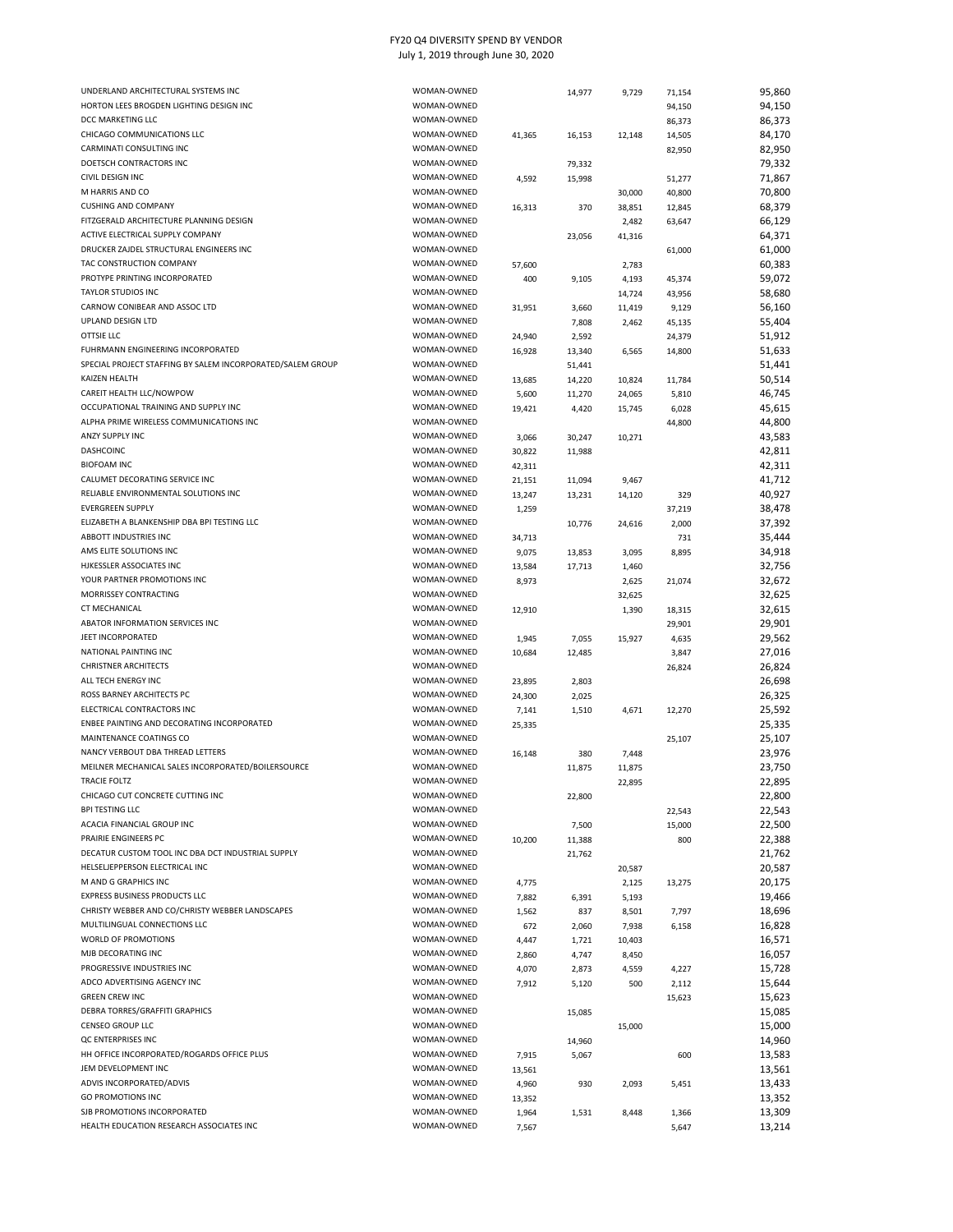| JANELLE LOGSDON DBA CHAMPAIGN MEDIA CONSULTING       | WOMAN-OWNED  | 4,400      | 4,400     | 4,400  |                      | 13,200     |
|------------------------------------------------------|--------------|------------|-----------|--------|----------------------|------------|
| CONTINENTAL TRANSPORTATION SOLUTIONS INC             | WOMAN-OWNED  | 4,211      | 906       | 4,747  | 3,240                | 13,104     |
| <b>VIATECHNIK LLC</b>                                | WOMAN-OWNED  |            |           |        | 12,981               | 12,981     |
| WRF ENGINEERS LLC                                    | WOMAN-OWNED  |            |           | 10,944 | 2,024                | 12,968     |
| HUSARCHITECTURE                                      | WOMAN-OWNED  |            | 4,500     |        | 7,550                | 12,050     |
| LEEDER FURNITURE LLC                                 | WOMAN-OWNED  |            | 11,410    |        |                      | 11,410     |
| <b>NOVAREST INC</b>                                  | WOMAN-OWNED  | 9,289      |           | 1,993  |                      | 11,282     |
| YAGLA ENGINEERING SERVICES INC                       | WOMAN-OWNED  | 1,395      | 332       | 9,089  | 332                  | 11,148     |
| <b>EVERLIGHTS INCORPORATED</b>                       | WOMAN-OWNED  | 5,555      | 4,081     | 1,467  |                      | 11,103     |
| ADVANCED SUPPLY COMPANY INC                          | WOMAN-OWNED  | 10,961     |           |        |                      | 10,961     |
| ALARIS GROUP INC/PARADIGM COMPLEX CARE SOLUTIONS     | WOMAN-OWNED  | 10,900     |           |        |                      | 10,900     |
| PERFORMANCE MECHANICAL CONTRACTORS INC               | WOMAN-OWNED  | 3,664      |           | 1,023  | 6,171                | 10,857     |
| <b>WESTWORX LTD</b>                                  | WOMAN-OWNED  | 8,441      | 1,971     |        |                      | 10,412     |
| DUNKER ELECTRIC SUPPLY INC                           | WOMAN-OWNED  |            | 10,087    |        |                      | 10,087     |
| MASSIE MASSIE ASSOCIATES INC                         | WOMAN-OWNED  |            |           |        |                      | 9,706      |
| CENTRAL STATES DBA ARGO SUMMIT                       | WOMAN-OWNED  |            | 8,356     |        | 1,350                | 9,564      |
| MCCAULEY MECHANICAL CONSTRUCTION INC                 | WOMAN-OWNED  | 9,564      |           |        |                      |            |
| ACCURATE BIOMETRICS INCORPORATED                     | WOMAN-OWNED  |            |           |        | 9,362                | 9,362      |
|                                                      |              | 4,155      | 3,597     | 925    |                      | 8,676      |
| CICERO MANUFACTURING AND SUPPLY COMPANY INCORPORATED | WOMAN-OWNED  |            | 427       | 8,062  |                      | 8,489      |
| TRANSFORMATIONS BY WIELAND INC                       | WOMAN-OWNED  |            |           |        | 7,976                | 7,976      |
| JOHNSON MECHANICAL SERVICE INC                       | WOMAN-OWNED  |            |           | 559    | 7,274                | 7,833      |
| LANDSCAPE SOLUTIONS LLC                              | WOMAN-OWNED  | 1,900      | 900       | 1,800  | 2,700                | 7,300      |
| CARDOSI KIPER DESIGN GROUP INCORPORATED              | WOMAN-OWNED  | 7,230      |           |        |                      | 7,230      |
| WOODLAND VALUATION SERVICES LLC/APPRAISAL ASSOCIATES | WOMAN-OWNED  | 6,400      |           |        |                      | 6,400      |
| STILES OFFICE SOLUTIONS INC                          | WOMAN-OWNED  | 2,239      | 805       | 1,803  | 1,540                | 6,386      |
| FINKEL SUPPLY INC                                    | WOMAN-OWNED  |            |           |        | 5,901                | 5,901      |
| <b>KSID INTERIORS INC</b>                            | WOMAN-OWNED  |            |           | 1,898  | 3,780                | 5,678      |
| <b>BRUSH ARCHITECTS LLC</b>                          | WOMAN-OWNED  |            | 4,000     | 1,490  |                      | 5,490      |
| QUERCUS CONSULTING INC                               | WOMAN-OWNED  |            |           | 5,333  |                      | 5,333      |
| <b>ACTION BAG COMPANY</b>                            | WOMAN-OWNED  | 2,196      | 1,534     | 249    | 1,150                | 5,129      |
| PR ETC INC/CHARTWELL AGENCY                          | WOMAN-OWNED  | 2,500      |           |        |                      | 5,000      |
| REAL DESIGNS INCORPORATED                            | WOMAN-OWNED  |            | 2,500     |        |                      |            |
|                                                      |              | 610        |           | 1,770  | 2,430                | 4,810      |
| HELM ELCTRICAL SERVICES INC                          | WOMAN-OWNED  |            |           | 4,775  |                      | 4,775      |
| INTERNATIONAL LANGUAGE SERVICES INCORPORATED         | WOMAN-OWNED  | 865        | 1,865     | 225    | 1,723                | 4,678      |
| CANINO ELECTRIC CO                                   | WOMAN-OWNED  |            |           |        | 4,140                | 4,140      |
| <b>DOYLE ASSOCIATES</b>                              | WOMAN-OWNED  |            | 3,750     |        |                      | 3,750      |
| DLS INVESTMENTS INCORPORATED/DECATUR BOLT COMPANY    | WOMAN-OWNED  | 926        | 441       | 2,002  | 126                  | 3,494      |
| MCDONOUGHWHITLOW PC                                  | WOMAN-OWNED  | 498        |           | 2,723  |                      | 3,221      |
| SEHERIHDE LLC                                        | WOMAN-OWNED  |            |           |        | 2,864                | 2,864      |
| MEDICAL EXPRESS AMBULANCE SERVICE INCORPORATED       | WOMAN-OWNED  | 529        | 1,950     |        |                      | 2,479      |
| EXTENDED HOME LIVING SERVICES INCORPORATED           | WOMAN-OWNED  | 2,440      |           |        |                      | 2,440      |
| <b>GRANT L NELSON COMPANY</b>                        | WOMAN-OWNED  |            | 2,113     |        |                      | 2,113      |
| AUDREY J WEINSTEIN DBA A WEINSTEIN AND ASSOCIATES    | WOMAN-OWNED  | 537        | 776       | 466    | 119                  | 1,898      |
| KATHLEEN ODONNELL PC                                 | WOMAN-OWNED  |            |           | 1,733  |                      | 1,733      |
| LAKE SHORE BUSINESS FORMS CO                         | WOMAN-OWNED  | 418        |           | 1,284  |                      | 1,702      |
| JACOBSRYAN ASSOCIATES                                | WOMAN-OWNED  | 1,103      | 263       |        | 263                  | 1,628      |
| DIRECTIONS UNLIMITED INC/PROMOPARTNERS               | WOMAN-OWNED  | 815        |           |        | 775                  | 1,590      |
| DRAPERIES AND INTERIORS BY DESIGN INCORPORATED       | WOMAN-OWNED  |            |           |        |                      | 1,515      |
| LINJEN PROMOTIONS INC                                | WOMAN-OWNED  |            |           |        | 1,515                |            |
|                                                      |              | 1,472      |           |        |                      | 1,472      |
| SOUTHWEST SPRING INC                                 | WOMAN-OWNED  |            | 1,450     |        |                      | 1,450      |
| PRAIRIE FIRE SPRINKLER INC                           | WOMAN-OWNED  | 1,443      |           |        |                      | 1,443      |
| RICHARDS GRAPHIC COMMUNICATIONS INC                  | WOMAN-OWNED  | 1,239      |           |        |                      | 1,239      |
| <b>CUBICLE CURTAIN FACTORY INC</b>                   | WOMAN-OWNED  |            |           |        | 1,130                | 1,130      |
| ANAGNOS DOOR COMPANY INCORPORATED                    | WOMAN-OWNED  | 1,000      |           |        |                      | 1,000      |
| PARAGON PIPECOVERERS INC                             | WOMAN-OWNED  |            | 837       |        |                      | 837        |
| PRECISION FLOOR AND TILE INC                         | WOMAN-OWNED  |            |           | 794    |                      | 794        |
| ROY KEITH ELECTRIC COMPANY                           | WOMAN-OWNED  |            |           | 713    |                      | 713        |
| AURORA LIGHTING DESIGN INC                           | WOMAN-OWNED  | 680        |           |        |                      | 680        |
| CARSTENS INC/CARSTENS HEALTH INDUSTRIES              | WOMAN-OWNED  | 44         | 39        | 205    | 369                  | 656        |
| <b>S2O CONSULTANTS INC</b>                           | WOMAN-OWNED  | 480        | 120       |        |                      | 600        |
| MCCORKLE LITIGATION SERVICES INCORPORATED            | WOMAN-OWNED  |            | 584       |        |                      | 584        |
| LEE-PERFECT TRANSCRIBING COMPANY INCORPORATED        | WOMAN-OWNED  |            | 380       | 196    |                      | 576        |
| HAGERMAN AND COMPANY INC                             | WOMAN-OWNED  |            |           |        | 523                  | 523        |
| KRISTIN OLSON DBA GRANTS GALORE                      | WOMAN-OWNED  |            | 200       | 200    |                      | 400        |
| RUNCO OFFICE SUPPLY                                  | WOMAN-OWNED  |            |           |        |                      |            |
| HALLAGAN OFFICE SUPPLY                               |              | 350        |           |        |                      | 350        |
|                                                      | WOMAN-OWNED  |            | 260       |        |                      | 260        |
| MIDWEST MAILING AND SHIPPING SYSTEMS INC             | WOMAN-OWNED  |            | 237       |        |                      | 237        |
| TETRA MEDICAL SUPPLY CORP                            | WOMAN-OWNED  | 61         |           |        |                      | 61         |
| JOSAM ACQUISITIONS LLC/GOOD TO GO FOOD               | WOMAN-OWNED  |            |           | 46     |                      | 46         |
|                                                      |              |            |           |        |                      |            |
|                                                      | <b>TOTAL</b> | 17,380,244 | 8,566,422 |        | 8,824,474 12,535,462 | 47,306,602 |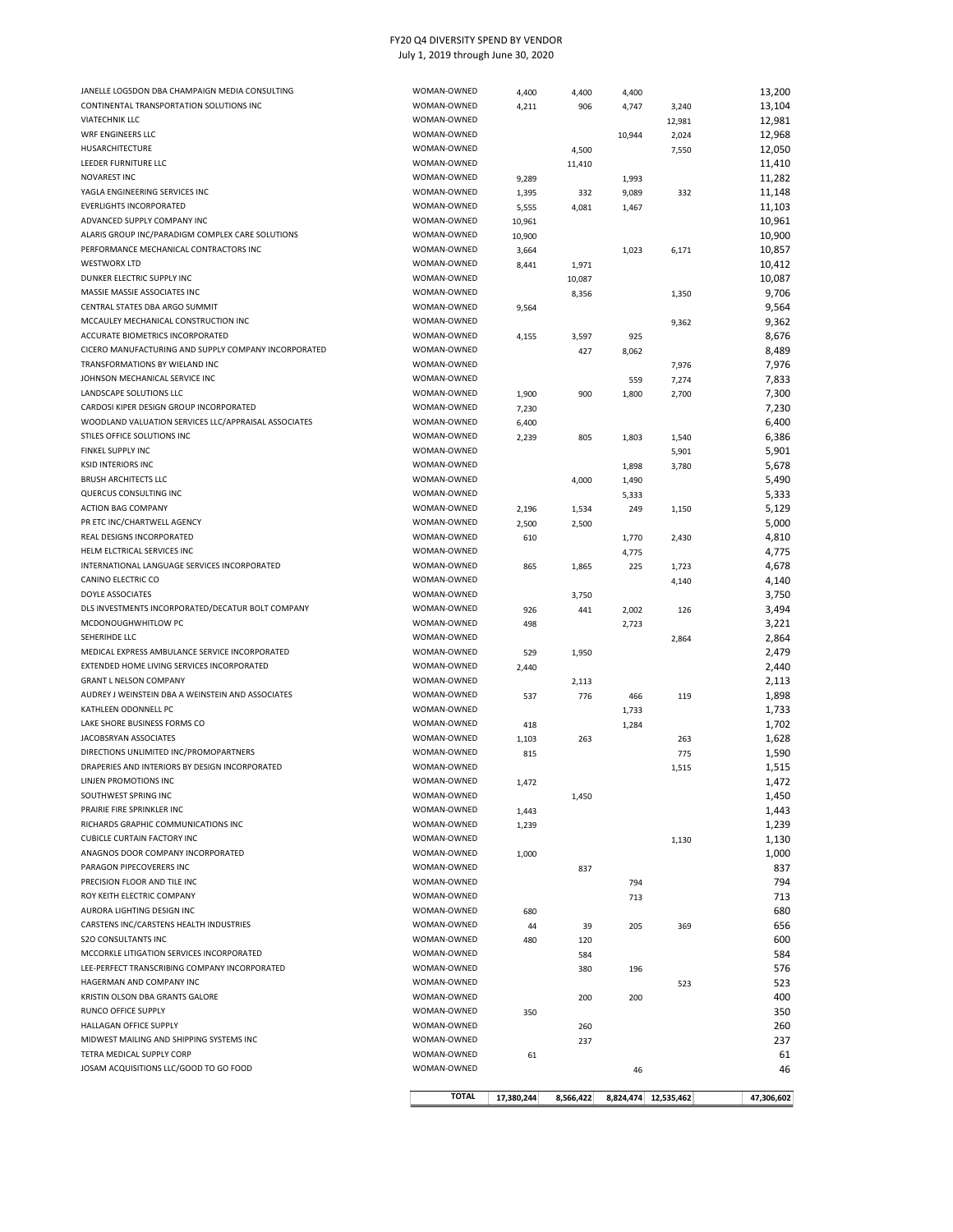| <b>VENDOR NAME</b>                                         | <b>Minority-Category</b>          | FY20 Q1<br>(Through<br>9/30/2019 | FY20 Q2<br>(Through<br>12/31/2019) | FY20 Q3<br>(Through<br>3/31/2020 | <b>FY20 Q4</b><br>(Through<br>6/30/2020 | <b>FY20 Q4</b><br>(Through<br>6/30/2020 |
|------------------------------------------------------------|-----------------------------------|----------------------------------|------------------------------------|----------------------------------|-----------------------------------------|-----------------------------------------|
| CHICAGO LIGHTHOUSE FOR PEOPLE WHO ARE BLIND AND VISUALLY I | DISABLED/SHELTERED/REHABILITATION | 1,904,138                        | 2,060,366                          | 2,115,937                        | 1,448,135                               | 7,528,576                               |
| LCM ARCHITECTS LLC                                         | DISABLED/SHELTERED/REHABILITATION | 448.720                          | 140,994                            | 133,574                          | 15,703                                  | 738,991                                 |
| DEVELOPMENTAL SERVICES CENTER                              | DISABLED/SHELTERED/REHABILITATION | 25,718                           | 32,908                             | 52,796                           | 10,980                                  | 122,402                                 |
| <b>ENVISION UNLIMITED</b>                                  | DISABLED/SHELTERED/REHABILITATION |                                  | 19,742                             | 39.485                           | 42.762                                  | 101,988                                 |
| <b>NEW STAR INC</b>                                        | DISABLED/SHELTERED/REHABILITATION |                                  |                                    | 56,768                           | 5,541                                   | 62,309                                  |
| JEWISH CHILD AND FAMILY SERVICES                           | DISABLED/SHELTERED/REHABILITATION |                                  |                                    | 56,747                           | 5,034                                   | 61,781                                  |
| SEICO INC                                                  | DISABLED/SHELTERED/REHABILITATION | 35,291                           | 7,157                              | 9,485                            | 9,015                                   | 60,947                                  |
| <b>BRIDGEWAY INCORPORATED</b>                              | DISABLED/SHELTERED/REHABILITATION | 5,107                            | 4,582                              | 18,327                           | 18,327                                  | 46,343                                  |
| <b>T CASTRO PRODUCE</b>                                    | DISABLED/SHELTERED/REHABILITATION | 11,341                           |                                    |                                  |                                         | 11,341                                  |
| <b>COMMUNITY SUPPORT SYSTEMS</b>                           | DISABLED/SHELTERED/REHABILITATION | 630                              | 630                                | 1,890                            | 2,520                                   | 5,670                                   |
| CLAY COUNTY REHABILITATION CENTER INCORPORATED             | DISABLED/SHELTERED/REHABILITATION | 770                              | 666                                | 2,108                            |                                         | 3,544                                   |
| <b>CROONERS</b>                                            | DISABLED/SHELTERED/REHABILITATION | 435                              | 410                                | 565                              | 2,019                                   | 3,429                                   |
| <b>ASPIRE OF ILLINOIS</b>                                  | DISABLED/SHELTERED/REHABILITATION |                                  |                                    |                                  | 3,000                                   | 3,000                                   |
| <b>LASER INNOVATIONS INC</b>                               | DISABLED/SHELTERED/REHABILITATION | 1,023                            |                                    |                                  |                                         | 1,023                                   |
| LEE'S FOODSERVICE PARTS AND REPAIRS INC                    | DISABLED/SHELTERED/REHABILITATION |                                  | 360                                | 537                              |                                         | 897                                     |
| LESTER AND ROSALIE ANIXTER CENTER                          | DISABLED/SHELTERED/REHABILITATION | 150                              |                                    |                                  |                                         | 150                                     |
| ARC OF THE QUAD CITIES AREA                                | DISABLED/SHELTERED/REHABILITATION |                                  | 45                                 |                                  |                                         | 45                                      |
|                                                            | <b>TOTAL</b>                      | 2,433,321                        | 2,267,860                          | 2,488,219                        | 1,563,035                               | 8,752,435                               |